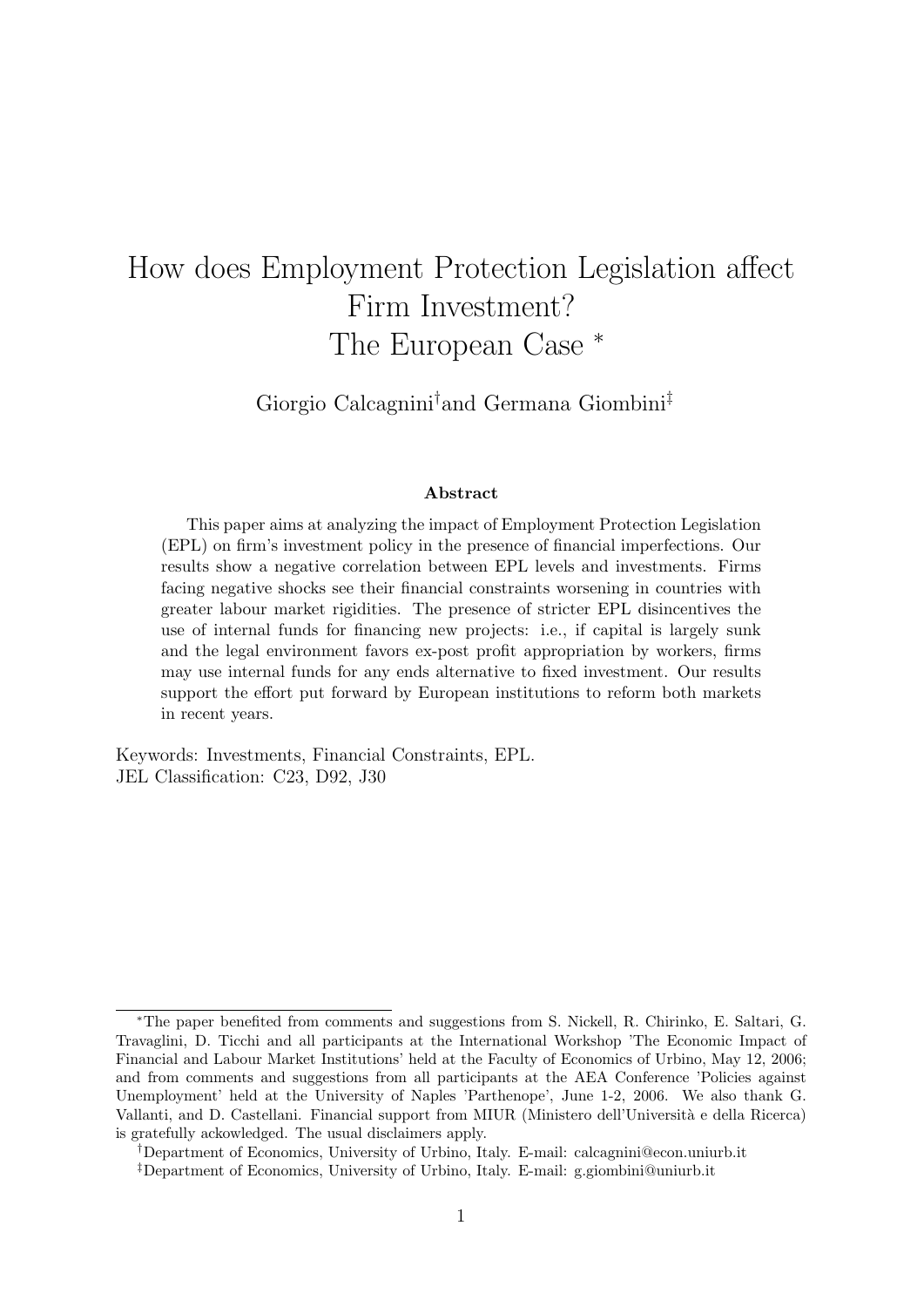## 1 Introduction

This paper aims at analyzing the impact of Employment Protection Legislation (EPL) on firms' investment decisions in the presence of financial imperfections. To our knowledge, there are not many papers that investigate the joint influence of imperfect financial and labour markets on investment. The impact of credit and labour market imperfections on investment has been theoretically analyzed in Rendon (2004), who shows that job creation is limited by financing constraints even in the presence of flexible labour market, and in Wasmer and Weil (2002), who, by proposing a macroeconomic model and treating credit and labour market imperfection symmetrically, find that credit market conditions can impact on labour market equilibrium. Belke and Fehn (2000) present a macro model in which capital market imperfections exacerbate structural unemployment caused by labour market rigidities. On the empirical strand, Calcagnini and Saltari (2003) analyze a reduced form investment model with financing constraints and labour market rigidities.

Traditionally, the impact of financial and labour markets imperfections on investment has been analyzed separately. Parallely, policy design concerning the economic impact of each single market did not fully take into consideration the functioning of the other market. We think that by analyzing how investment reacts to conditions prevailing in both the financial and labour markets may provide a better description of firms' fixed capital accumulation strategies and a more realistic set-up within which more efficient economic policies may be designed.

Of the two strands of the economic literature that study how imperfections affect investment, the one related to financial markets is likely the most known, debated and empirically tested. Shortly, in the presence of imperfect financial markets the Modigliani and Miller propositions (Modigliani and Miller, 1958, 1963) fail to hold. Asymmetric information problems, and agency problems (Bernanke and Gertler, 1989), make the cost of internal finance lower than that of external finance. Thus, a hierarchy of financing structure arises (Bond and Meghir, 1994). The consequence of this type of imperfections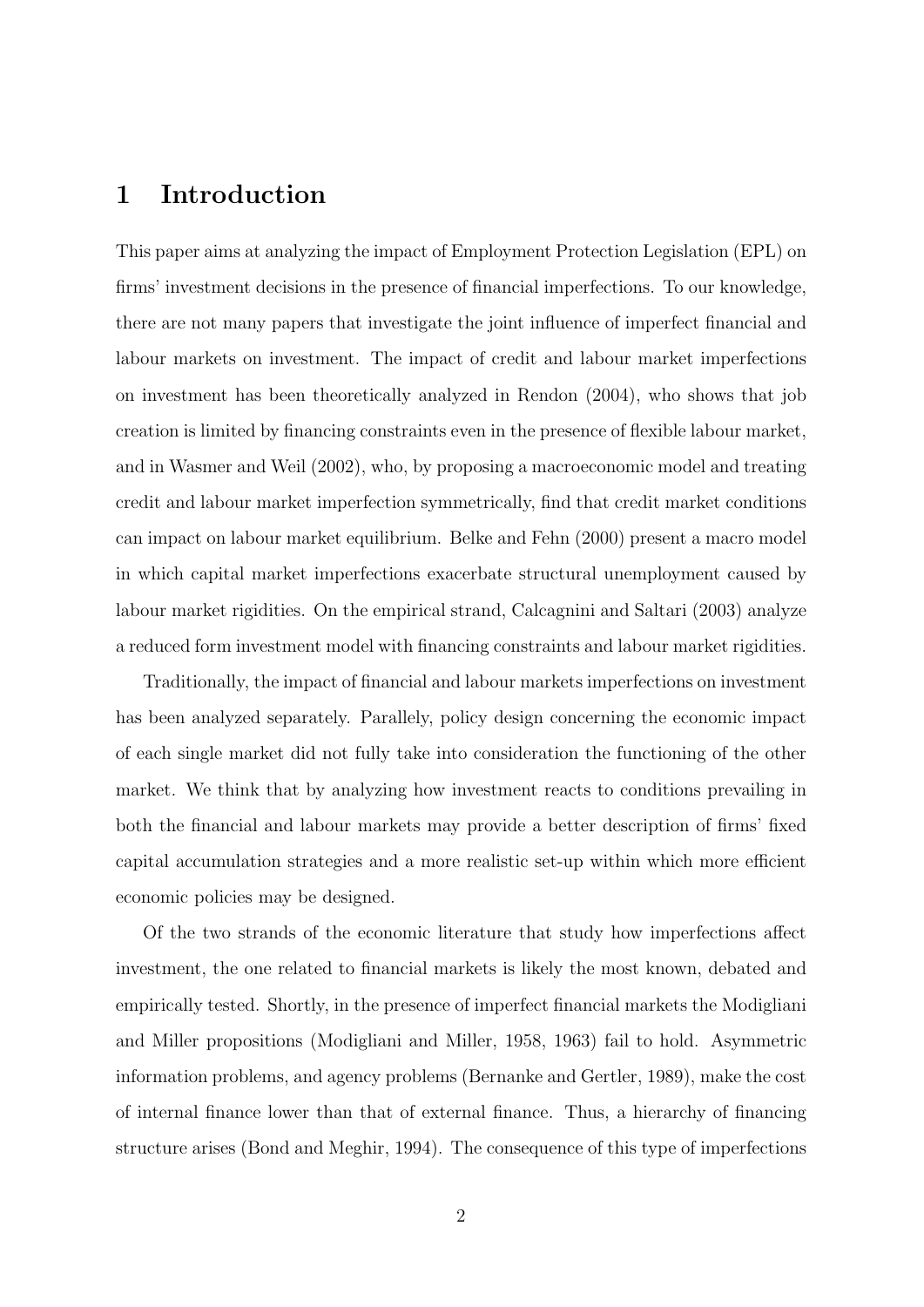is that investment decisions become sensitive to the availability of internal funds if firms are financially constrained (Fazzari Hubbard and Petersen, 1988; Whited, 1992; Hubbard, 1998). Empirically, the sensitivity of investment to internal funds has been originally tested by controlling for the firm availability of cash flow in q-type models. More recently, a debate developed about the correct way of how to interpret the size of the cash-flow coefficient (Fazzari et al., 2000 and 1988; Kaplan and Zingales, 1997 and 2000). Specifically, Kaplan and Zingales claim that a higher cost premium for external finance may actually be associated with lower sensitivity of investment to cash flow. Bond and Van Reenen (2003) provide a useful review of this debate. Mizen and Vermeulen (2005) analyze possible causes of the differences in the sensitivity of investment to cash flow across countries. Further, Calcagnini and Saltari (2003) suggest to substitute the cash flow variable with a more general variable of firms' liquidity conditions calculated as the sum of the available free liquid assets and cash flow.

As for the role of labour market imperfections on investment the economic literature and evidence are scanty (Nickell and Layard, 1999; Nickell, 2003; Young, 2003). One possible way of measuring labour market imperfections is to look at Employment Protection Legislation (EPL) indexes (OECD, 1999 and 2004).<sup>1</sup> Higher EPL values mean a more rigid labour market, i.e. firms find it costlier to adjust labour input, and then they are more limited in the kind of policies they can undertake in the presence of shocks. Indeed, as pointed out by Alesina et al. (2005), regulation can increase the cost the firm faces expanding its productive capacity, and limits its capacity to respond to changes in fundamentals. Therefore, a higher EPL should result in a negative impact on investment, by increasing firm's adjustment costs over time. On the other hand, higher employment protection legislation values also mean higher firing costs and, therefore, higher labour costs. The latter implies a substitution effect of labour with capital, with the consequence of likely higher capital accumulation growth rates. The contemporane-

<sup>1</sup>Calcagnini and Saltari (2003) use strikes as an indirect measure of the functioning of the labour markets.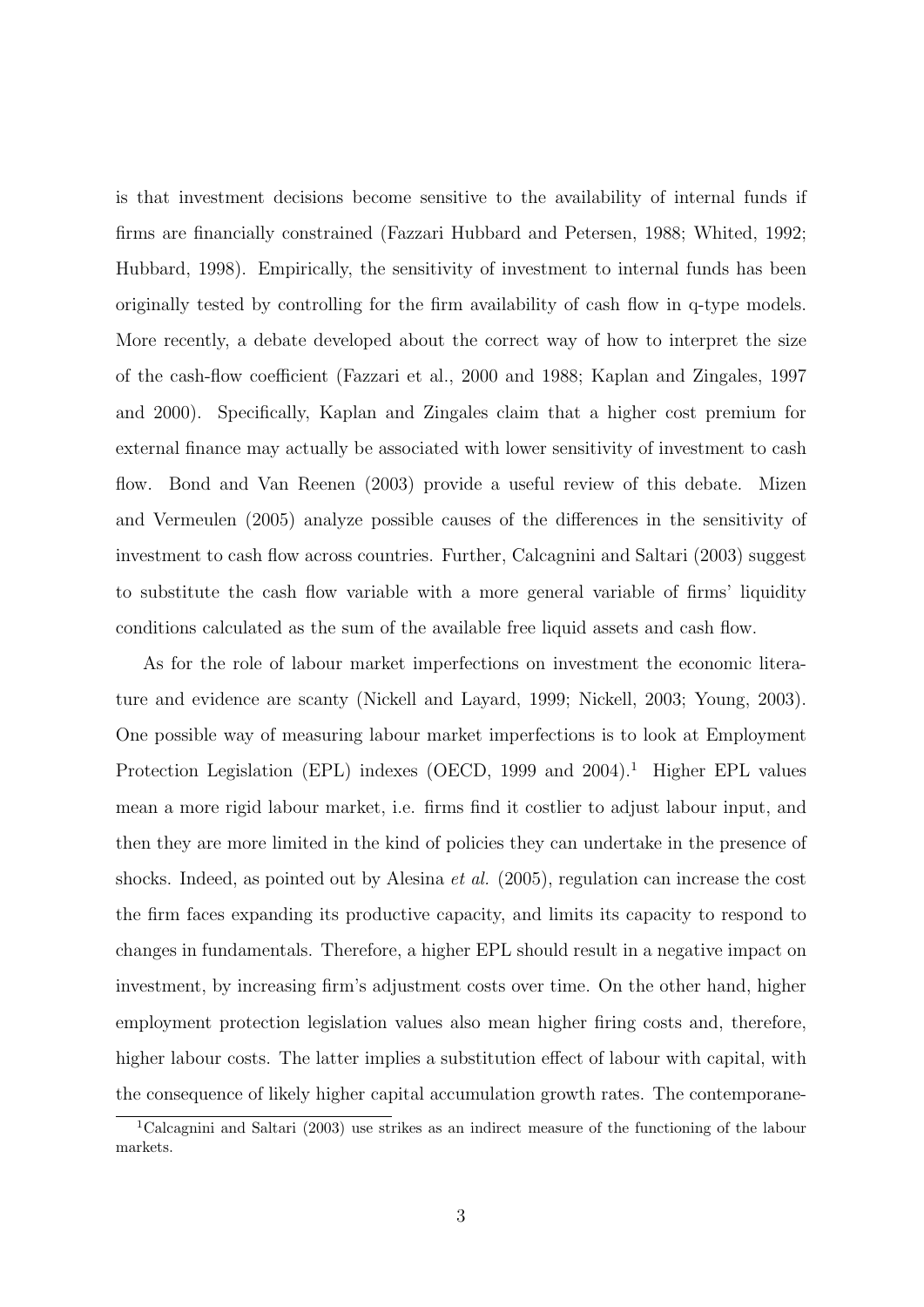ous presence of these two effects often leaves the researcher with an unclear sign of the final impact of EPL on investment.

In a different perspective, the impact of labour market institutions on investment has been analyzed by Acemoglu (2003) who shows that the incentives for firms to invest in new technologies is positively affected by the degree of wage compression in presence of labour market rents for firms. Pischke (2005) argues that, in the presence of credit constrained workers and of a minimum wage scheme, the incentive for firms to invest in training increases as a consequence of a skill biased technical change.

This paper improves on Calcagnini and Saltari (2003) in two ways. First, we specify a simple neoclassical model that incorporates financial constraints and investment adjustment costs as a function of investment and the level of labour market regulation. The latter hypothesis formalizes the idea that employment protection plays a role on firm's capital accumulation not just through the mechanism highlighted by Blanchard (1997, 2000) and Blanchard and Wolfers (2000) (i.e.:institutional change, labour supply adverse shock, lower profits, and then less investment), but also through an additional channel. Second, we directly estimate, by means of GMM system techniques, the Euler equation for investment obtained from the complete model by making use of a large dataset of individual manufacturing companies located in ten European countries. Moreover, our results reflect both time and country variability and, therefore, are more general than Rendon's, obtained by data of only Spanish companies.

As expected, our empirical findings show that investment is positively correlated to measures of availability of internal funds and negatively to the (current) level of national labour market regulation. Moreover, the latter is stronger wherever financial markets are less efficient. Indeed, when a negative shock occurs, firms may face the following tradeoff: keep losing money on unproductive workers, or fire them and pay the dismissal costs (Rendon, 2004; Saint-Paul, 2002). Indifferently from the type of shocks (temporary or permanent), firms will need to generate either additional internal funds or cut (or delay) their investment plans. In other words, firms with better liquidity conditions are in a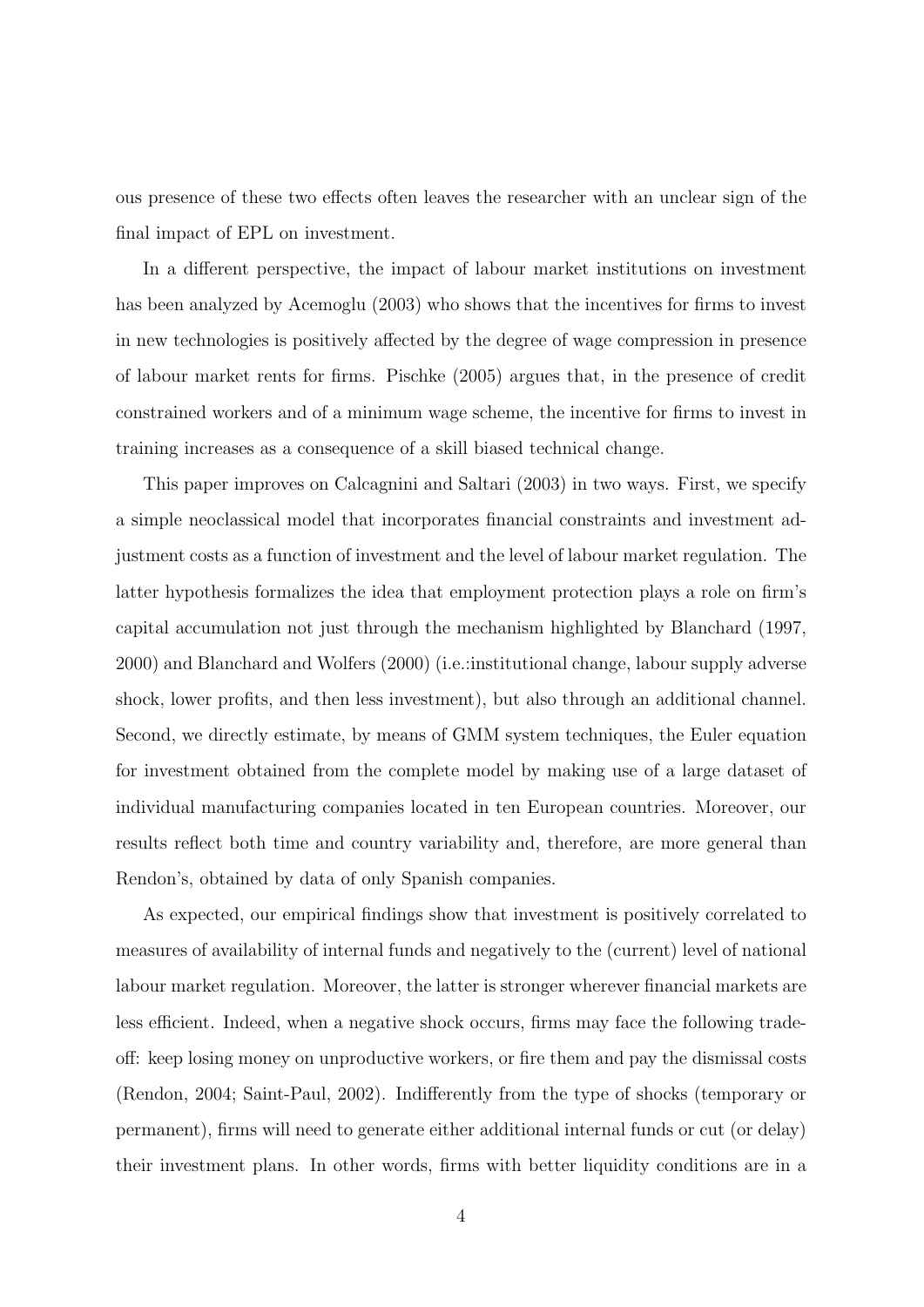position to determine their optimal investment policy, even in the presence of stringent employment protection regulations, than those facing financial constraints.

The negative impact of market imperfections on investment is also stronger when firms contract the size of their capital stock (and likely their employees), given that firing costs, severance payments, notice period costs are more severe than correspondent costs borne during period of positive investment and (likely) increase in the number of their employees. Finally, we find that small enterprises are less affected by the degree of labour market regulation than larger ones. Indeed, in all countries, EPL mostly applies to companies larger than a legally determined number of employees. In Italy, for instance, such a threshold has been set at 15 employees and its presence has been widely referred as one of the most important causes for the diffuse presence of small businesses within the Italian economy (Garibaldi *et al.*, 2003, Schivardi and Torrini, 2004).

The nature of our analysis is typically of partial equilibrium, therefore key elements, such as the insurance role of EPL (Pissarides, 2001), are left out of the model. Keeping in mind this limitation, our results support the effort put forward by European institutions to reform both markets in recent years.

Future research should focus at least on one main aspect. From a theoretical point of view, and given the peculiar role of EPL, a model capable to account for general equilibrium aspects should be studied.

The rest of the paper is organized as follows. Section 2 describes the theoretical model, while Section 3 briefly describes our dataset and the way variables are constructed, and presents and discusses our empirical results. Finally, Section 4 concludes.

### 2 The Model

This section presents a simple investment model that incorporates both financial and labour market imperfections. We assume that firms face costs of adjusting their capital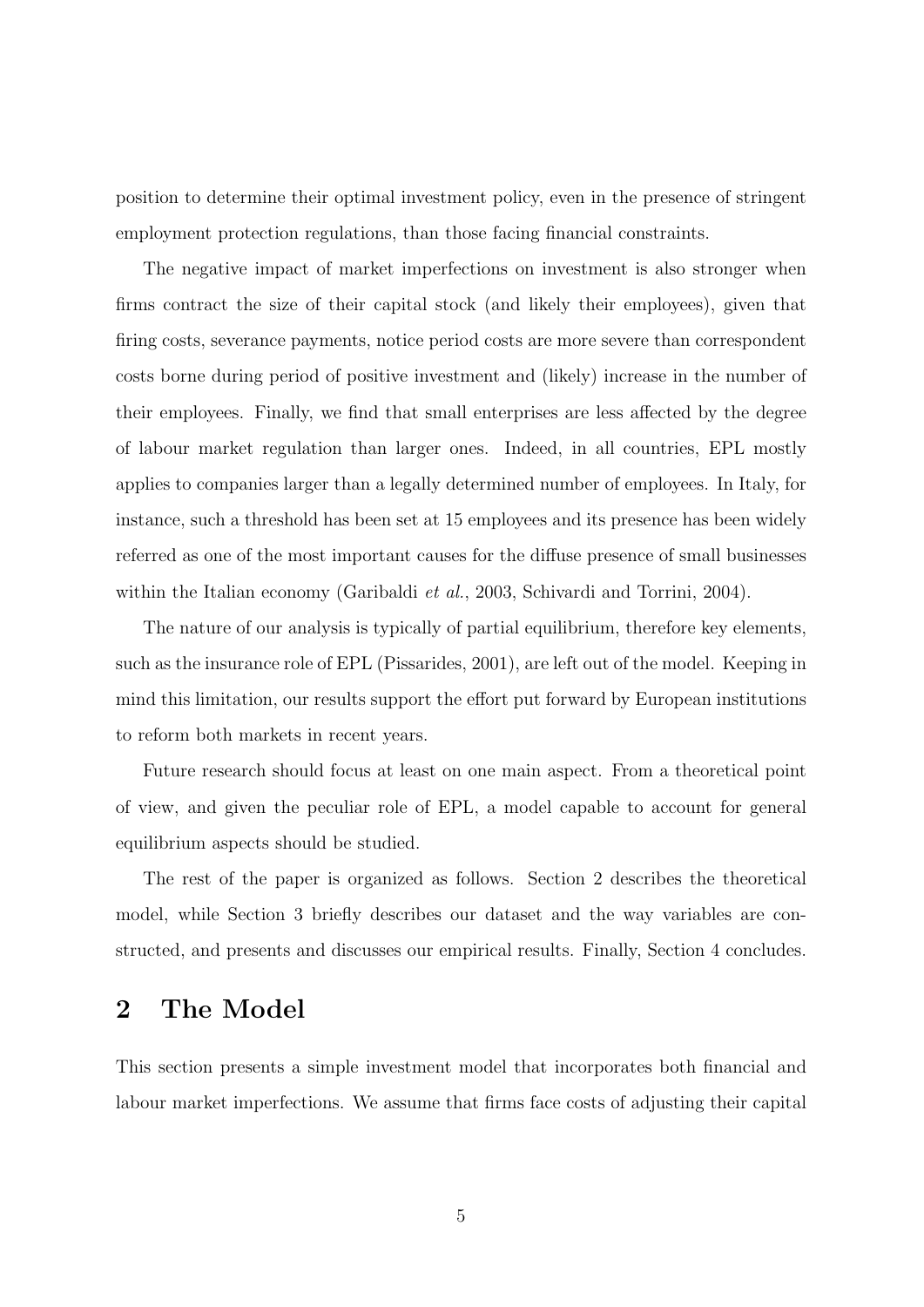stock that are a convex function of investment.<sup>2</sup> Moreover, we assume that the exact shape of the adjustment cost function also depends on the degree of labour market regulations, specifically on the Employment Protection Legislation (EPL). EPL increases the cost that firms face when expanding or reducing their productive capacity because of the presence of hiring and firing costs and, therefore, limits their ability to respond to changes in fundamentals.<sup>3</sup>

EPL may influence investment decisions through another channel, that is firms' optimal labour demand (Bentolila and Bertola, 1990; Bertola, 1999). Indeed, higher EPL levels should make capital more convenient by increasing the cost of labour relatively to the user cost of capital, favour a substitution of labour with capital and, finally, increase investment (Caballero and Hammour, 1998). Which of the two effects of EPL on investment dominates depends upon the parameter values of the model.

In this paper we will concentrate our attention to the first of the two channels, namely the impact of EPL on investment through the capital adjustment cost function.

The contemporaneous presence of imperfect credit and labour markets gives rise to a question concerning the effects of their interaction, and the nature of their impact on investment is the other aspect considered in this section.

#### 2.1 Model Specification

We consider a model in which a generic risk neutral firm maximizes the expected present value of dividends' flow,  $D_{t+i}$ 

$$
E_t(\sum_{i=0}^{\infty} \beta^i D_{t+i})
$$
\n(1)

where  $\beta = 1/(1 + r)$  is a constant discount factor.  $E_t$  is expectation conditional on information available at time  $t$ , and it is taken over future input and output prices and technologies.

<sup>2</sup>For a critical survey on theoretical and empirical models of investment with financial constraints see Hubbard (1998), Whited (1992), Saltari (2004).

<sup>&</sup>lt;sup>3</sup>Alesina *et al.*, (2005) analyze the impact of product market regulation in a similar framework.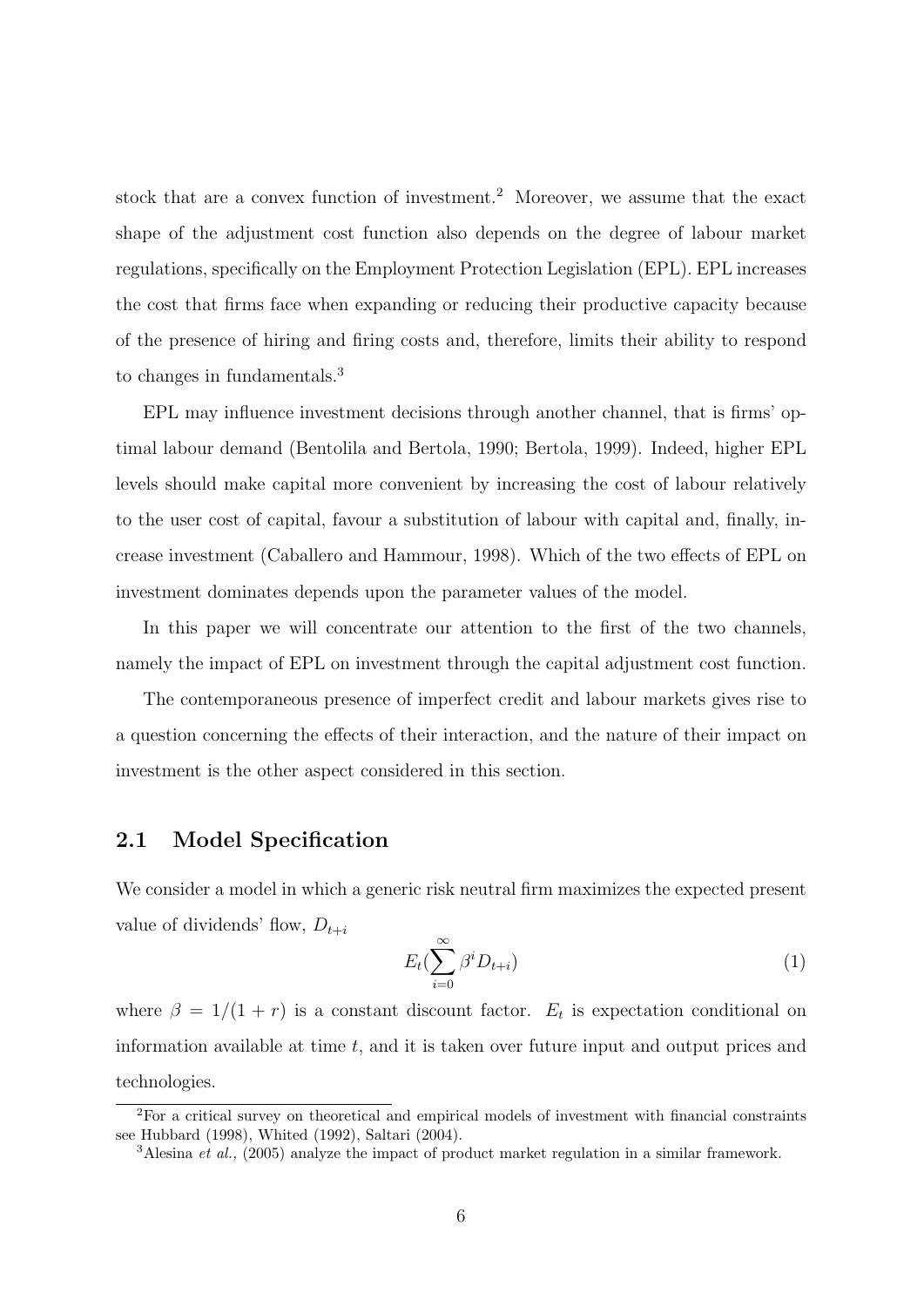The firm produces in a competitive environment with a constant return to scale technology that uses capital and labour. The firm's output is

$$
Y_t = F(K_t, L_t) \tag{2}
$$

where K is the capital input and L is the labour input, and  $F(.)$  is a neoclassical production function.<sup>4</sup>

The firm faces the following laws of motion for capital and labour, respectively

$$
K_{t+1} = (1 - \delta)K_t + I_t
$$
\n(3)

and

$$
L_{t+1} = (1 - \nu)L_t + E_t \tag{4}
$$

where  $I_t$  denotes gross investment and  $E_t$  newly employed workers. Moreover, we assume a constant rate of depreciation of capital,  $\delta$ , and voluntary quitting by workers,  $\nu$ .

Because of Employment Protection Legislation, both the process of firing and the process of hiring are costly. We assume that this labour adjustment cost is represented by a strictly convex and continuous function:  $H(E_t)$ .<sup>5</sup> The firm also bears continuous, strictly convex, and twice differentiable with respect to I everywhere, investment adjustment costs of the following form

$$
C(I_t) = \frac{b}{2}(I_t + \theta EPL_t)^2
$$
\n(5)

where  $0 < b < 1$ , and  $\theta$  is a parameter whose value depends on employment protection legislation at time  $t$ , and the capital accumulation strategy followed by the firm.

We assume that EPL costs,  $\theta EPL_t$ , are incurred at each point in time when investment is nonzero.

- $Q'_K > 0$  and  $Q''_K < 0$ ;
- $Q'_L > 0$  and  $Q''_L < 0$ ;
- Inada conditions:  $Q'(0) = \infty$ ;  $Q'(\infty) = 0$ ;  $Q(0) = 0$ .

<sup>5</sup>As we will show this function is not essential to our investigation, therefore we do not need to give it a specific functional form.

<sup>4</sup>A neoclassical production function satisfies: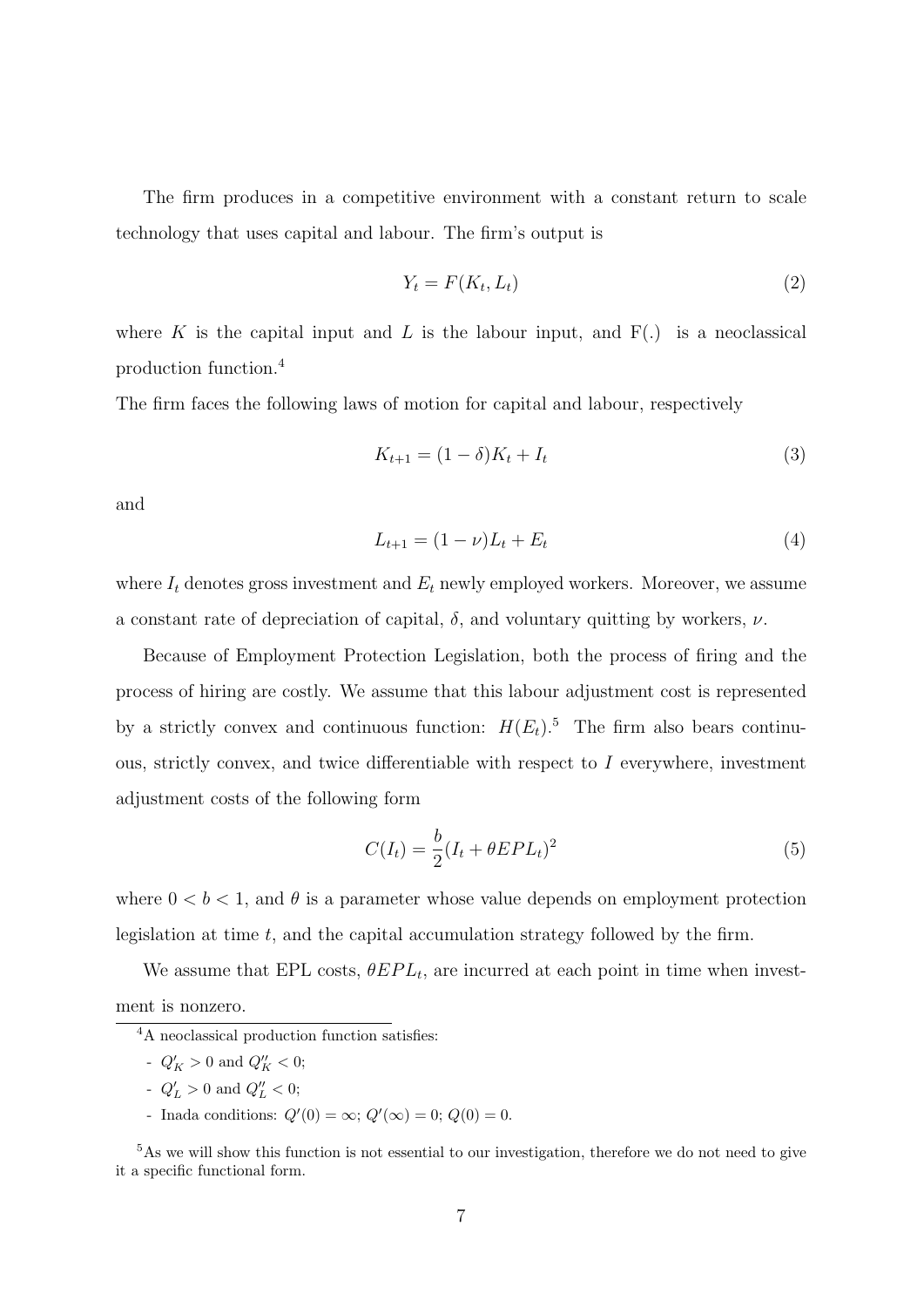When investment is nonzero,  $EPL_t = 0$  is the value corresponding to a flexible labour market. In the presence of employment protection,  $EPL_t > 0$  and  $\theta$  behaves as follows:

- 1.  $\theta > 0$  if  $I > 0$ , i.e. the right-hand partial derivative  $C_I(I)^+ > 0$ ;
- 2.  $\theta < 0$  if  $I < 0$ , i.e. the left-hand partial derivative  $C_I(I)^{-} < 0$ ;
- 3.  $|C_I(I)^+|$  <  $|C_I(I)^-|$  for any given level of |I| and EPL.

Higher EPL is associated with a stricter Employment Protection Legislation, and, from  $(1)$  and  $(2)$ , it implies higher adjustment costs for a given level of  $|I|$ . Moreover, from (3), we assume that Employment Protection affects investment adjustment costs heavier if firm disinvests.

Dividends are defined on the basis of sources equal uses constraints. Sources are given by operating profits,  $\pi_t$ , and net borrowing,  $B_{t+i} - B_t$ . Uses are given by interests payment,  $rB_t$ <sup>6</sup> investment in capital goods,  $I_t$ , and dividends

$$
D_t = \pi_t - C(I_t) - p_t I_t + B_{t+1} - (1+r)B_t \tag{6}
$$

where operating profits are given by

$$
\pi_t = F(K_t, L_t) - w_t L_t - H(E_t)
$$
\n(7)

We assume that firm takes the price of output (normalized to one), of labour  $(w_t)$ , and of investment  $(p_t)$  as given. We also assume a free tax environment.

As for the financial market, we assume that firms are financially constrained because of asymmetric information and transaction costs. Indeed, financing constraints are introduced in two ways:

<sup>&</sup>lt;sup>6</sup>The assumption of risk neutral firm implies that the firm's nominal required rate of return between periods t and  $t + 1$ ,  $r_t$ , is equal to the interest rate on default free bonds and is given exogenously to the firm.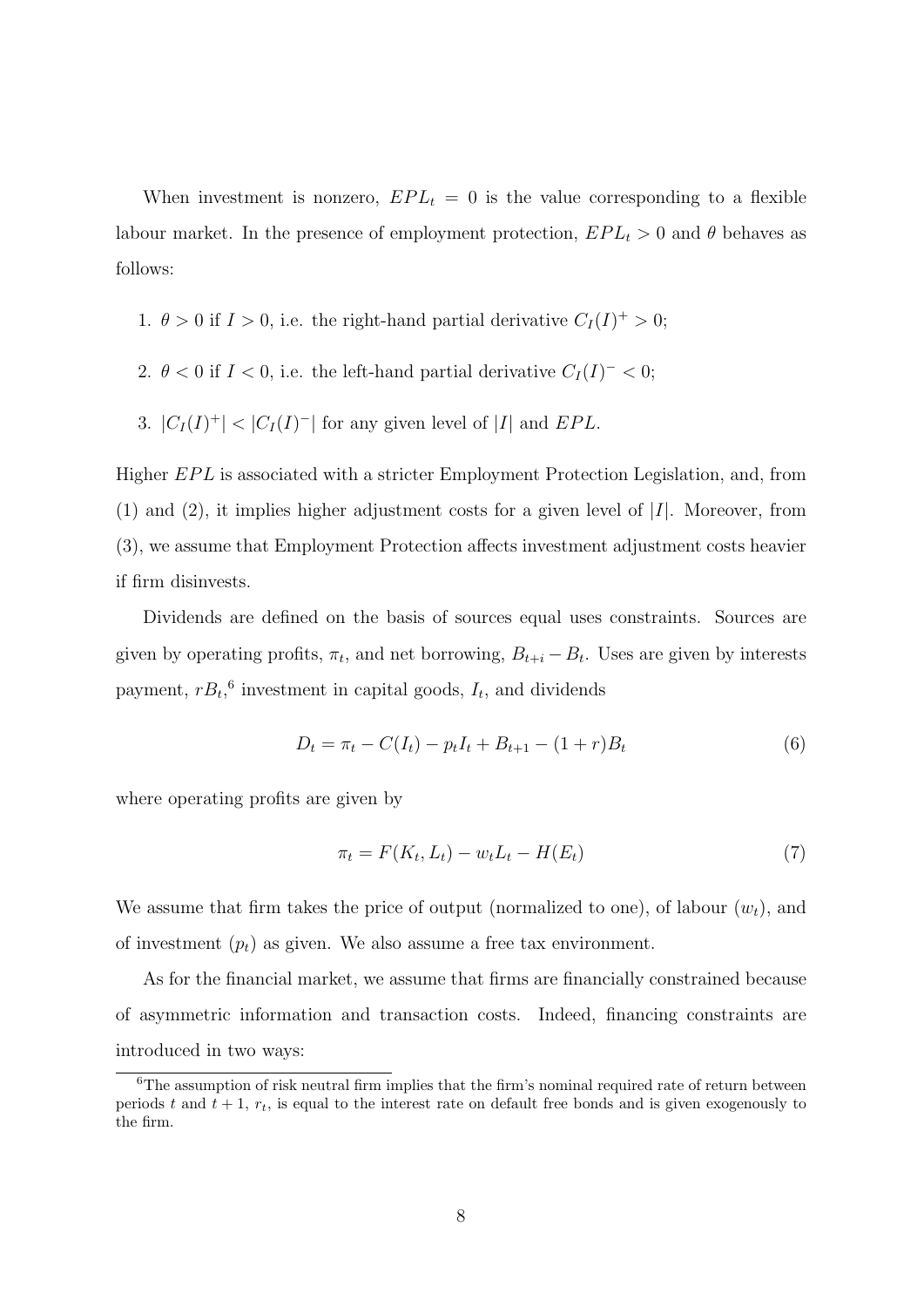1. we assume that a firm cannot finance its investment by issuing new shares because of the associated high transaction costs. Such a hypothesis is formally defined by a nonnegative constraint on dividends

$$
D_t \ge 0. \tag{8}
$$

Therefore, the acquisition of new capital good can be financed only by issuing new debt and by retaining profits;

2. moreover, we assume that firm's debt capacity is limited. We formalize the assumption by means of an upward threshold,  $B_{t+1}^*$ , on debt

$$
B_{t+1} \le B_{t+1}^*.\tag{9}
$$

The Bellman equation corresponding to the maximization problem (1) is

$$
V(K_t, L_t, B_t) = \max_{I_{t+s}, B_{t+s}, E_{t+s}} [D_t(1 + \lambda_t) + \beta E_t V(K_{t+1}, L_{t+1}, B_{t+1})].
$$
 (10)

where  $\lambda_t$  is the Lagrange multipliers associated with constraint (8).

The first order condition for investment is

$$
(p_t + C_{I_t})(1 + \lambda_t) = \beta E_t(V_{K_{t+1}})
$$
\n(11)

where  $C_{I_t} = \partial C/\partial I_t$  and  $V_{K_{t+1}} = \partial V/\partial K_{t+1}.$ 

The left hand side (hereinafter LHS) of equation (11) is the marginal cost associated with an additional unit of capital, whereas the right hand side (hereinafter RHS) represents the marginal benefit of such an increase in terms of present expected marginal value of the firm. At the optimum the marginal cost has to be equal to the marginal benefit.

The envelope theorem with respect to  $K_t$  yields

$$
V_{K_t} = (1 + \lambda_t)(\pi_{K_t}) + \beta E_t V_{K_{t+1}} (1 - \delta)
$$
  
=  $(1 + \lambda_t)[D_{K_t} + (p_t + C_{I_t})(1 - \delta)]$  (12)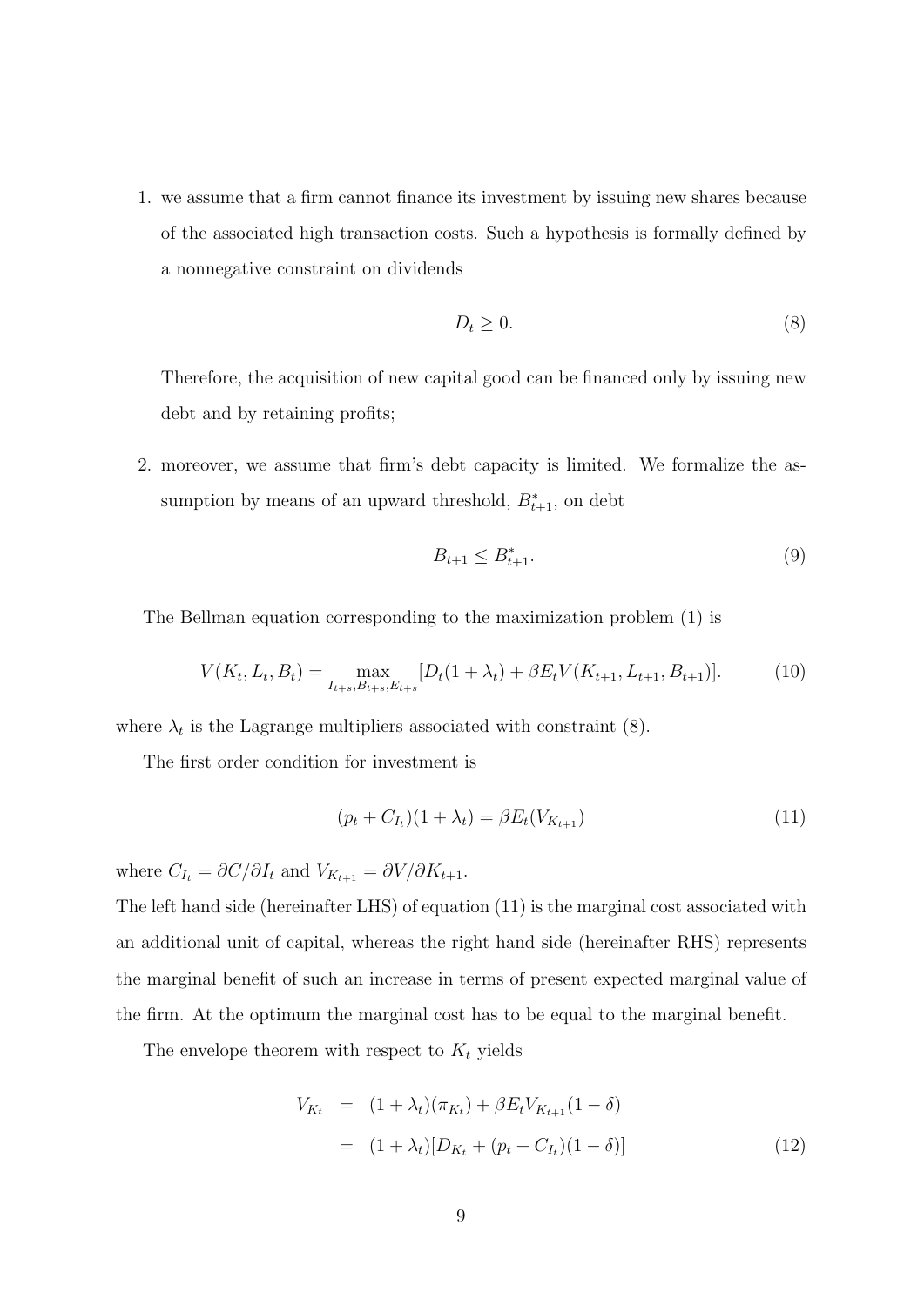where  $D_{K_t} = \partial \pi / \partial K_t$  is the marginal increase in dividends due to an additional unit of capital.

By combining equation (11) with equation (12), the Euler equation for investment is

$$
(p_t + C_{I_t})(1 + \lambda_t) = \beta E_t \{ (1 + \lambda_{t+1}) [D_{K_{t+1}} + (1 - \delta)(p_{t+1} + C_{I_{t+1}})] \}.
$$
 (13)

The LHS of equation (13) is the total cost associated with investment today. The RHS is the cost associated with the decision of not investing today, but tomorrow.

The first order condition for  $B_{t+1}$  turns out to be

$$
1 + \lambda_t + \beta E_t(V_{B_{t+1}}) - \gamma_t = 0 \tag{14}
$$

where  $\gamma_t$  is the Lagrange multiplier associated with constraint (9).<sup>7</sup> The envelope condition for debt is

$$
V_{B_t} = -(1 + \lambda_t)(1 + r) \tag{15}
$$

Therefore, combining equation (14) with equation (15), the first order condition for debt can be written as

$$
\lambda_t = E_t(\lambda_{t+1}) + \gamma_t \tag{16}
$$

and, substituting this result into the Euler equation for investment, (13), we get the following specification

$$
(p_t + C_{I_t}) = \beta E_t \{ \frac{1 + \lambda_{t+1}}{1 + \gamma_t + E_t \lambda_{t+1}} [F_{K_{t+1}} + (1 - \delta)(p_{t+1} + C_{I_{t+1}})] \}.
$$
 (17)

The LHS of equation (17) is the marginal cost of investing in new capital in the current period t. It is given by the price of new capital  $(p_t)$  plus the marginal installation cost  $(C_{I_t})$ . The RHS represents the cost of postponing investment until next period  $t + 1$ .  $D_{K_{t+1}} = \frac{\partial \pi_{t+1}}{\partial K_{t+1}}$  $\frac{\partial \pi_{t+1}}{\partial K_{t+1}} = \frac{\partial F_{t+1}}{\partial K_{t+1}}$  $\frac{\partial F_{t+1}}{\partial K_{t+1}} = F_{K_{t+1}}$ , and  $F_{K_{t+1}}$  represents the foregone marginal change in production due to the decision of not investing in period  $t$ , but in period  $t + 1$ .

 ${}^{7}B_{t+1} = (1+r)B_t + N_t$  where  $B_t$  is inherited from period t and  $N_t$  is the stock of debt acquired from time t to time  $t+1$ . Maximization with respect to  $B_{t+1}$  is the same as maximization with respect to  $N_t$ .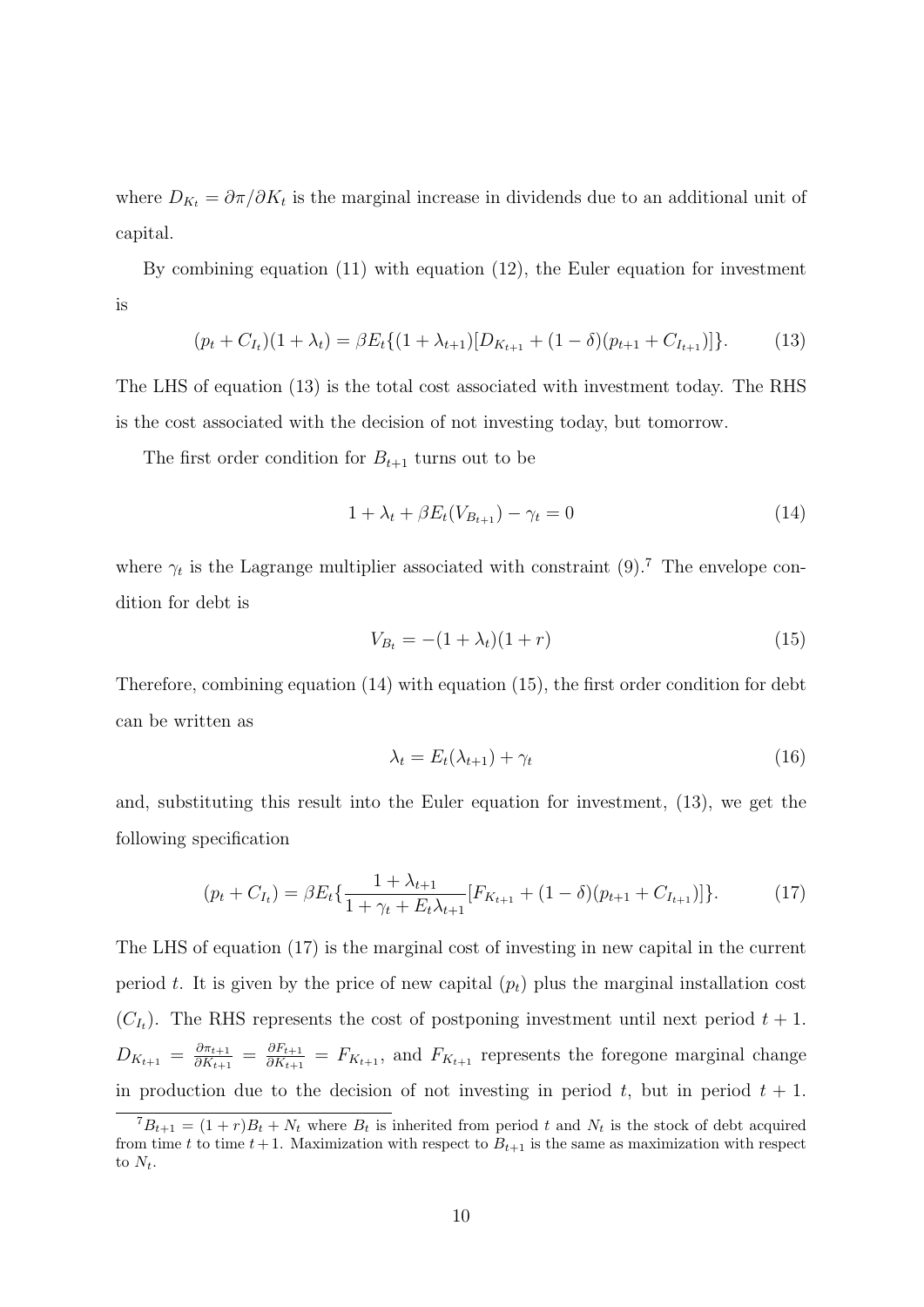Therefore, the cost of postponing investment is given by the foregone marginal change in production  $(F_{K_{t+1}})$ , and by the expected discounted value of the marginal purchasing and installation costs of investing tomorrow  $((1 - \delta)(p_{t+1} + C_{I_{t+1}})).$ 

Let's define

$$
\alpha_t = \frac{1 + \lambda_{t+1}}{1 + \gamma_t + E_t \lambda_{t+1}}
$$

with  $0 < \alpha_t < 1$ . In the presence of binding nonnegative dividend and debt constraints (conditions (8) and (9) respectively), i.e.  $\lambda$  and  $\gamma$  different from zero, the opportunity cost of investing tomorrow is weighted by the relative shadow cost of internal funds, represented by  $\alpha_t$ . Indeed, when a firm faces borrowing constraints, it incurs in higher values of  $\gamma_t$  and hence in higher marginal costs of investing today versus delaying it until tomorrow. Along the optimal path the two alternatives must be equivalent.

Let's start by assuming perfect capital markets. $8$  Combining equation (5) with equation (17) we can write

$$
(p_t + bI_t + b\theta EPL_t) = \beta E_t[D_{K_{t+1}} + (1 - \delta)(p_{t+1} + bI_{t+1} + b\theta EPL_{t+1})].
$$
 (18)

Equation (18) is not an investment equation, but an equilibrium relationship. It says that along the optimal path the marginal cost of investing has to be constant. Since the LHS is known at time  $t$ , we can rewrite equation (18) as

$$
E_t\{(p_t + bI_t + b\theta EPL_t) - \beta[D_{K_{t+1}} + (1 - \delta)(p_{t+1} + bI_{t+1} + b\theta EPL_{t+1})]\} = 0. \tag{19}
$$

Under the hypothesis of rational expectation we can substitute expected value with actual values plus a forecast error  $z_{t+1}$ ,<sup>9</sup> and normalizing for  $I_{t+1}$ , we obtain the following expression

$$
I_{t+1} = \frac{p_t}{b\beta(1-\delta)} - \frac{p_{t+1}}{b} + \frac{1}{\beta(1-\delta)}I_t - \frac{F_{K_{t+1}}}{b(1-\delta)} + \frac{\theta EPL_t}{\beta(1-\delta)} - \theta EPL_{t+1} + z_{t+1}.
$$
 (20)

Equation (20) shows structural relationships between the model variables. Future investment depends on the variation of its installation cost, on current investment, on the

<sup>&</sup>lt;sup>8</sup>i.e.:  $\lambda_{t+1} = 0 = \gamma_t$ 

<sup>&</sup>lt;sup>9</sup>The forecast error  $z_{t+1}$  is assumed to be uncorrelated with any information available at time t. Moreover it is assumed to have:  $E_t(z_{t+1}) = 0$ ;  $V_t(z_{t+1}) = \sigma_t^2$ .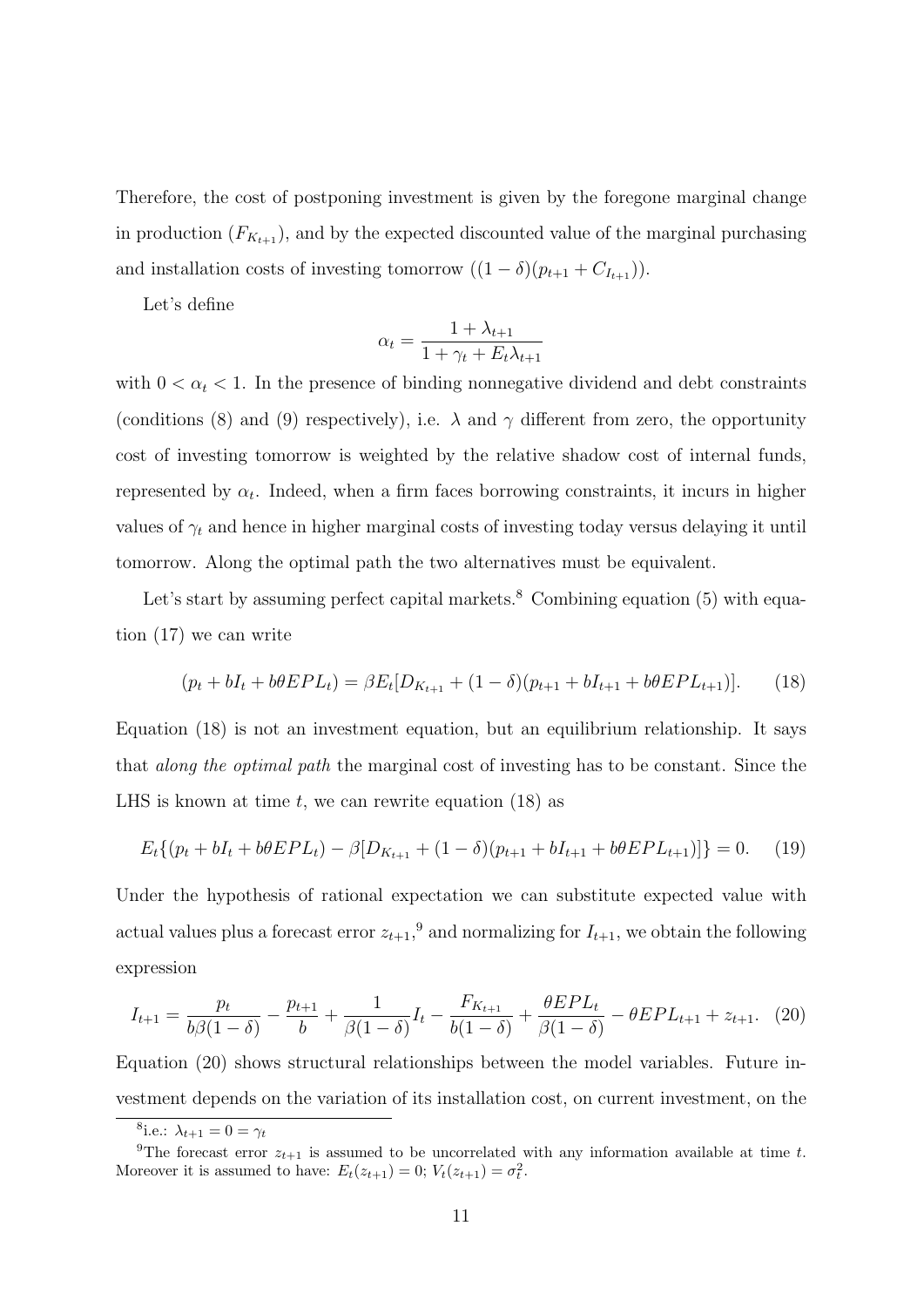marginal contribution of capital to production, and on the variation of costs associated with EPL.

### 2.2 EPL and Investment

Along the optimal path the relationship between EPL and investment can be analyzed from both a static and a dynamic point of view.

Statically, from equation (20), we obtain that investment is negatively affected by the level of Employment Protection of the same period; i.e. future investment is negatively affected by the level of EPL of period  $t + 1$ .

Dynamically, i.e. looking at the impact of current and future EPL levels on future investment, three cases might occur:

1. Employment Protection Legislation does not change from period t to period  $t+1$ . The impact of EPL on future investment depends solely on the discount factor, the depreciation rate, and  $\theta$ 

$$
EPL[\frac{\theta}{\beta(1-\delta)} - \theta];
$$

in this case the cost associated with EPL is such that, along the equilibrium path, the firm prefers to postpone investment to period  $t + 1$ ;

2. Employment Protection Legislation in period  $t+1$  becomes tighter than in period t. Such a policy is formalized by a higher  $EPL$  in period  $t + 1$ . In this case we have that

$$
\frac{\theta EPL_t}{\beta(1-\delta)} - \theta EPL_{t+1} \qquad is \qquad smaller
$$

than in case (1). Therefore, an expected stricter EPL in period  $t+1$  is detrimental for future investment, and the incentive to postpone investment from period  $t$  to period  $t + 1$  is lower than in case (1);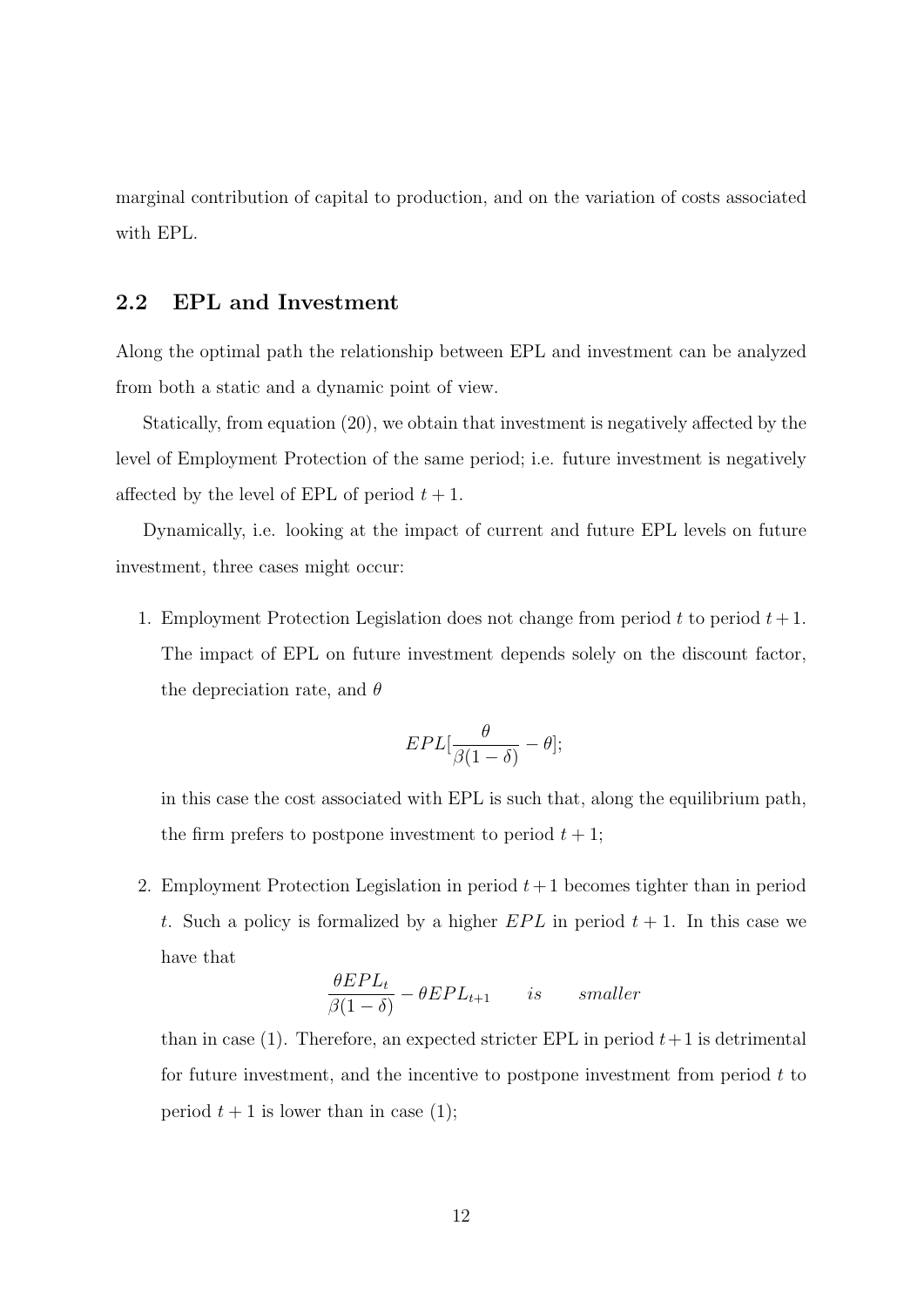3. Employment Protection Legislation loosens, so that the  $EPL_{t+1}$  is lower than the  $EPL_t$ , and we have

$$
\frac{\theta EPL_t}{\beta(1-\delta)} - \theta EPL_{t+1} \qquad is \qquad larger
$$

than in case (1), so that an expected lower EPL is positive for future investment, and the incentive to postpone investment from period  $t$  to period  $t + 1$  is higher than in case (1)

Therefore, we can say that a loosening of Employment Protection policy has per se a positive impact on future investment: along the optimal path, if a reduction of EPL is expected in  $t + 1$ , firm will decide to postpone its investment to the next period.

#### 2.3 EPL, Financing Constraints, and Investment

How does EPL interact with financing constraints? The Euler equation in presence of financing constraints is

$$
(p_t + b_t I_t + b\theta EPL_t) = \beta E_t \{ \alpha_t [F_{K_{t+1}} + (1 - \delta)(p_{t+1} + bI_{t+1} + b\theta EPL_{t+1})] \} \tag{21}
$$

When financing constraints are binding, the opportunity cost of investing tomorrow is weighted by the relative shadow value of tomorrow dividends versus today's. The cost of investing today is higher, and financing constraints have the same effect of a higher discount rate. Therefore, financing constraints create an incentive to postpone investment to the next period. In terms of realized values, and normalizing for  $I_t$ , the period in which financing constraints are binding, we get

$$
I_{t} = -\frac{p_{t}}{b} - \theta EPL_{t} + \frac{\alpha_{t}\beta D_{K_{t+1}}}{b} + \frac{\beta\alpha_{t}(1-\delta)p_{t+1}}{b} + \beta\alpha_{t}(1-\delta)I_{t+1} + \beta\alpha_{t}(1-\delta)\theta EPL_{t+1} + z_{t+1}.
$$
\n(22)

In equation (22) we have added the strong assumption that the conditional covariance between  $\alpha_t$  and other variables dated  $t + 1$  is constant. The latter is a reasonable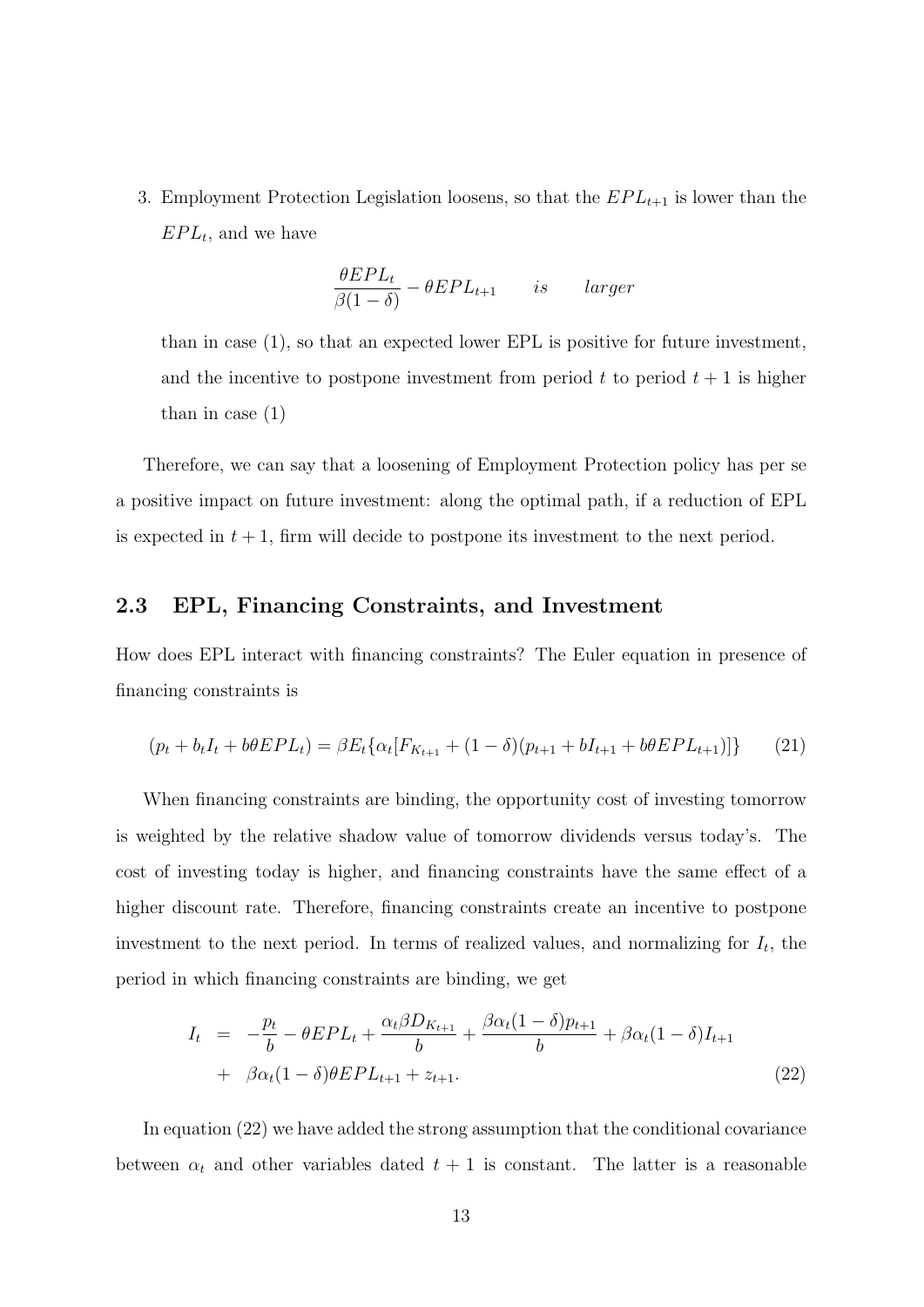assumption under the null hypothesis of perfect capital markets, when  $\alpha_t$  should be equal to one. However, in presence of financing constraints, the assumption may fail ( Hubbar, Kashyap, and Whited, 1993). Therefore, from an econometric point of view, equation (22) can be rejected because of the failure of the perfect capital markets or because of the failure of the strong assumption on conditional variance of  $\alpha_t$ .

The interaction between financing constraints and EPL is detrimental for investment at time t. Indeed, the incentive of investing today instead of tomorrow, represented by the cost of EPL at  $t + 1$ , is lower than in the case of no financing constraints. Formally

$$
\beta \alpha_t (1 - \delta) \theta EPL_{t+1} < \beta (1 - \delta) \theta EPL_{t+1}
$$

Therefore, it appears that the interaction of imperfect credit and labour markets is detrimental for investment. As long as capital market imperfections arise, the joint impact of financial constraints and employment protection is negative on investment, given all else equal.<sup>10</sup>

### 3 Data Description and Model Estimation

#### 3.1 Data Description and Variables Construction

The data used in this paper come from several sources.

Annual firm-level observations over the period 1994-2000 are taken from AMADEUS, a comprehensive, pan-European database containing financial information on 7 million public and private companies in 38 European countries. The data set covers all sectors, with the exception of the financial sector. It is produced by Bureau van Dijk (BvD), whose local providers collect balance sheet information, sectors of operation, and number of employees from the national Chambers of Commerce. To allow for comparability, BvD has developed a uniform format, composed by 23 balance sheet items, 25 profit and loss account items, and 26 standard ratios. Additional information, such as industry

 $10$ Rendon (2004) reaches similar results by using a dynamic model of labour demand under liquidity constraints. Indeed, by means of computer simulation, he shows that firm's investment increases when labour market rigidities or financial constraints are made easier.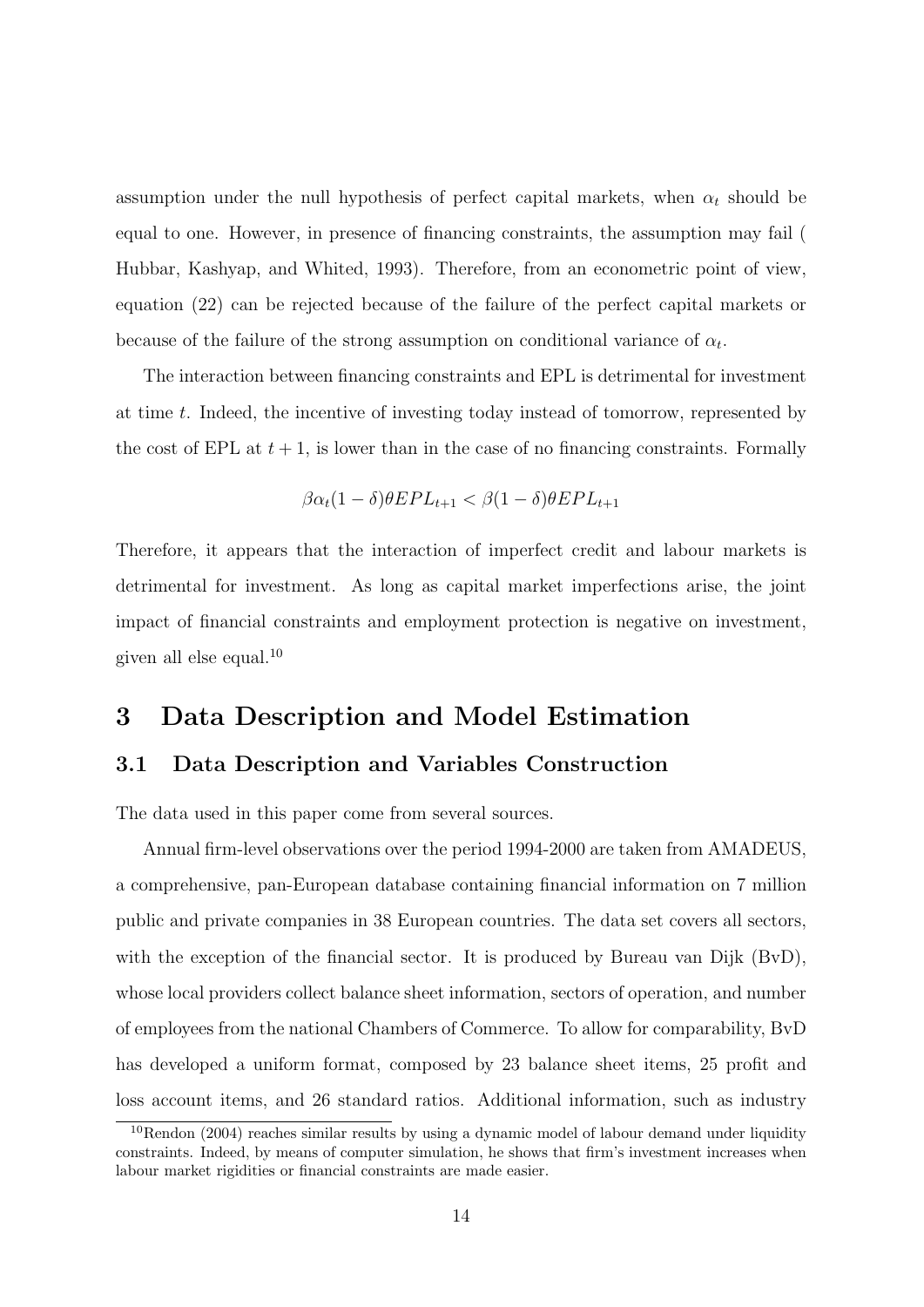and activity codes, incorporation year of the firm to the register, quoted/unquoted indicator, complete the dataset. There are several versions of AMADEUS, depending on the number of firms included in the dataset.

In this paper we use the "7 million" database, but we base our analysis on only 10 European Countries.

To obtain real variables we use price deflators available from the Annual Macroeconomic (AMECO) database provided by the European Commission's Directorate General for Economic and Financial Affairs (DG ECFIN).

Information on EPL are taken from the OECD (1999), and we use the EPL index for total workers, Version 1.

Legal origin information are taken from La Porta et al.(1999).

Data have been filtered in many ways.<sup>11</sup>

First of all, to avoid double counting, we have considered only unconsolidated accounts.

Second, we have controlled for outliers with respect to the median on original variables: intangible fixed assets (FIAS), tangible fixed assets (K), Depreciation (DEPR), Cash Flow (CF), Sales (TURN), Non Current Liabilities (NCLI), Cash and Cash Equivalent (CASH), Operating Profits (OPPL), Added Value (AV), Current Ratio (CURR), Liquidity Ratio (LIQR), Cost of Materials (MATE), Cost of Employees (STAFF), Cost of Good Sold (COST).

Third, since the data set did not provide data on Tangible Fixed Assets for Austria and Germany, we have replaced Tangible Fixed Assets with Total Fixed Assets. In this way we have not lost information on German and Austrian firms. To check whether this step influenced our estimates, we have run regressions with and without these two countries, and the estimates did not change significantly.<sup>12</sup>

Finally, we have restricted our data set to firms for which we had at least five years

<sup>11</sup>We are grateful to Davide Castellani for help and advice on this part.

<sup>&</sup>lt;sup>12</sup>Estimates available on request.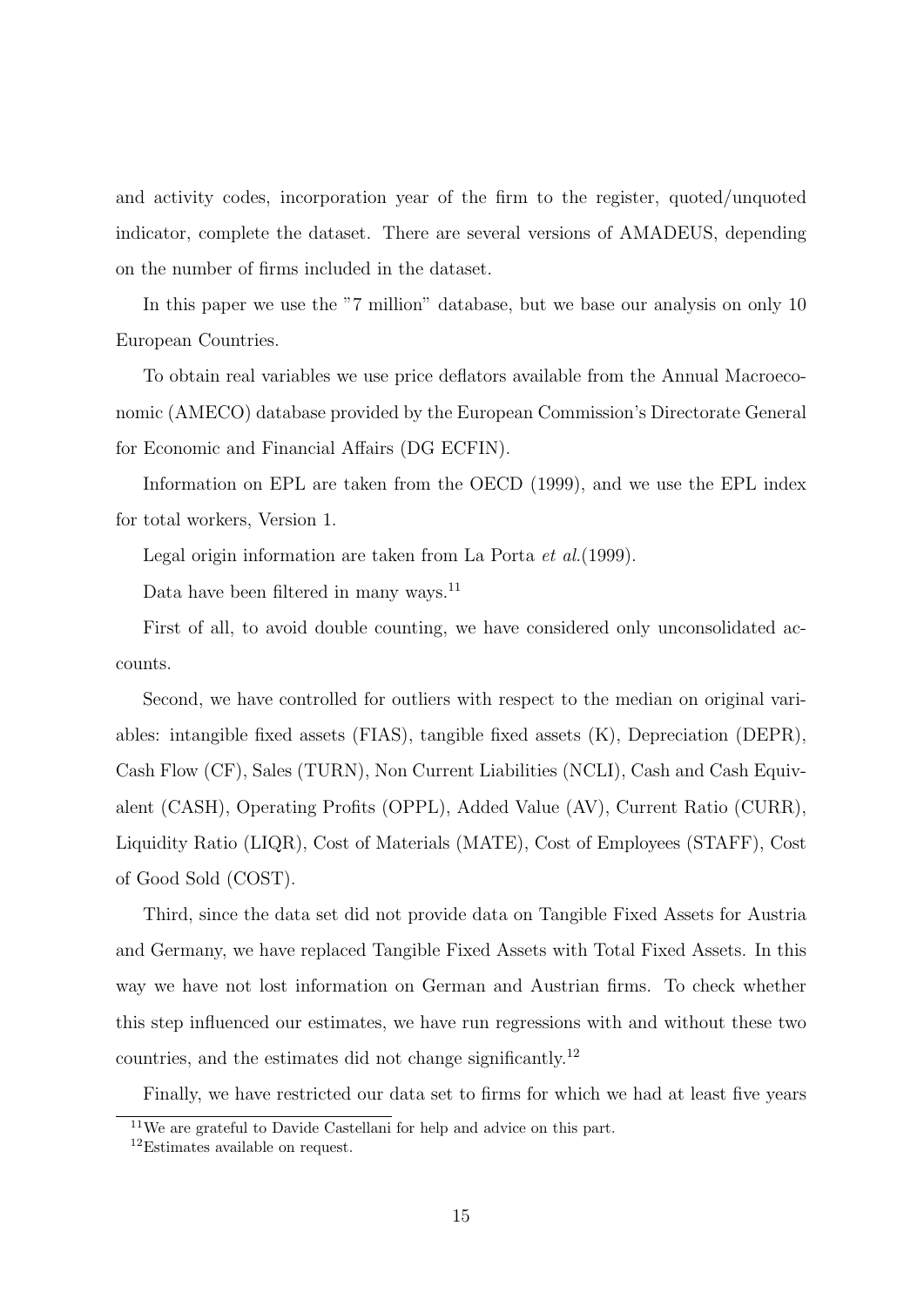of observations in the above cited variables. This step has allowed us to identify the reduced form parameters of the model, and to use the overidentified restrictions to test the model's instruments.<sup>13</sup>

Our final sample is of more than 10,000 observations.

Eventually, we have constructed the variables for our regressions as follows:

$$
I_t = K_t - K_{t-1} + DEPR_t;
$$

 $roir_t = OPPL_t/K_{t-1}$ 

 $LIQ_t = CF_t + CASH_t$ 

 $p_t$ =Investment Deflator / Output Deflator;

 $oprek_t = T U R N_t / K_{t-1};$ 

All variables are in real terms. Price deflators of gross value added for manufacturing industry are available for each country from Chapter 14 of AMECO database provided by European Commission DG ECFIN. Since we did not have price deflators for gross investment, we have constructed for each country a price deflator that is a weighted average of price deflators for gross fixed capital formation in three sectors: Equipment, Metal Products and Machinery, and Transport Equipment. Data have been taken from Chapter 4 of AMECO.

Table 1 shows summary statistics by Country.

 $13$ To identify the autoregressive parameter we needed at least of three time series observations of investment (Bond, 2002). Given that we lose a time period observation to construct investment, with four time period observations we could exactly identify the model, whereas with five time period observations we can use the overidentified restrictions to test instruments validity.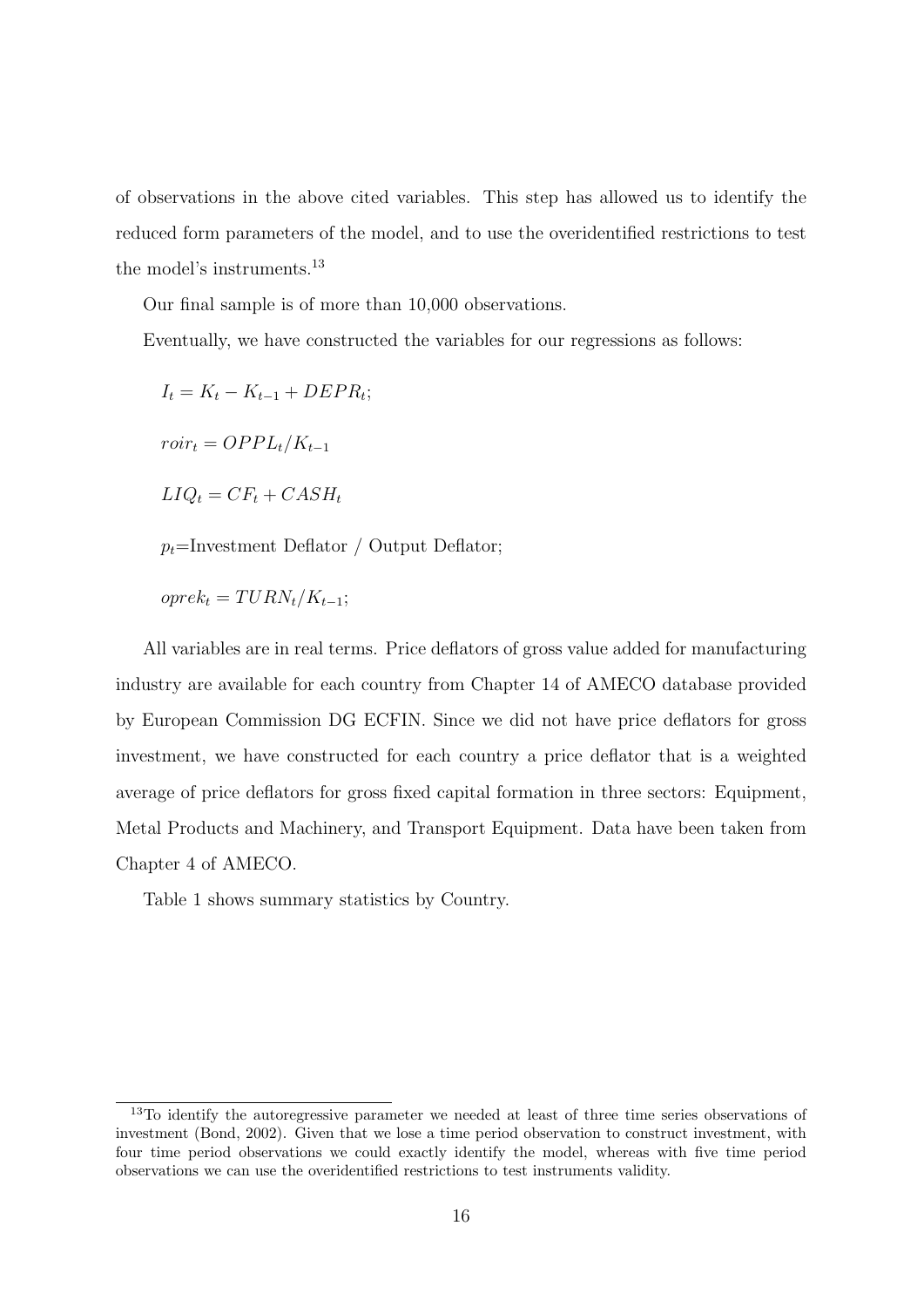|                      | Observations | Mean  | Median       | <b>Standard Deviation</b> |
|----------------------|--------------|-------|--------------|---------------------------|
| Austria              |              |       |              |                           |
| I/K                  | 69           | 0.138 | 0.081        | 0.218                     |
| CF/K                 | 68           | 0.332 | 0.273        | 0.236                     |
| LIQ/K                | 68           | 0.596 | 0.422        | 0.505                     |
| $F_K$                | 69           | 1.115 | 0.757        | 0.993                     |
| roir                 | 68           | 0.269 | 0.145        | 0.323                     |
| $\overline{p}$       | 86           | 1.030 | 1.040        | 0.017                     |
| Workers              | 51           | 802   | 706          | 390.420                   |
| EPL                  |              | 2.2   | 2.2          | $\boldsymbol{0}$          |
| Legal origin         | German       |       |              |                           |
| <b>Belgium</b>       |              |       |              |                           |
| I/K                  | 659          | 0.310 | 0.226        | 0.363                     |
| CF/K                 | 658          | 0.732 | 0.553        | 0.631                     |
| LIQ/K                | 658          | 1.540 | 0.878        | 2.366                     |
| $F_K$                | 652          | 8.257 | 2.294        | 32.345                    |
| roir                 | 653          | 0.756 | 0.388        | 1.304                     |
| $\boldsymbol{p}$     | 816          | 1.100 | 1.110        | 0.027                     |
| Workers              | 815          | 209   | 111          | 315.855                   |
| <b>EPL</b>           |              | 2.628 | 2.2          | 0.495                     |
| Legal origin         | French       |       |              |                           |
| Germany              |              |       |              |                           |
| I/K                  | 285          | 0.134 | 0.072        | 0.236                     |
| CF/K                 | 285          | 0.285 | 0.027        | 0.321                     |
| LIQ/K                | 285          | 0.562 | 0.416        | 0.689                     |
| $F_K$                | 279          | 1.588 | 0.829        | 3.194                     |
| roir                 | 280          | 0.279 | 0.206        | 0.275                     |
| $\boldsymbol{p}$     | 350          | 1.003 | $\mathbf{1}$ | 0.019                     |
| W or kers            | 318          | 1471  | 833          | 1790.918                  |
| $\operatorname{EPL}$ |              | 2.753 | $2.5\,$      | 0.292                     |
| Legal origin         | German       |       |              |                           |
| Finland              |              |       |              |                           |
| I/K                  | 297          | 0.131 | 0.066        | 0.234                     |
| CF/K                 | 297          | 0.635 | 0.321        | 1.690                     |
| LIQ/K                | 297          | 1.426 | 0.513        | 5.044                     |
| $F_K$                | 296          | 1.908 | 1.009        | 5.714                     |
| roir                 | 296          | 0.837 | 0.346        | 2.256                     |
| $\boldsymbol{p}$     | 370          | 1.095 | 1.105        | 0.021                     |
| Workers              | 322          | 617   | 190          | 1651.799                  |
| <b>EPL</b>           |              | 2.12  | 2.1          | 0.032                     |
| Legal origin         | Scandinavian |       |              |                           |
| France               |              |       |              |                           |
| I/K                  | 2808         | 0.328 | 0.231        | 0.442                     |
| CF/K                 | 2804         | 1.257 | 0.659        | 3.552                     |
| LIQ/K                | 2790         | 3.335 | 1.245        | 10.11                     |
| $F_K$                | 2734         | 4.453 | 1.963        | 10.771                    |
| roir                 | 2759         | 1.902 | 0.673        | 10.286                    |
| $\boldsymbol{p}$     | 3438         | 0.995 | 0.992        | 0.018                     |
| Workers              | 2872         | 437   | 183          | 1019.152                  |
|                      |              | 3     | 3            | $\boldsymbol{0}$          |
| EPL                  |              |       |              |                           |

Table 1: Summary Statistics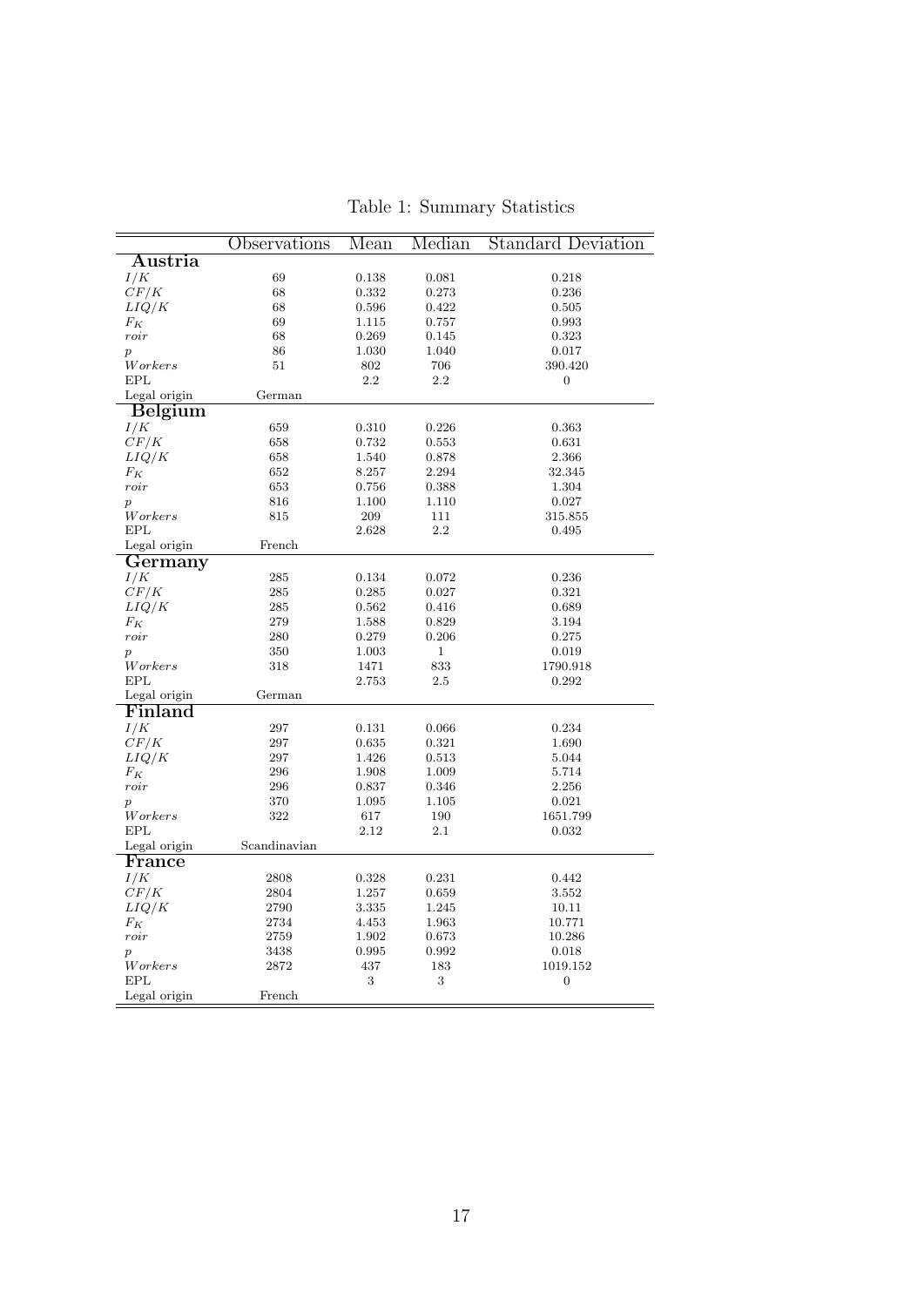|                            | Observations | Mean           | Median         | <b>Standard Deviation</b> |
|----------------------------|--------------|----------------|----------------|---------------------------|
| Great Britain              |              |                |                |                           |
| I/K                        | 703          | 0.207          | 0.163          | 0.230                     |
| CF/K                       | 703          | 0.433          | 0.271          | 0.651                     |
| LIQ/K                      | 702          | 0.741          | 0.396          | 1.201                     |
| $F_K$                      | 545          | 1.519          | 0.797          | 2.293                     |
| roir                       | 687          | 0.473          | 0.244          | 0.883                     |
| $\overline{p}$             | 858          | 0.769          | 0.720          | 0.114                     |
| Workers                    | 870          | 717            | 249            | 1847.053                  |
| EPL                        |              | 0.611          | 0.6            | 0.028                     |
| Legal origin               | English      |                |                |                           |
| Italy                      |              |                |                |                           |
| I/K                        | 4510         | 0.347          | 0.240          | 0.441                     |
| CF/K                       | 4506         | 0.997          | 0.392          | 9.159                     |
| $LIQ/K$                    | 4495         | 1.794          | 0.653          | 9.947                     |
| $F_K$                      | 4497         | 6.606          | 1.730          | 37.180                    |
| roir                       | 4498         | 1.264          | 0.388          | 9.319                     |
| Workers                    | 5426         | 242            | 120            | 694.800                   |
| $\boldsymbol{p}$<br>EPL    | 5593         | 0.912<br>3.15  | 0.901<br>3.26  | 0.030<br>0.437            |
| Legal origin               | French       |                |                |                           |
| <b>Netherlands</b>         |              |                |                |                           |
| I/K                        | 52           | 0.253          | 0.165          | 0.347                     |
| CF/K                       | 52           | 1.023          | 0.500          | 1.027                     |
| LIQ/K                      | 52           | 3.301          | 1.142          | 5.163                     |
| $F_K$                      | $35\,$       | 2.209          | 1.770          | 2.159                     |
| roir                       | $51\,$       | 1.161          | 0.478          | 1.318                     |
| $\overline{p}$             | 64           | 1.019          | 1.020          | 0.009                     |
| Workers                    | 64           | 1070           | 269            | 2693.638                  |
| EPL                        |              | 2.529          | 2.7            | 0.272                     |
| Legal origin               | French       |                |                |                           |
| Portugal                   |              |                |                |                           |
| I/K                        | 32           | 0.176          | 0.067          | 0.283                     |
| CF/K                       | $32\,$       | 0.246          | 0.192          | 0.150                     |
| LIQ/K                      | $32\,$       | 0.366          | 0.211          | 0.384                     |
| $F_K$                      | $32\,$       | 0.585          | 0.494          | 0.320                     |
| roir                       | 32           | 0.170          | 0.098          | 0.161                     |
| $\overline{p}$             | 40           | 1.077          | 1.079          | 0.029                     |
| Workers                    | 37           | 364            | 291            | 252.158                   |
| <b>EPL</b><br>Legal origin | French       | 3.743          | 3.7            | 0.068                     |
|                            |              |                |                |                           |
| $S$ pain                   |              |                |                |                           |
| I/K<br>CF/K                | 1577<br>1578 | 0.259<br>0.842 | 0.191<br>0.449 | 0.341<br>2.385            |
| LIQ/K                      | 1577         | 1.726          | 0.736          | 5.959                     |
| $F_K$                      | 1527         | $3.139\,$      | 1.274          | 8.287                     |
| $\operatorname{roir}$      | 1577         | 0.980          | 0.397          | 3.703                     |
| $\boldsymbol{p}$           | 1968         | 1.008          | 1.019          | 0.028                     |
| Workers                    | 1607         | 248            | 136            | 894.279                   |
| <b>EPL</b>                 |              | 2.99           | $2.9\,$        | 0.104                     |
| Legal origin               | French       |                |                |                           |
| Total                      |              |                |                |                           |
| I/K                        | 10992        | 0.304          | 0.213          | 0.406                     |
| CF/K                       | 10983        | 0.954          | 0.449          | 6.217                     |
| LIQ/K                      | 10956        | 2.048          | 0.752          | 8.582                     |
| $F_K$                      | 10666        | 5.069          | 1.611          | 26.293                    |
| roir                       | 10900        | 1.257          | 0.419          | 8.068                     |
| $\boldsymbol{p}$           | 13583        | 0.958          | 0.973          | 0.085                     |
| Workers                    | 12382        | 367            | 150            | 1024.223                  |
| <b>EPL</b>                 |              | 2.845          | 3              | 0.703                     |

Summary Statistics. Continued.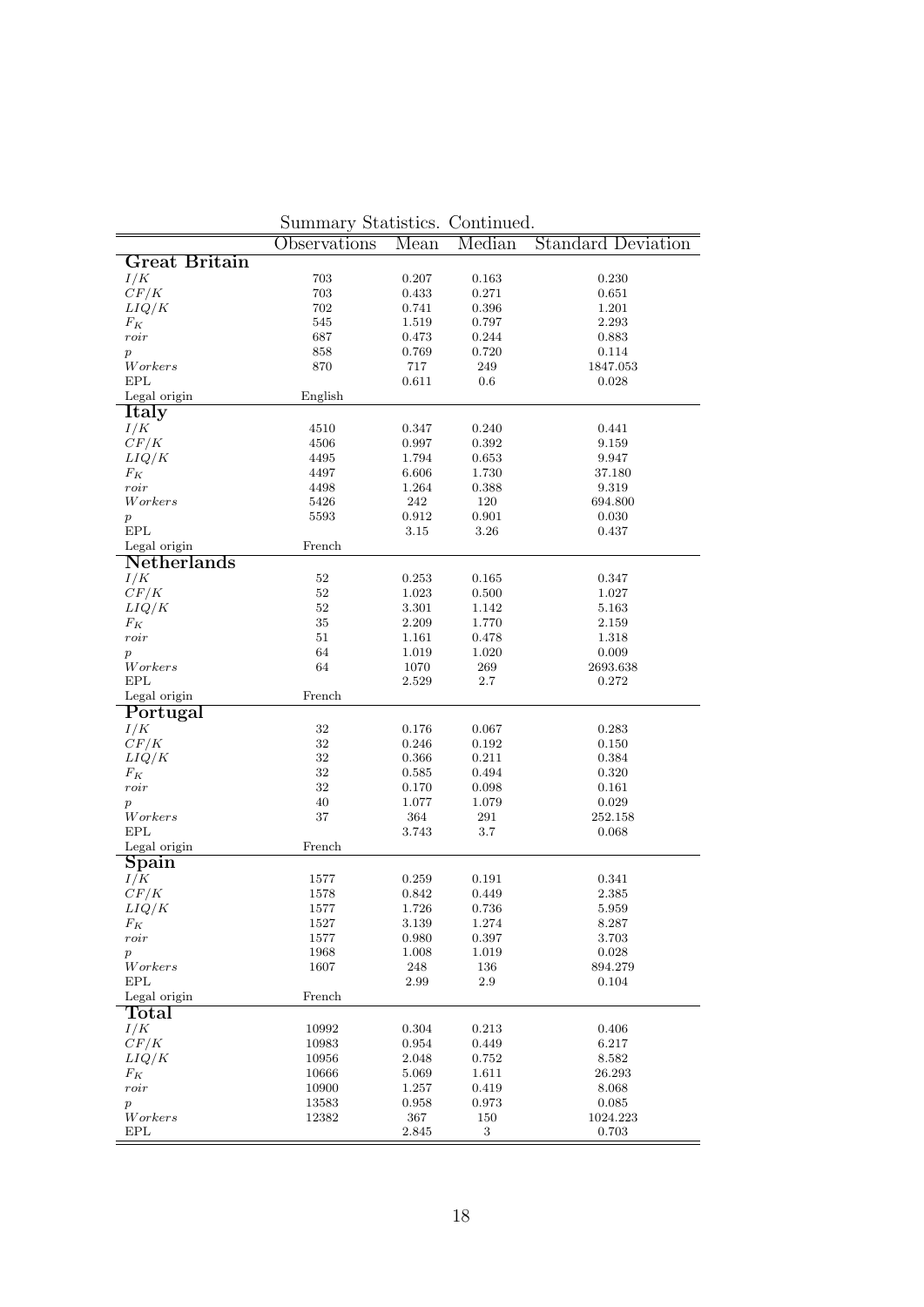### 3.2 Model Estimation

The model presented in the last section permitted us to obtain an Euler equation for investment with and without financing constraints in presence of EPL. The natural empirical procedure, therefore, should be to proceed with the estimation of equation  $(20)$ , that should hold in presence of perfect capital markets.<sup>14</sup>

However, a first aspect has to be mentioned. As Lucke and Gaggermeier (1999) argue, the data used to estimate the Euler equation are the solution to the complete set of first order conditions of the problem, while the the Euler equation alone represents a subset of the restrictions of the optimal path. Moreover, in terms of deep parameters, the solution to the complete set of first order conditions is not nested in the functional form of the Euler equation alone except for specific initial conditions, with the consequence that the estimates of the deep parameters may be severely biased.

A second aspect is linked to the necessity to control for variables heteroskedasticity. Differently from the Euler equation (20), we decided to work with the investment ratio,  $(I/K)_{i,t}$ , that denotes the ratio between gross investment of firm i in period t, and the beginning of period capital stock. The consequence of this normalization is that the estimated coefficient will be no more directly comparable with those of the Euler equation (20). Nevertheless, the qualitatively information is maintained.

The reduced form equation corresponding to the Euler equation (20) is the following

$$
(I/K)_{i,t} = \beta_0 + \beta_1 (I/K)_{i,t-1} + \beta_2 p_{j,t} + \beta_3 p_{j,t-1} +
$$
  

$$
\beta_4 F_{K_{i,t}} + \beta_5 EPL_{j,t} + \beta_6 EPL_{j,t-1} + d_t + \eta_i + \varphi_j + v_{it}
$$
 (23)

where the subscript i refers to the company, t to the time period, and j to the country. We expect that estimated coefficients will be signed as follows:  $\beta_2$ ,  $\beta_4$ , and  $\beta_5$  should be

<sup>&</sup>lt;sup>14</sup>Indeed, one of the advantages of Euler approach is that even in situations where it is not possible to obtain a closed form solution, the equilibrium relationship can be used to estimated the structural parameters. In practice, however, empirical implementation is complex, and a few problems arise in presence of nonlinear equations. In fact, in presence of measurement error for investment it is not possible to recover consistent estimates of the parameters, and estimates are often systematically biased (Attanasio and Low, 2004). These problems amplify in presence of small samples.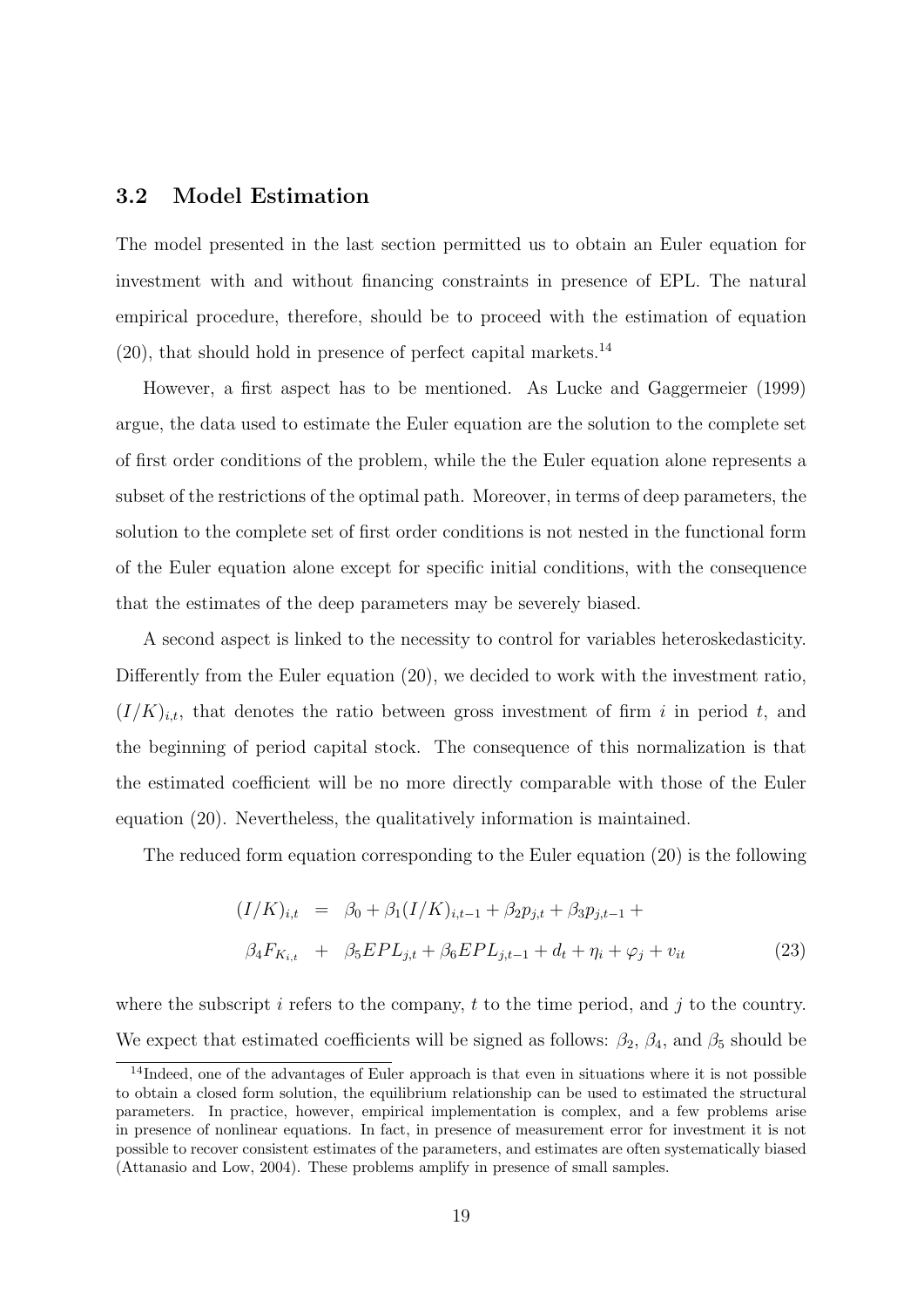negative;  $\beta_1$ ,  $\beta_3$ , and  $\beta_6$  should be positively signed.

The algebric sum  $\{\beta_2 p_{j,t} + \beta_3 p_{j,t-1}\}\)$  represents the user cost of capital. Given that price indexes are defined at country level, whereas we deal with firm level data, we make the assumption that the variation in the user cost of capital among firms can be controlled for by using additive year-specific effects,  $d_t$ , and firm-specific effects,  $\eta_i$ (Bond and Meghir, 1994). Firm-specific effects are also justified by the variation of depreciation rates across firms.

 $F_{K_{i,t}}$  is the marginal product of capital. In the Euler equation (20), it represents the foregone marginal change in production due to the decision of postponing investment of one period, from period  $t - 1$  to period t.

To allow for a possible imperfect competition we define the marginal product of capital as (Calcagnini and Iacobucci, 2004; Gilchrist and Himmelberg, 1998):

$$
F_{K_{i,t}} = \gamma_{i,t} * oprek_{i,t}
$$

where:

 $\gamma = (1 + \xi^{-1}) * \alpha_k;$ 

 $\xi$  = price elasticity of demand;

 $\alpha_k$  = capital share on output.

Price elasticity has been calculated from the markup on variable costs, defined as the sum between cost of materials and of employees. Capital share on output has been defined as the ratio  $\alpha_{k,i,t} = (AV_{i,t} - STAR_{i,t})/AV_{i,t}$ . opre $k_{i,t}$  is the sales to capital ratio.

The impact of Employment Protection Legislation is captured by the  $EPL_{j,t}$  and  $EPL_{i,t-1}$  regressors, that are country specific.

Finally, the model includes country dummies,  $\varphi_j$ . Indeed, given the country specific nature of the EPL index, it could also be the case that, in the absence of country dummies, EPL index captures other aspects, different from the tightness of employment protection, such as the heterogeneous environment in which firms operate.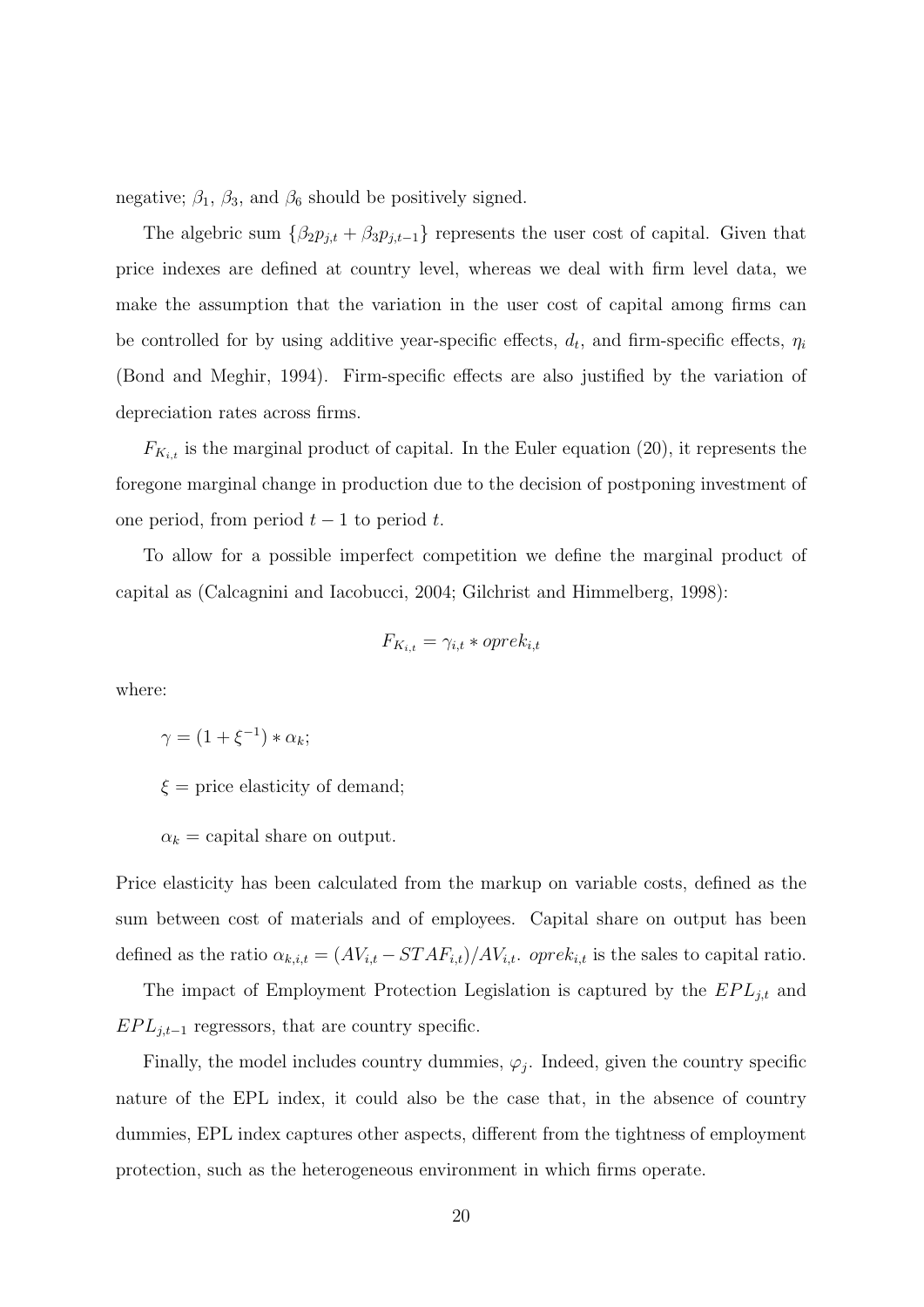We deal with an unbalanced panel data of firms, and given the dynamic structure of equation (23), we use the system GMM estimator approach as Bond *et al.* (2004), Blundell, Bond, and Windmeijer (2000), and Blundell and Bond (1998). This method controls for the presence of the unobserved firm-specific effect and for the endogeneity of contemporaneous regressors. It uses equations in first-differences for which endogenous variables lagged two or more periods will be valid instruments provided there is no serial correlation in the time varying component of the error term. This assumption is tested by performing tests for serial correlation in the first differences residuals. The equations in differences are combined with the equations in levels, for which lagged differences of the variables are used as instruments.

Instruments validity is tested by using a Hansen J test for overidentified restrictions, that, differently from the Sargan test, is robust to autocorrelation or heteroskedasticity. We use the one-step variant of the system GMM.

#### 3.3 Discussion of Results

We begin by reporting the results of the basic investment equation (23) in Table 2.

Column (1) represents the simplest model. All estimated coefficients are statistically significant at conventional levels, except the coefficient of the marginal product of capital. As expected, investment shows a persistent autoregressive dynamics  $(\beta_1 = 0.413)$ ; both the coefficient on current and the coefficient on past installation costs are statistically significant and present the right signs ( $\beta_2 = -0.716$  and  $\beta_3 = 0.788$ , respectively). As expected, the coefficient of current EPL is negative and statistically significant, whereas the coefficient of past employment protection is positive and statistically significant. The theoretical intuition, that states an opposite impact of current and past EPL on investment, appears to be satisfied.

We run a F test of the overall impact of EPL, with the following null hypothesis

$$
\beta_5 + \beta_6 = 0 \tag{24}
$$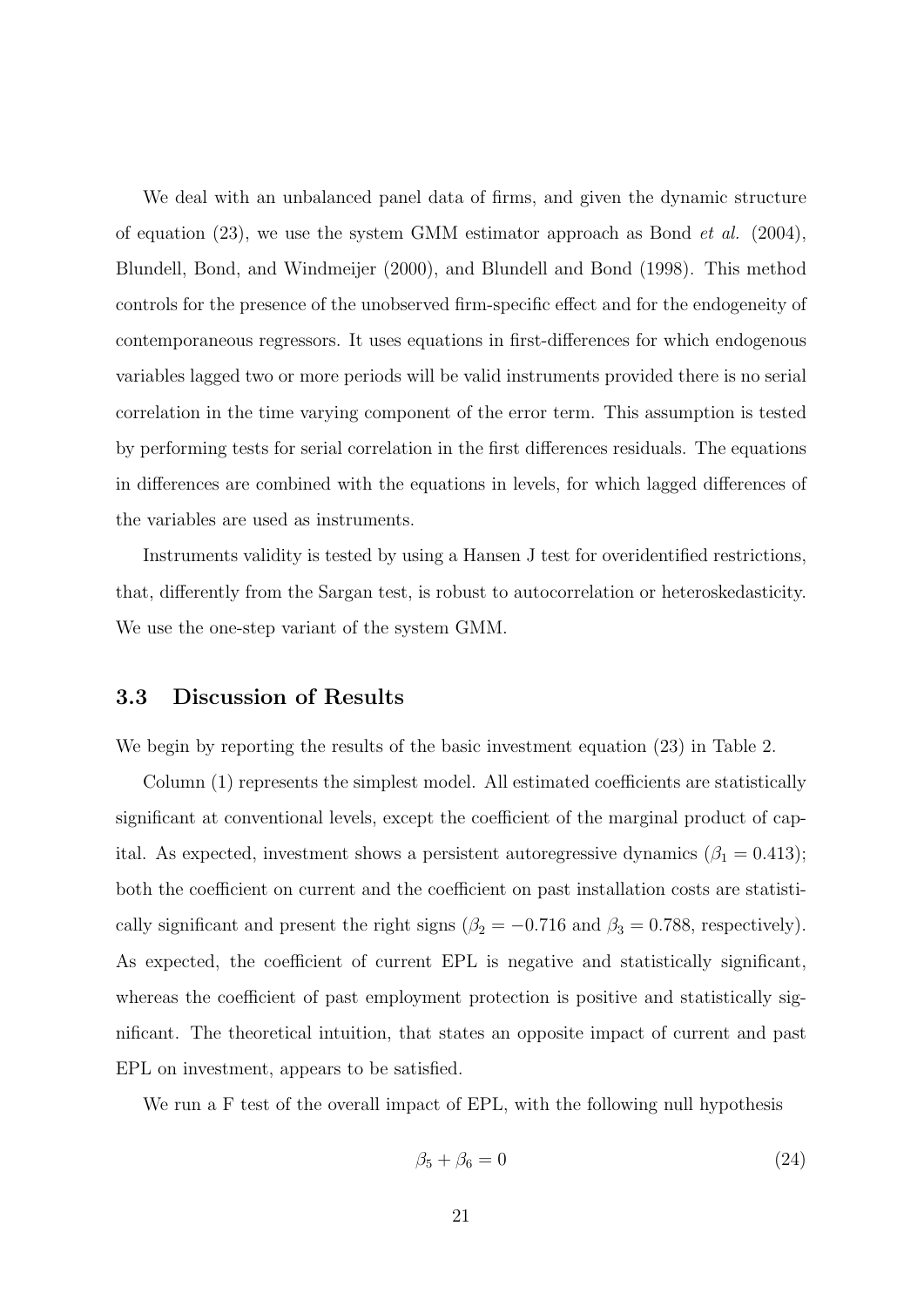We can reject the null, i.e. overall EPL appears to have a negative impact on investment.<sup>15</sup> This finding, however, contrasts with the theoretical prediction: empirically, the negative effect given by current EPL,  $EPL_{j,t}$ , overwhelms the positive effect given by past EPL,  $EPL_{j,t-1}$ .

Given that the coefficient on  $F_{K_{i,t}}$  is wrongly signed and not significant, and given the overall negative effect of EPL on investment, we conclude that Euler equation (20) fails to hold, and we investigate possible causes.

In column (2) the ratio of cash flow to the beginning of period capital stock,  $(CF/K)_{i,t}$ , is included to investigate whether financial variables have explanatory power for investment.We should expect a coefficient not statistically different from zero if the firm is not financially constrained, and a positive coefficient if the firm is financially constrained.<sup>16</sup> We find a positive and significant cash flow coefficient and we interpret this result as a possible presence of financial constraints, i.e. due to binding financing constraints, internal funds have a positive impact on investment.<sup>17</sup>

However, the coefficient of  $F_{K_{i,t}}$  is still insignificant.

In column (3) we control for possible interactions between imperfect capital and labour markets by adding the term  $(CF/K)_{i,t} * EPL_{j,t}$ . The investment equation becomes:

$$
(I/K)_{i,t} = \beta_0 + \beta_1 (I/K)_{i,t-1} + \beta_2 p_{j,t} + \beta_3 p_{j,t-1} + \beta_4 F_{K_{i,t-1}} + \beta_5 EPL_{j,t} +
$$
  

$$
\beta_6 EPL_{j,t-1} + \beta_7 (CF/K)_{i,t} + \beta_8 (CF/K)_{i,t} * EPL_{j,t} + d_t + \eta_i + \varphi_j + v_{it}. \tag{25}
$$

From the theoretical implications of our model (equation 21), we should expect a negative coefficient on both the  $EPL_{j,t}$  and the interaction term  $(CF/K)_{i,t} * EPL_{j,t}$ ; i.e. both employment protection and the interaction between imperfect labour and financial

<sup>&</sup>lt;sup>15</sup>Once controlled for country dummies, the inclusion of other dummies, to capture sectorial variation or legal origin, does not change the results. Moreover the impact of past cash flow and of past EPL is not statistically significant. Estimates available on request.

<sup>&</sup>lt;sup>16</sup>See Bond *et al.* (2004) for a discussion about measurement errors and explanatory power of cash  $f_{\text{low}}$ 

<sup>&</sup>lt;sup>17</sup>As already seen, this interpretation can be subject to a number of objections. Indeed, cash flow could be proxying expectations of future demand.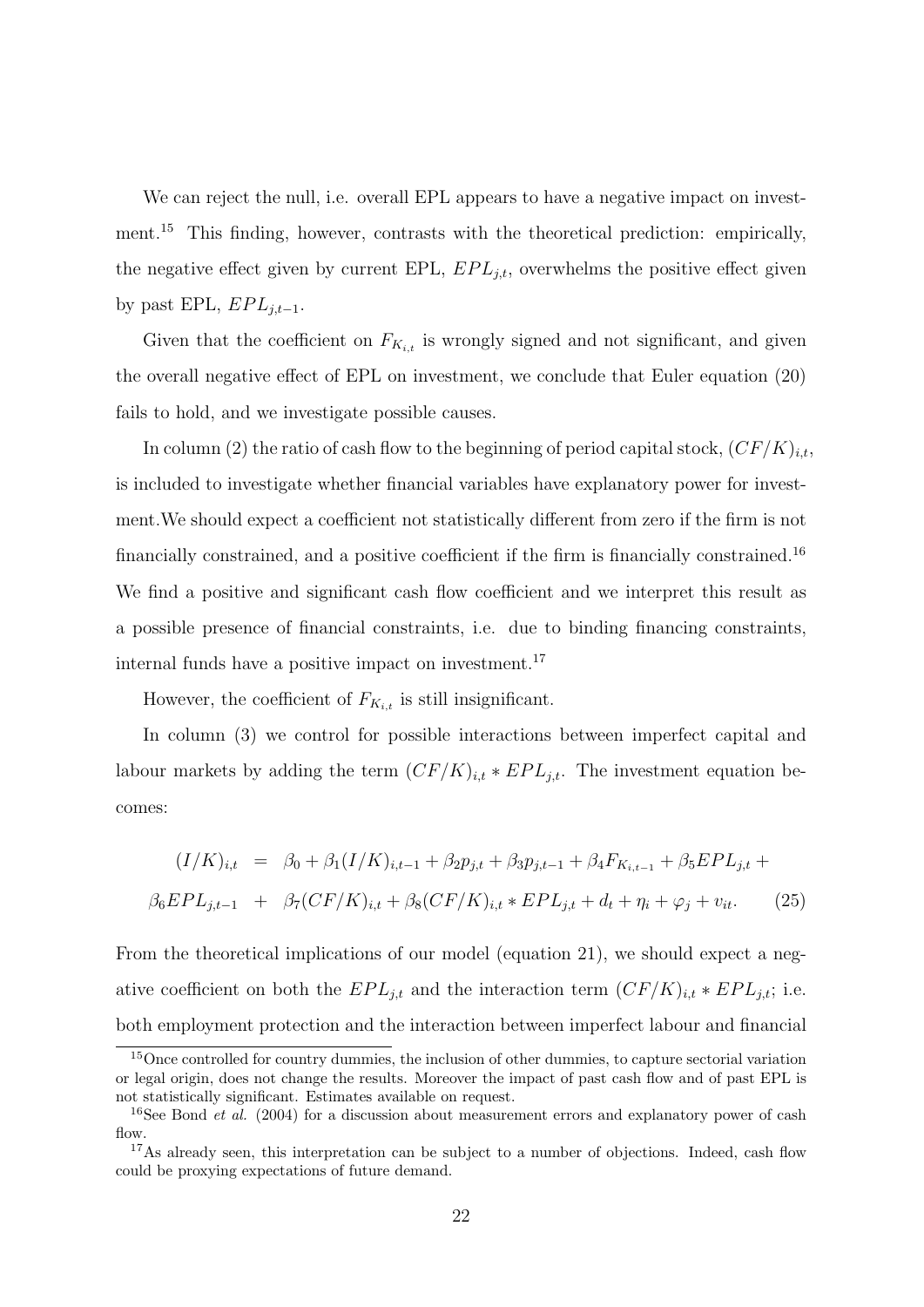market have a negative impact on investment.

The coefficient on the interaction between EPL and cash flow, that should capture the effect of the contemporaneous presence of financial and labour market imperfections, is negative and highly significant ( $\beta_8 = -0.02$ ).

We run a F test of the null that the overall impact of EPL is zero

$$
\beta_5 + \beta_6 + \beta_8 * \overline{CF/K} = 0 \tag{26}
$$

where  $\overline{CF/K}$  is the mean value of the cash flow ratio in the sample. The test rejects the null, and the overall impact continues to be negative.

To analyze the overall impact of cash flow we run a F test of the null

$$
\beta_7 + \beta_8 * \overline{EPL} = 0 \tag{27}
$$

where  $\overline{EPL}$  is the mean value of EPL within the sample. We find that cash flow is statistically different from zero, and that the overall effect of this variable is positive.

In columns (4) and (5) we decide to use an alternative measures of internal funds. In fact, among others, Calcagnini and Saltari (2003) argue that cash flow might not efficiently measure to what extent investment depends on internally generated funds. A main concern, in additions to the Kaplan and Zingales critique ( Fazzari, Hubbard and Petersen, 1988, 2000; Kaplan and Zingales, 1997, 2000; Cleary, Povel, and Raith, 2004), is about the fact that cash flow depends on balance sheet policies and therefore is more an accounting variable than an economic variable. Moreover, investment may depend also on the availability of other and less volatile financial resources. Therefore, columns (4) and (5) consider an alternative possible regressor to capture internal funds,  $LIQ/K_{i,t}$ , a liquidity index based on total cash in hands available to the firm. The ratio is significant in both columns. Moreover, the coefficient of the interaction term  $LIQ/K_{i,t}*EPL_{j,t}$  is negative and significant (column 5). As for the case of the overall impact of cash flow, we still have an overall positive and statistically significant impact of the liquidity index.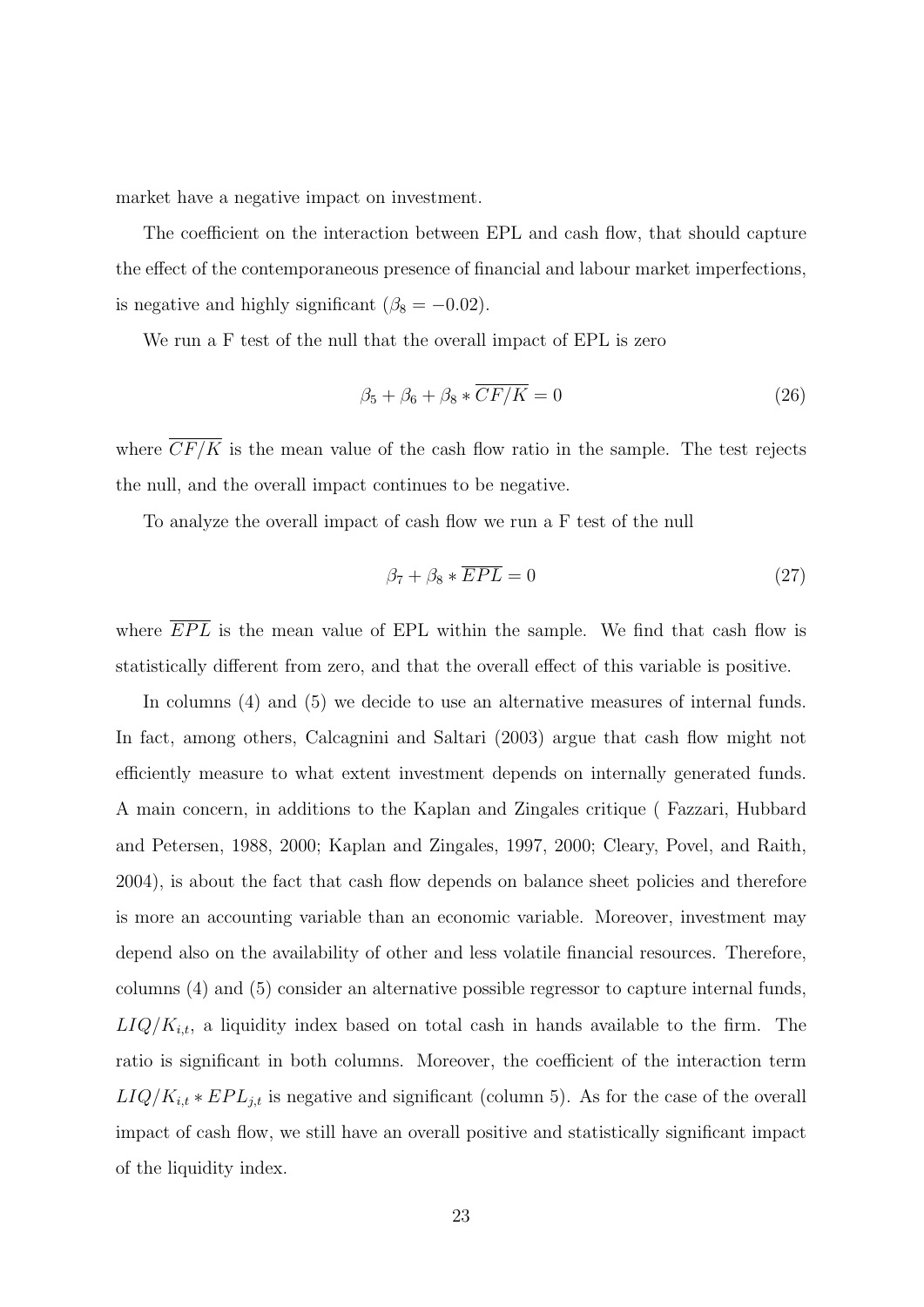In Table 3 we have substituted the marginal product of capital,  $F_{K_{i,t}}$ , with the real return on investment,  $\text{roir}_{i,t}$ . We motivate this alternative choice with the difficulties linked to the measures of the marginal product of capital, as a possible cause of the null impact of the  $F_{K_{i,t}}$  regressor in the investment equation.

We have followed the same steps as above. The main difference with respect to Table 2 is the failure of rejecting the null of no significant coefficient of current installation cost in all specifications.

The coefficient of the real return on investment displays the right sign once we control for the availability of internal funds, in columns (2), (3), and (5). However, the coefficient is always not statistically significant with the exceptions of column (2), and column (1). Moreover, in the latter case, the coefficient, that is positive, displays the wrong sign.

Firms investment policies turn out to be positively affected by the presence of internal funds. Indeed, in column  $(2)$  and in column  $(4)$ , both the cash flow coefficient and the liquidity index coefficient are positive and statistically significant. However, in column (3), the inclusion of the regressor  $CF/K_{i,t} * EPL_{j,t}$  makes the impact of cash flow not statistically different from zero. The latter fact appears to be due to problems of correlation between the two variables cash flow and roir.

As in the Euler equation (20), the impact of  $EPL_{j,t-1}$  is always positive and statistically significant, whereas the coefficient of  $EPL_{j,t}$  is negative and significant in all specifications. The F test of the total impact of EPL always rejects the null of no significance of the regressors, and the total effect turns out to be negative. Moreover, the coefficient on the interaction between liquidity and EPL is negative and significant. This last result supports the finding of our theoretical model about a negative impact on investment of imperfect financial and labour markets.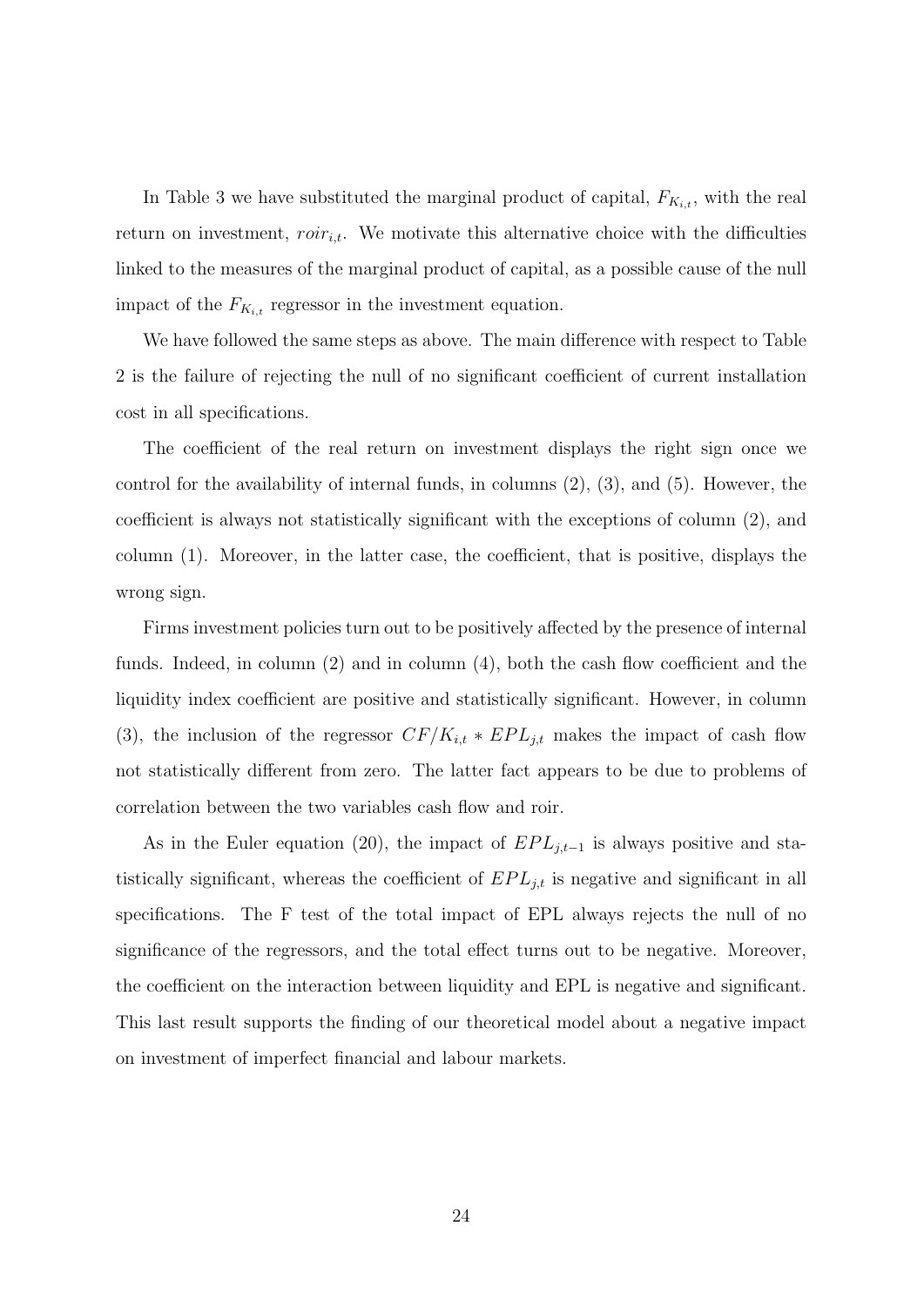|                            | $\overline{(1)}$ | $\overline{(2)}$ | $\overline{(3)}$ | $\overline{(4)}$ | $\overline{(5)}$ |
|----------------------------|------------------|------------------|------------------|------------------|------------------|
|                            |                  |                  |                  |                  |                  |
| $(I/K)_{i,t-1}$            | $0.413***$       | $0.609***$       | $0.615***$       | $0.393**$        | $0.516***$       |
|                            | 0.157            | 0.195            | 0.173            | 0.171            | 0.143            |
| $p_{j,t}$                  | $-0.716**$       | $-0.659**$       | $-0.688**$       | $-0.700**$       | $-0.703**$       |
|                            | 0.287            | 0.321            | 0.326            | 0.282            | 0.303            |
| $p_{j,t-1}$                | $0.788***$       | $0.752***$       | $0.839***$       | $0.760***$       | $0.862***$       |
|                            | 0.191            | 0.206            | 0.236            | 0.185            | 0.232            |
| $F_{K_{i,t}}$              | 0.003            | 0.001            | 0.001            | 0.001            | 0.001            |
|                            | 0.002            | 0.001            | 0.001            | 0.001            | 0.001            |
| $EPL_{j,t}$                | $-0.241***$      | $-0.286***$      | $-0.257***$      | $-0.236***$      | $-0.203***$      |
|                            | 0.057            | 0.065            | 0.065            | 0.059            | 0.060            |
| $EPL_{i,t-1}$              | $0.071**$        | $0.073*$         | $0.071*$         | $0.065**$        | $0.065**$        |
|                            | 0.033            | 0.037            | 0.037            | 0.033            | 0.035            |
| $(CF/K)_{i,t}$             |                  | $0.007***$       | $0.062***$       |                  |                  |
|                            |                  | 0.001            | 0.020            |                  |                  |
| $(CF/K)_{i,t} * EPL_{i,t}$ |                  |                  | $-0.020***$      |                  |                  |
|                            |                  |                  | 0.007            |                  |                  |
| $(LIQ/K)_{i,t}$            |                  |                  |                  | $0.005***$       | $0.078***$       |
|                            |                  |                  |                  | 0.001            | 0.014            |
| $(LIQ/K)_{i,t}*EPL_{i,t}$  |                  |                  |                  |                  | $-0.026***$      |
|                            |                  |                  |                  |                  | 0.005            |
| dummies<br>time            | ✓                | ✓                | ✓                | ✓                | ✓                |
| dummies<br>country         | ✓                | ✓                | ✓                | ✓                | ✓                |
| constant                   | ✓                | ✓                | ✓                | ✓                | $\checkmark$     |
| Hansen J (p-value)         | 0.89             | 0.37             | 0.47             | 0.72             | 0.59             |
| $AR(1)(p-value)$           | 0.00             | 0.00             | 0.00             | 0.00             | 0.00             |
| $AR(2)(p-value)$           | 0.80             | 0.70             | 0.50             | 0.90             | 0.38             |
| Cash Flow (p-value)        |                  |                  | 0.00             |                  |                  |
| Liquidity (p value)        |                  |                  |                  |                  | 0.00             |
| $EPL$ (p-value)            | 0.00             | 0.00             | 0.00             | 0.00             | 0.00             |
| Observations               | 8051             | 8041             | 8041             | 8021             | 8021             |
|                            |                  |                  |                  |                  |                  |
| Firms                      | 2623             | 2623             | 2623             | 2623             | 2623             |

Table 2: Fixed Investment Models I

NOTES: Robust standard errors are reported below coefficients.  $*p < 0.10; **p < 0.05; **p < 0.01$ significance levels respectively. Estimation by GMM-SYSTEM using STATA 8.2 SE package one-step results; full set of time dummy included; 'Hansen J' is test of the overidentified restrictions (p-value reported); AR(k) is the test statistic for the presence of k-th order serial correlation in the first-differenced residuals, distributed N(0,1) under the null; Cash Flow, Liquidity, EPL are F Tests of the joint significance of the cash flow, liquidity, and EPL terms, respectively.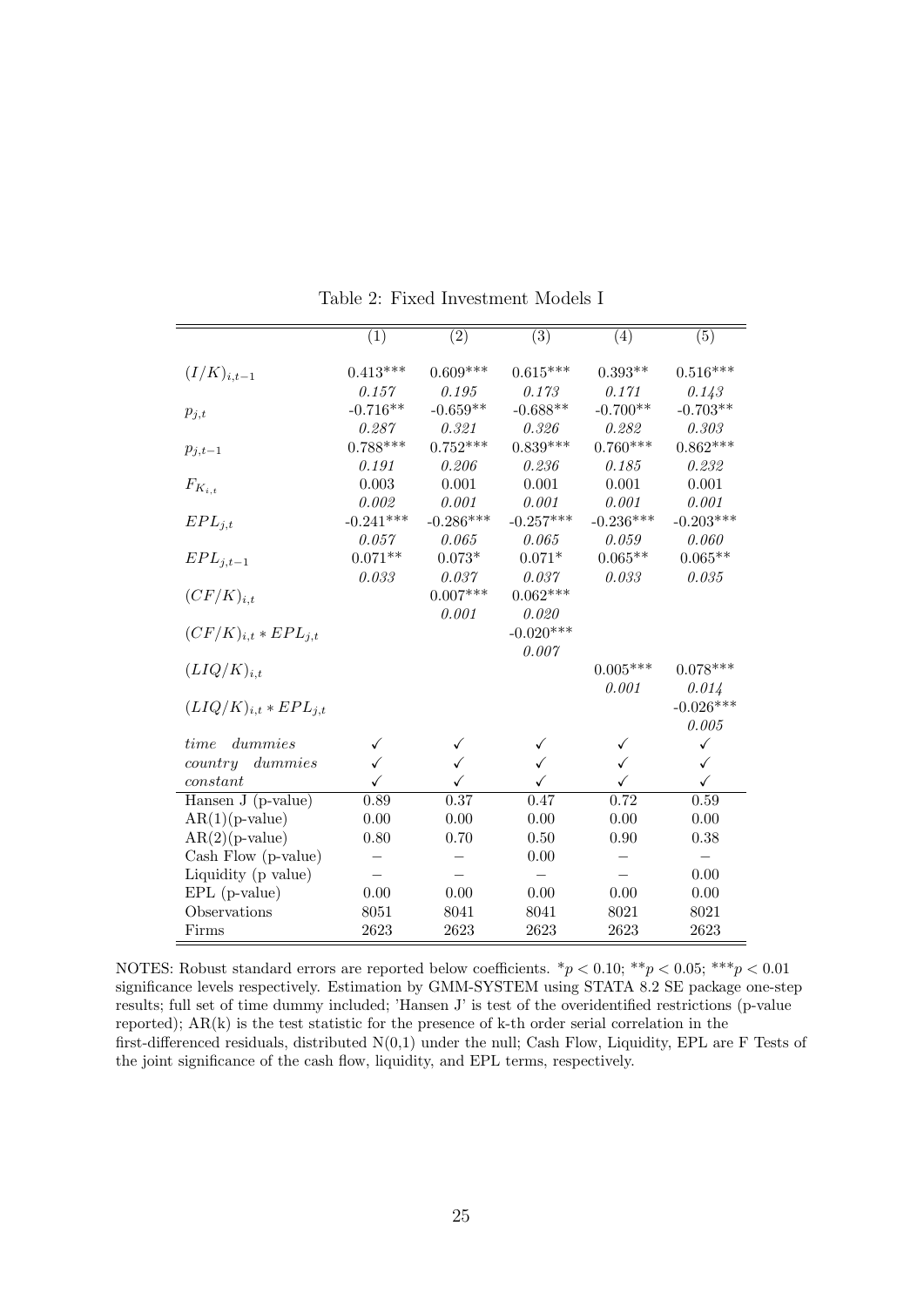|                            | $\overline{(1)}$ | $\overline{(2)}$ | $\overline{(3)}$ | (4)         | (5)         |
|----------------------------|------------------|------------------|------------------|-------------|-------------|
|                            |                  |                  |                  |             |             |
| $(I/K)_{i,t-1}$            | $0.775***$       | $0.580***$       | $0.747***$       | $0.624***$  | $0.590***$  |
|                            | 0.121            | 0.104            | 0.074            | 0.096       | 0.085       |
| $p_{j,t}$                  | $-0.436$         | $-0.460$         | $-0.403$         | $-0.455$    | $-0.488$    |
|                            | 0.333            | 0.296            | 0.333            | 0.306       | 0.299       |
| $p_{j,t-1}$                | $0.750***$       | $0.707***$       | $0.661**$        | $0.722***$  | $0.816***$  |
|                            | 0.231            | 0.205            | 0.266            | 0.210       | 0.236       |
| $roir_{i,t}$               | $0.001***$       | $-0.003**$       | $-0.005$         | 0.000       | $-0.001$    |
|                            | 0.000            | 0.001            | 0.005            | 0.002       | 0.002       |
| $EPL_{i,t}$                | $-0.341***$      | $-0.294***$      | $-0.349***$      | $-0.307***$ | $-0.233***$ |
|                            | 0.061            | 0.055            | 0.080            | 0.054       | 0.057       |
| $EPL_{j,t-1}$              | $0.091**$        | $0.079**$        | $0.082**$        | $0.082**$   | $0.077**$   |
|                            | 0.041            | $0.036\,$        | 0.039            | 0.037       | 0.036       |
| $(CF/K)_{i,t}$             |                  | $0.010***$       | $-0.017$         |             |             |
|                            |                  | 0.001            | 0.088            |             |             |
| $(CF/K)_{i,t} * EPL_{i,t}$ |                  |                  | 0.010            |             |             |
|                            |                  |                  | 0.034            |             |             |
| $(LIQ/K)_{i,t}$            |                  |                  |                  | $0.006***$  | $0.081***$  |
|                            |                  |                  |                  | 0.002       | $0.018\,$   |
| $(LIQ/K)_{i,t}*EPL_{i,t}$  |                  |                  |                  |             | $-0.027***$ |
|                            |                  |                  |                  |             | 0.007       |
| time<br>dummies            | ✓                |                  | ✓                | ✓           | ✓           |
| dummies<br>country         | ✓                |                  | ✓                | ✓           | ✓           |
| constant                   | ✓                | ✓                | ✓                | ✓           | ✓           |
| Hansen J (p-value)         | 0.47             | 0.34             | 0.10             | 0.27        | 0.43        |
| $AR(1)(p-value)$           | 0.00             | 0.00             | 0.00             | 0.00        | 0.00        |
| $AR(2)(p-value)$           | 0.43             | 0.88             | 0.74             | 0.65        | 0.40        |
| Cash Flow (p-value)        |                  |                  | 0.00             |             |             |
| Liquidity (p value)        |                  |                  |                  |             | 0.00        |
| $EPL$ (p-value)            | 0.00             | 0.00             | 0.00             | 0.00        | 0.00        |
| Observations               | 8217             | 8208             | 8208             | 8186        | 8186        |
| Firms                      | 2665             | 2665             | 2665             | 2665        | 2665        |

Table 3: Fixed Investment Models II

NOTES: Robust standard errors are reported below coefficients.  $*p < 0.10; **p < 0.05; **p < 0.01$ significance levels respectively. Estimation by GMM-SYSTEM using STATA 8.2 SE package one-step results; full set of time dummy included; 'Hansen J' is test of the overidentified restrictions (p-value reported); AR(k) is the test statistic for the presence of k-th order serial correlation in the first-differenced residuals, distributed N(0,1) under the null; Cash Flow, Liquidity, EPL are F Test of the joint significance of the cash flow, liquidity, and EPL terms, respectively.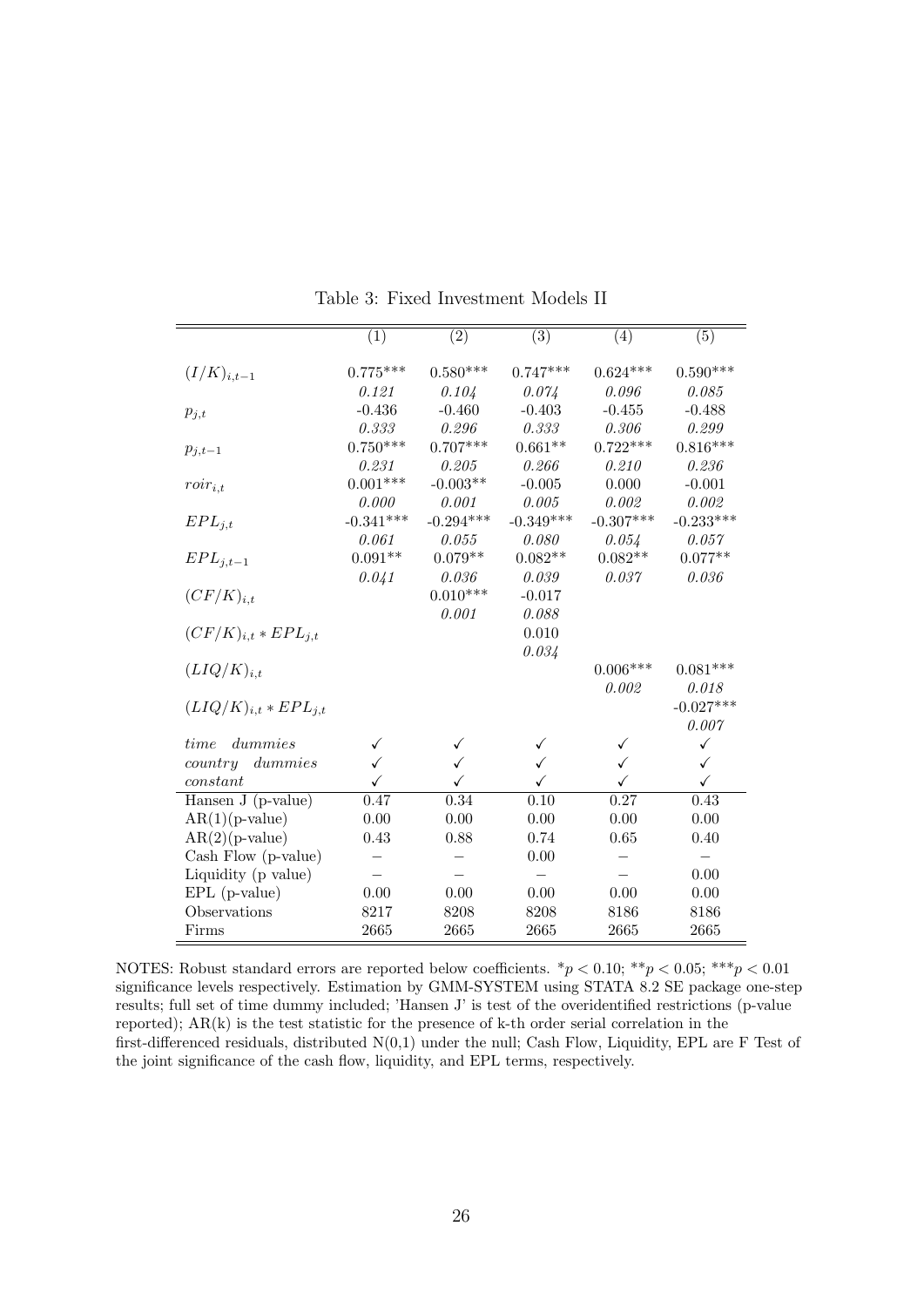#### 3.4 Investment and Firm Size

In this section we discuss how firm investment decisions are influenced by the interaction of firm size with imperfect financial and labour markets.

The interest on the interaction of firm size with employment protection legislations and financing constraints is mainly motivated by two facts.

First of all, EPL usually applies differently to firms with different firm size. Indeed, EPL is stricter when applied to firms with a higher number of workers employed (OECD, 2004).

Second, with respect to financing constraints, it is usually the case that smaller firms are more sensitive to internal funds than larger firms (Gertler and Gilchrist, 1994; Gilchrist and Himmelberg, 1995; Rajan and Zingales, 1994).

Instead of splitting the sample with a *priori* criteria,<sup>18</sup> we use three alternative dummy variables to capture firm size, and we let them to interact with cash flow and EPL. We construct three definitions of firm size. The first two are defined with respect to the number of employees, whereas the third one is defined with respect to sales:

- 1.  $Size_{i,t}$  is a dummy variable, which takes value equal 1 if medium employment is equal or less than 100;
- 2.  $Size_{i,t}$  is a dummy variable, which takes value equal 1 if firm i medium employment is equal or less than 20;

<sup>&</sup>lt;sup>18</sup>Different a priori criteria might be used. Fazzari, Hubbard and Petersen (1998) propose the dividend payout ratio. Among other criteria we can list (cf. Lensink, Bo, and Sterken, 2001): age criterion, size criterion, and business conglomerate criterion. However, dividing firms into sub-samples using  $a$ priori criteria may have some drawbacks. First of all, more than one factor can determine whether a firm is financially constrained. Second, a time invariant criterion does not permit to detect whether a firm that initially faced financing constraints becomes less constrained during the sample periods. Third, a problem of selection bias arises if the variable used as selection criterion is correlated with investment. To solve or temperate these problems an interaction approach has been proposed. Instead of selecting firms according to an a priori criterion, such an approach allows for an interaction between the indicator of for the availability of internal funds and a time-varying variable chosen as the relevant firm characteristic. Another solution is to use an endogenous switching model, where the switching function may depend on financial variables, firm's size, year and industry dummy and so on.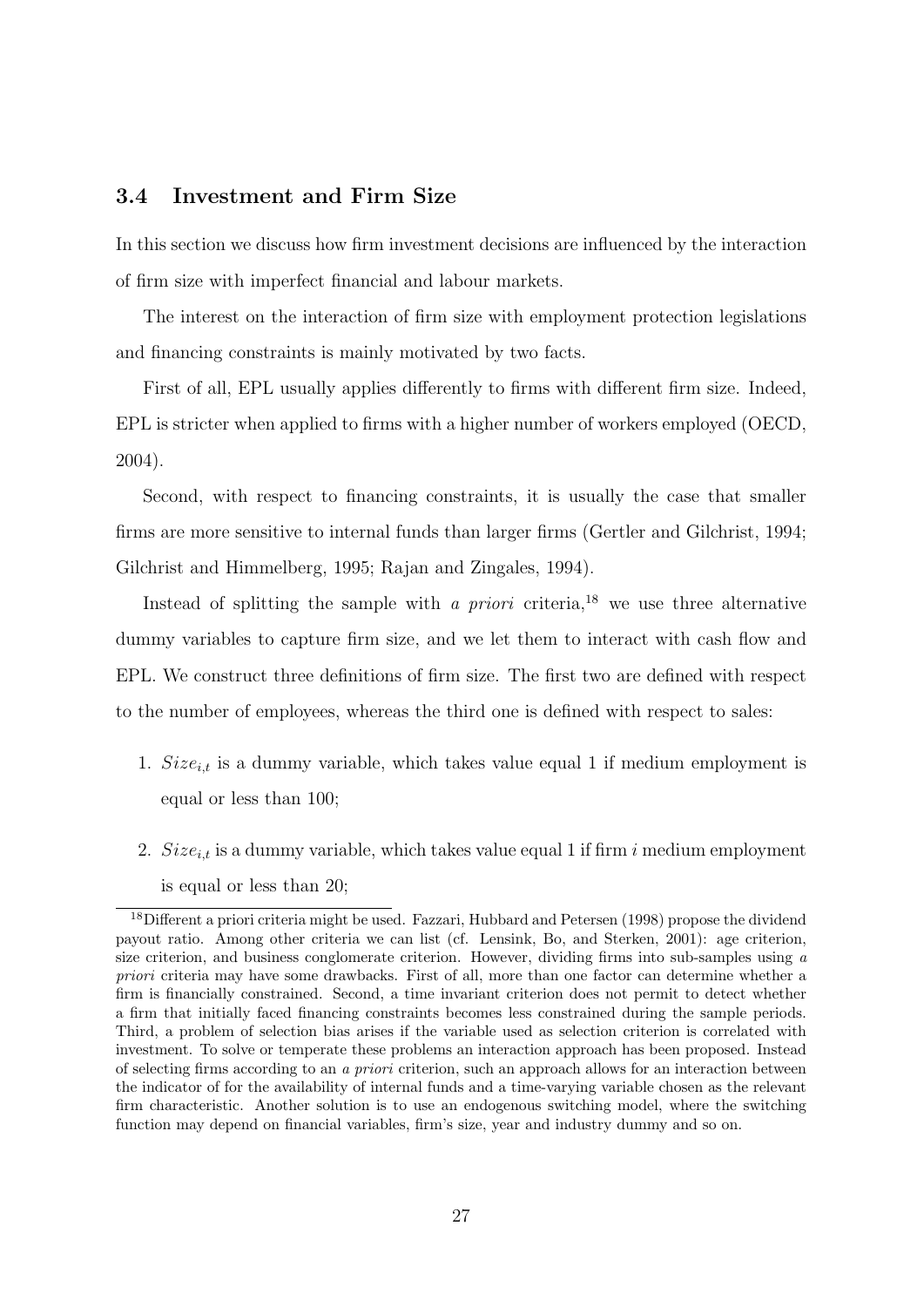3.  $Size_{i,t}$  is a dummy variable, which takes value equal 1 if firm i average sales is equal or less than average sales in the sample.

The empirical investment equation becomes

$$
(I/K)_{i,t} = \beta_0 + \beta_1 (I/K)_{i,t-1} + \beta_2 p_{j,t} + \beta_3 p_{j,t-1} + \beta_4 F_{K_{i,t}} + \beta_5 EPL_{j,t} +
$$
  

$$
\beta_6 EPL_{j,t-1} + \beta_7 (LIQ/K)_{i,t} + \beta_8 (LIQ/K)_{i,t} * EPL_{j,t} + \beta_9 Size_{i,t} +
$$
  

$$
\beta_{10} Size_{i,t} * EPL_{j,t} + \beta_{11} Size_{i,t} * (LIQ/K)_{i,t} + d_t + \eta_i + \varphi_j + v_{it}
$$
(28)

Table (4) reports the estimates. Columns (1), (2), and (3) for marginal product, and (4), (5), and (6) for the real return on investment, correspond to the three alternative dummy variables above defined, respectively.<sup>19</sup>

We should expect a positive interaction between firm size and EPL for small firms defined according to the number of employees. Indeed, EPL should have overall a less negative impact in firms with a lower number of employees; therefore, the negative impact of the  $EPL_{j,t}$  regressor should be counterbalanced by a positive sign of the coefficient of the  $Size_{i,t} * EPL_{j,t}$  variable. Small firms defined according to average sales should present a positive sign in the interaction between the size dummy and the liquidity index,  $Size_{i,t} * (LIQ/K)_{i,t}$ , because, as stated above, these firms are usually more subject to financial constrains; therefore, their investments should be more sensitive to the availability of internal funds.

Estimates of the empirical equations that discriminate firms according to the number of employees confirm our expectations (column 1 and 2). Both past investment and the liquidity index display positive and statistically significant coefficients. As expected, the coefficients of current installation costs is negative and statistically significant, whereas the coefficient of past installation cost is positive and statistically significant.

In both specifications, the coefficient of current employment protection is negative

 $19$ In principle, we could have added a fourth dummy variable to the regression equation, i.e. the interaction of size with the EPL and the liquidity regressor. However, this fourth dummy variable has been excluded from the regression equation because highly correlated with the  $Size_{i,t} * EPL_{j,t}$  variable.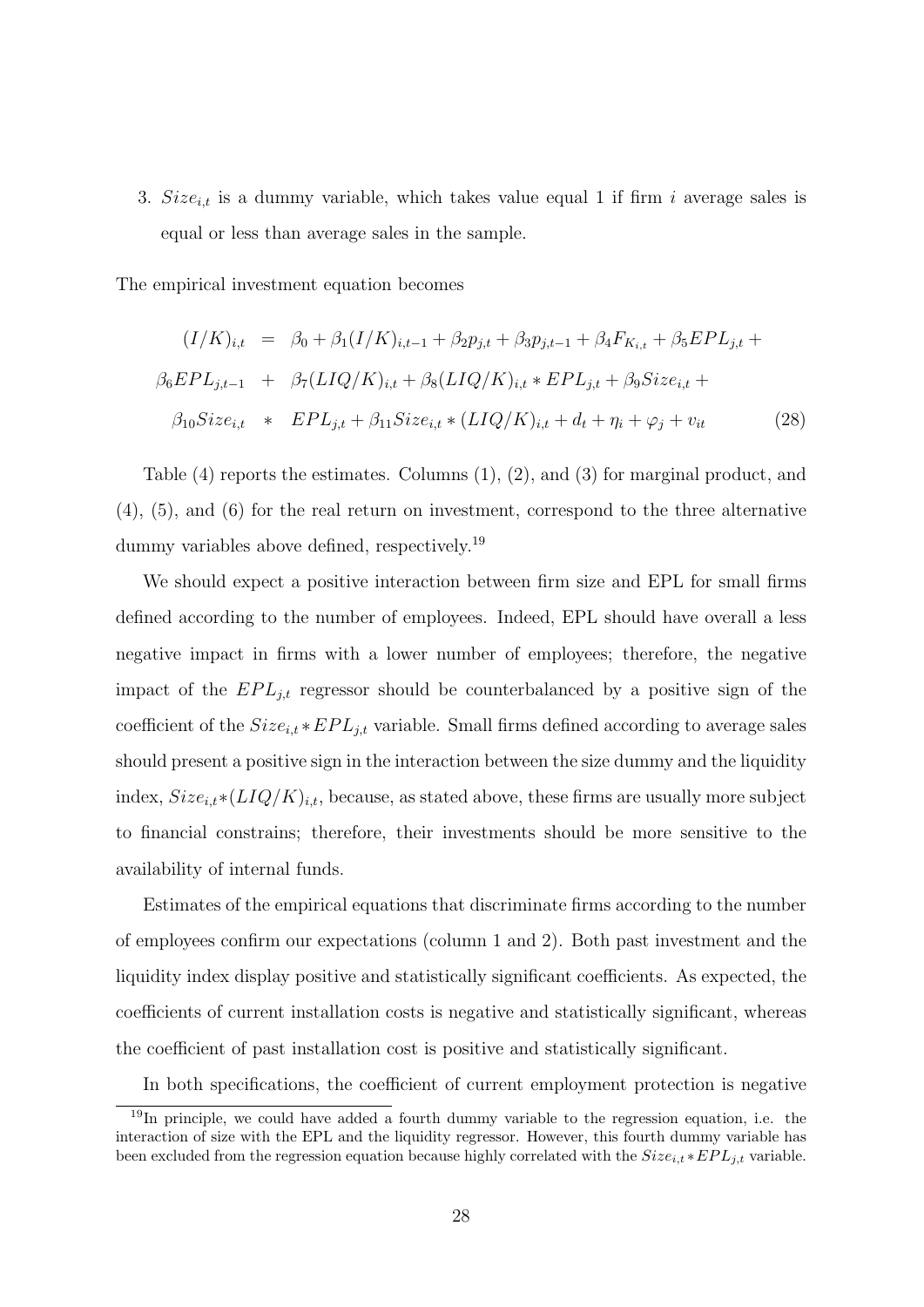and significant, whereas the coefficient of past EPL is positive and statistically significant.

The coefficient of the interaction between EPL and internal funds is negative and statistically significant.

 $Size_{i,t}$  is negative in both specifications, but statistically significant only when we consider firms with a number of workes equal or less than 20. Then, it seems that firms with less than 20 employees invest less.

As for the interaction between firm size and EPL,  $Size_{i,t} * EPL_{j,t}$ , the coefficient turns out to be positive in both specifications, but statistically significant only when we consider firms with a number of workers equal or less than 20 (column 2). In this latter case the negative effect of  $EPL_{j,t}$  appears to be counterbalanced by the positive effect given by the interaction between Size and EPL. Therefore, we test the hypothesis of no significance of overall EPL for small firms by a F Test

$$
\beta_5 + \beta_6 + \beta_8 * \overline{LIQ/K} + \beta_{10} = 0 \tag{29}
$$

and we fail to reject the null. According to the test, EPL does not play a role in investment decisions when firms have a number of employees equal or less than 20. Such a finding supports our idea of EPL as a component of the investment adjustment costs, given that EPL usually applies mildly to firms with a low number of workers.

We test the significance of the overall impact of EPL for large firms by running the following F test

$$
\beta_5 + \beta_6 + \beta_8 * \overline{LIQ/K} = 0 \tag{30}
$$

We reject the null in both specifications, and we find that the overall impact is negative.

The coefficient of the interaction of firm size and cash flow is not statistically significant in neither of the specifications. Moreover, it is wrongly signed when we consider firms with a number of workers equal or less than 100 (column 1). However, in this latter case, we have that once we control for small firms, the overall impact of the liquidity is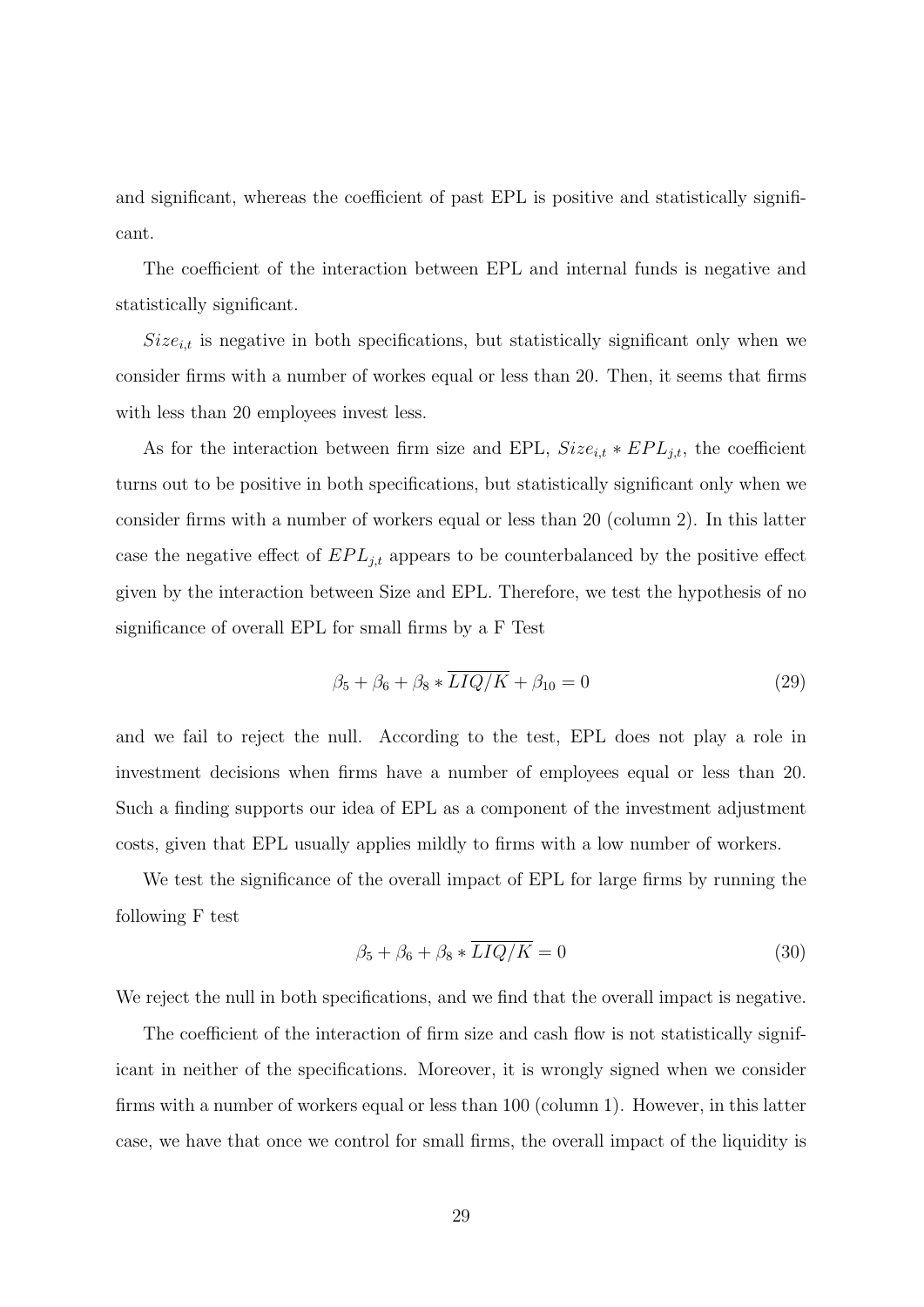not statistically significant. Indeed, in column (1), we cannot reject the null

$$
\beta_7 + \beta_8 * \overline{EPL} = 0 \tag{31}
$$

Therefore, the impact of the liquidity index appears to be not statistically different from zero for large firms.

When we control for small firms with respect to average sales (column 3), there is no evidence of a significantly positive interaction between the liquidity index and size.

Columns (4) to (6) add the impact of firm size, and of the interaction of firm size with employment protection and financing constraints, to the specification (3) of Table 3.

In this case we find that firms with a number of workers equal or less than 100 invest less, and appear to be less sensitive to EPL than larger firms (column 4). However, EPL continues to have an overall negative impact on investment. Once we control for firm size, we find that the overall impact of the liquidity on firm investment decisions is not statistically different from zero.

When we consider firms with less than 20 workers, we find that the total effect of EPL, tested by (30) and by (29) is negative and significant for large firms, but not statistically different from zero for small firms, respectively. Therefore, it appears that EPL does not play a role in investment decisions of firms with less than 20 workers.

When we control for small firms according to average sales (column 6), we find that neither the coefficient on  $Size_{i,t}$  nor the coefficient of the interaction between size and cash flow are statistically different from zero. However, we fail to reject the null of the test (31), i.e. large firms are not significantly affected by internal funds. Finally, we find that EPL has an overall negative impact on investment.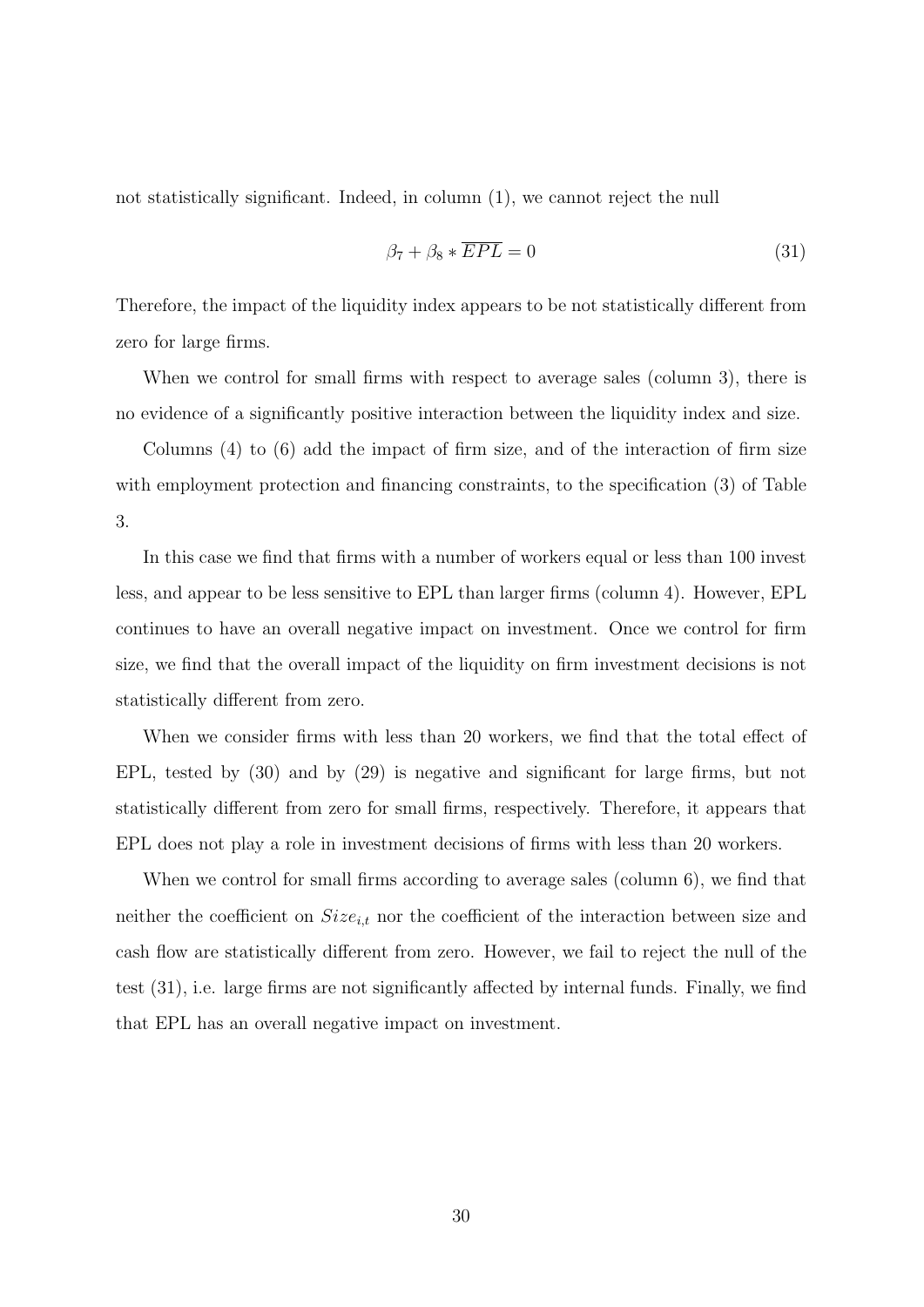|                              | (1)            | $\overline{(2)}$ | $\overline{(3)}$         | (4)            | $\overline{(5)}$ | $\overline{(6)}$   |
|------------------------------|----------------|------------------|--------------------------|----------------|------------------|--------------------|
|                              | $emp \leq 100$ | $emp \leq 20$    | $turn \le average$       | $emp \leq 100$ | $emp \leq 20$    | $turn \le average$ |
|                              |                |                  |                          |                |                  |                    |
| $(I/K)_{i,t-1}$              | $0.582***$     | $0.525***$       | $0.563***$               | $0.607***$     | $0.587***$       | $0.609***$         |
|                              | 0.118          | 0.125            | 0.125                    | 0.087          | 0.079            | 0.089              |
| $p_{j,t}$                    | $-0.719**$     | $-0.725**$       | $-0.694**$               | $-0.492$       | $-0.515*$        | $-0.483$           |
|                              | 0.315          | 0.307            | 0.311                    | 0.303          | 0.303            | $0.304\,$          |
| $p_{j,t-1}$                  | $0.852***$     | $0.898***$       | $0.859***$               | $0.802***$     | $0.862***$       | $0.815***$         |
|                              | 0.231          | 0.256            | 0.232                    | 0.232          | 0.264            | 0.236              |
| $F_{K_{i,t}}$                | 0.000          | 0.001            | 0.001                    |                |                  |                    |
|                              | 0.001          | 0.001            | 0.001                    |                |                  |                    |
| $roir_{i,t}$                 |                |                  |                          | $-0.001$       | $-0.002$         | 0.000              |
|                              |                |                  |                          | 0.001          | 0.001            | 0.003              |
| $EPL_{j,t}$                  | $-0.241***$    | $-0.188***$      | $-0.216***$              | $-0.258***$    | $-0.205***$      | $-0.241***$        |
|                              | 0.057          | 0.062            | 0.057                    | 0.056          | 0.064            | 0.057              |
| $EPL_{j,t-1}$                | $0.067*$       | $0.064*$         | $0.067*$                 | $0.078**$      | $0.075**$        | $0.078**$          |
|                              | 0.036          | 0.035            | 0.036                    | 0.037          | 0.036            | 0.037              |
| $(LIQ/K)_{i,t}$              | $0.076***$     | $0.101***$       | $0.071***$               | $0.074***$     | $0.116***$       | $0.071***$         |
|                              | 0.020          | $0.030\,$        | 0.020                    | 0.020          | 0.031            | $\it 0.027$        |
| $(LIQ/K)_{i,t}*EPL_{j,t}$    | $-0.024***$    | $-0.035***$      | $-0.024***$              | $-0.025***$    | $-0.040***$      | $-0.024***$        |
|                              | 0.006          | 0.011            | 0.006                    | 0.007          | 0.011            | 0.008              |
| $Size_{i,t}$                 | $-0.094$       | $-0.680**$       | 0.029                    | $-0.109*$      | $-0.638***$      | 0.025              |
|                              | 0.068          | 0.282            | 0.032                    | 0.066          | 0.265            | 0.028              |
| $Size_{i,t}*EPL_{i,t}$       | 0.042          | $0.237**$        | $-0.006$                 | $0.046*$       | $0.230**$        | $-0.006$           |
|                              | 0.026          | 0.100            | 0.013                    | 0.025          | 0.099            | 0.012              |
| $Size_{i,t} * (LIQ/K)_{i,t}$ | $-0.005$       | $0.004\,$        | $0.001\,$                | $0.001\,$      | 0.006            | $0.002\,$          |
|                              | 0.010          | 0.003            | 0.004                    | 0.010          | 0.004            | 0.008              |
| dummies<br>time              | $\checkmark$   | $\checkmark$     | $\checkmark$             | $\checkmark$   | $\checkmark$     | $\checkmark$       |
| dummies<br>country           | $\checkmark$   | $\checkmark$     | $\checkmark$             | ✓              | $\checkmark$     | $\checkmark$       |
| constant                     | ✓              | $\checkmark$     | $\checkmark$             | ✓              | ✓                | ✓                  |
| Hansen J (p-value)           | $0.56\,$       | 0.62             | 0.68                     | 0.49           | $0.55\,$         | 0.40               |
| $AR(1)$ (p-value)            | 0.00           | 0.00             | 0.00                     | 0.00           | $0.00\,$         | 0.00               |
| $AR(2)$ (p-value)            | $0.37\,$       | 0.33             | $0.36\,$                 | 0.42           | 0.33             | $0.39\,$           |
| LIQ Large (p-value)          | 0.19           | 0.00             | 0.12                     | 0.45           | 0.00             | 0.53               |
| EPL Large (p-value)          | 0.00           | 0.00             | 0.00                     | 0.00           | 0.00             | 0.00               |
| EPL Small (p-value)          | $\equiv$       | 0.56             | $\overline{\phantom{0}}$ | 0.00           | 0.87             | $\qquad \qquad -$  |
| Observations                 | 8021           | 8021             | 8021                     | 8186           | 8186             | 8186               |
| Firms                        | 2623           | 2623             | 2623                     | 2665           | 2665             | 2665               |

Table 4: Investments and Firm Size

NOTES: Robust standard errors are reported below coefficients.  $\binom{*}{p}$  < 0.10;  $\binom{*}{p}$  < 0.05;  $\binom{*}{p}$  < 0.01 significance levels respectively. Estimation by GMM-SYSTEM using STATA 8.2 SE package one-step results; full set of time dummy included; 'Hansen J' is test of the overidentified restrictions (p-value reported); AR(k) is the test statistic for the presence of k-th order serial correlation in the first-differenced residuals, distributed N(0,1) under the null; LIQ Large and EPL Large are F Tests of the joint significance of the liquidity and EPL terms, respectively, when  $size = 0$ ; EPL Small is a F test of the joint significance of EPL terms when  $size = 1$ .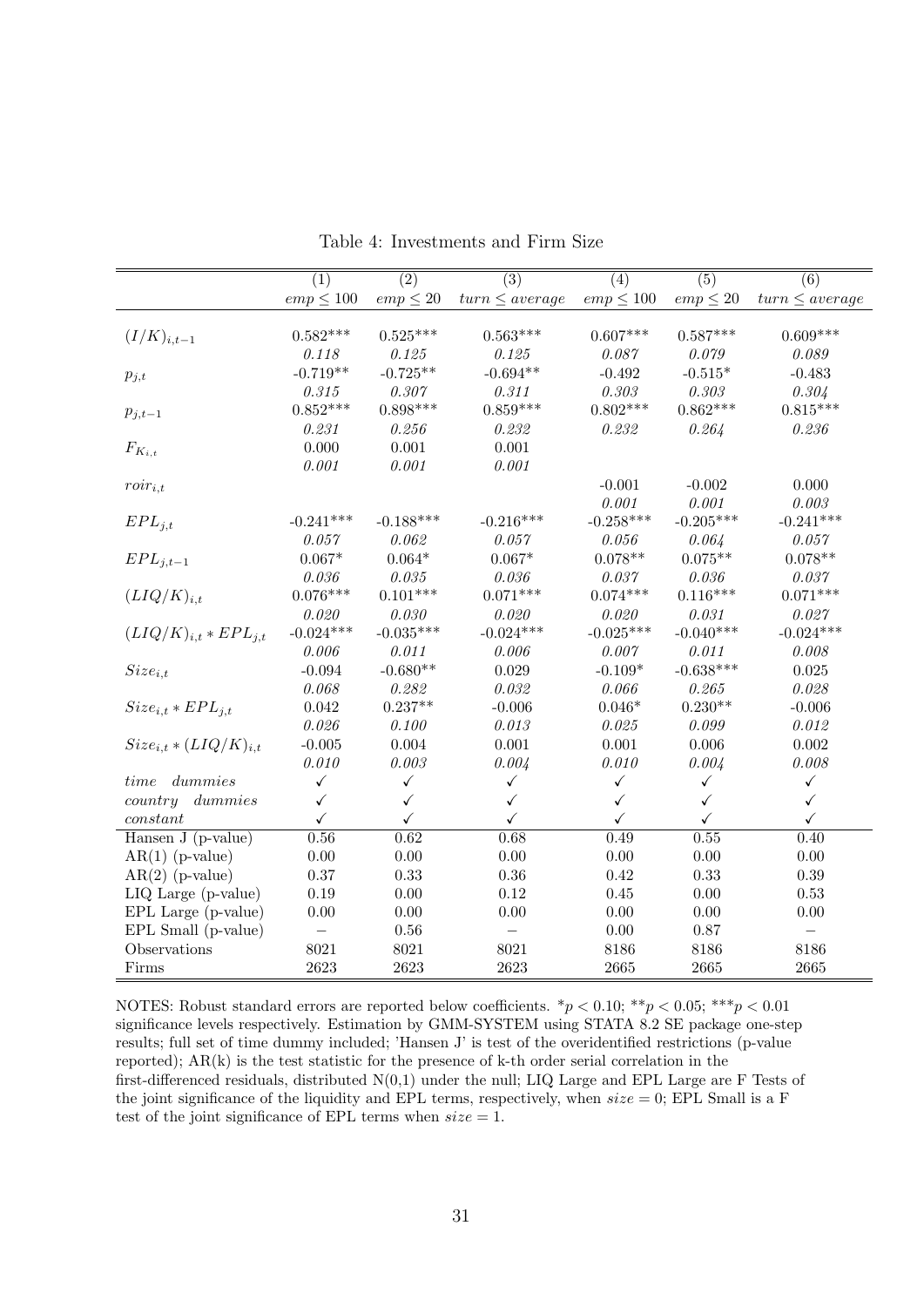#### 3.5 Asymmetric Impact of EPL

Theoretically, we have assumed that EPL affects investment adjustment costs of the firm. Moreover, we have assumed that the negative impact of EPL is higher when firm disinvests.

We test the hypothesis of asymmetric impact of EPL in Table 5.

For comparative purposes, we report the estimates of the basic Euler equation with country dummies in column (1), the estimates of the model enriched of cash flow and the interaction of EPL and cash flow in column (3), and the estimates of the model with the liquidity index and the interaction of the liquidity with EPL in column (5).

In columns (2), (4), and (6) we add the regressor  $dkneg_{i,t} * EPL_{j,t}$ , which represents the interaction of a dummy variable,  $dkneg_{i,t}$ , with EPL.  $dkneg_{i,t}$  is such that it takes value equal to one if firm  $i$  has a negative investment in period  $t$ .

The basic empirical investment equation becomes

$$
(I/K)_{i,t} = \beta_0 + \beta_1 (I/K)_{i,t-1} + \beta_2 p_{j,t} + \beta_3 p_{j,t-1} + \beta_4 F_{K_{i,t}}
$$
  
+  $\beta_5 EPL_{j,t} + \beta_6 EPL_{j,t-1} + \psi dkn e g_{i,t} * EPL_{j,t} + d_t + \eta_i + \varphi_j + v_{it}.$  (32)

If an asymmetric impact of EPL exists,  $\psi$  should be negative signed. Indeed, given that we theoretically assume a higher negative impact of EPL if the firm disinvests, the following empirical relationships should arise:

- 1. if investment is positive, the regressor  $dkneg_{i,t} * EPL_{j,t}$  is equal to zero, and the impact of EPL is given by the coefficient  $\beta_5$  alone, that we expect to be negative;
- 2. if investment is negative,  $dkneg_{i,t} * EPL_{j,t}$  is different from zero, and the negative impact of EPL captured by the coefficient  $\beta_5$  should be augmented by a negative  $\psi$  coefficient so that to have a higher negative impact if the firm disinvests. In fact, we should obtain

$$
|\beta_5| < |\beta_5 + \psi|.
$$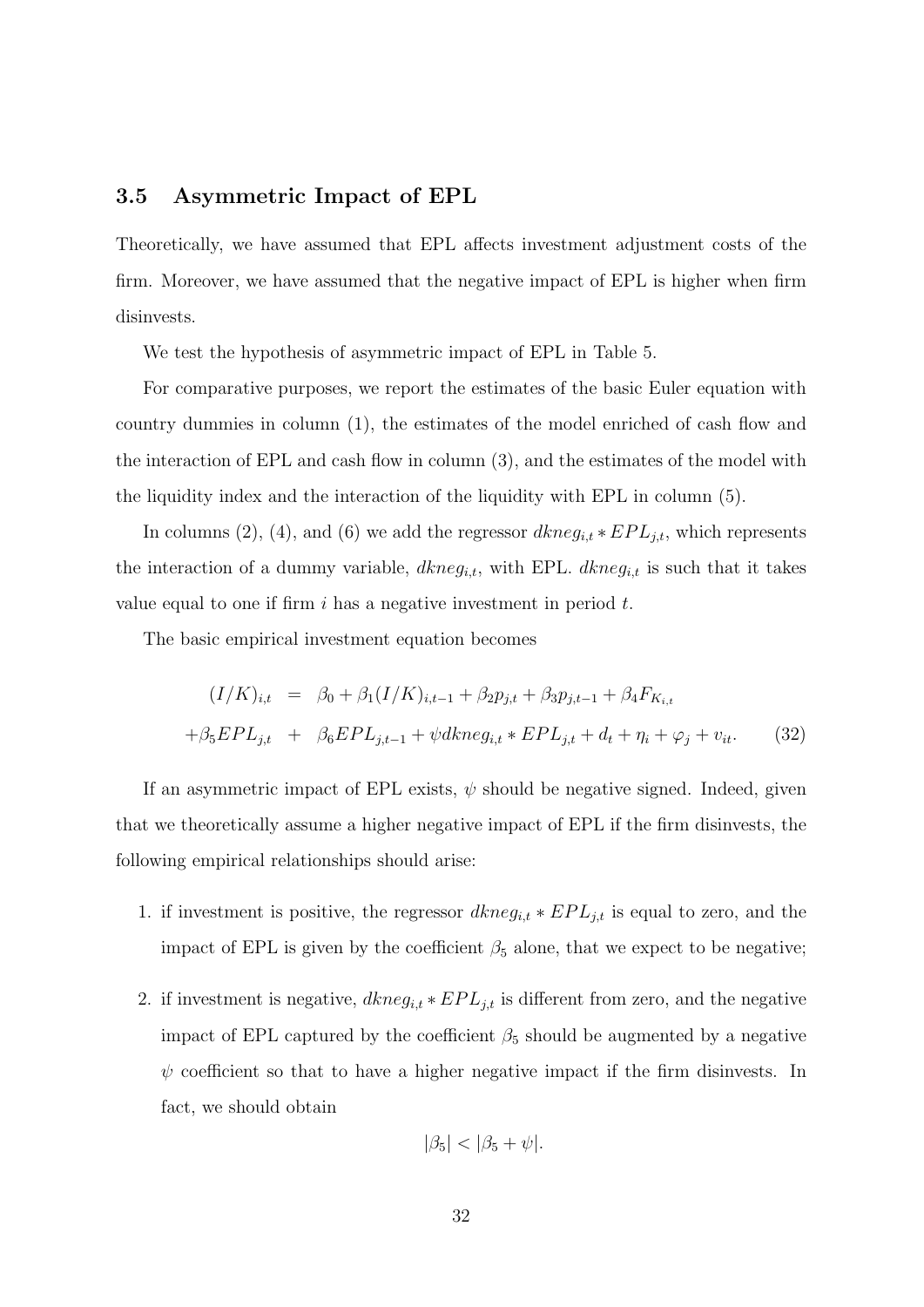The theoretical assumption of the asymmetric impact of EPL appears to be consistent with the empirical findings. Indeed, we find that the coefficient  $\psi$  is negative and statistically different from zero both when we consider the basic empirical specification (23) and when we consider the alternative specifications that consider the impact of financial variables  $(25)$ , i.e. in columns  $(2)$ ,  $(4)$ , and  $(6)$ , respectively.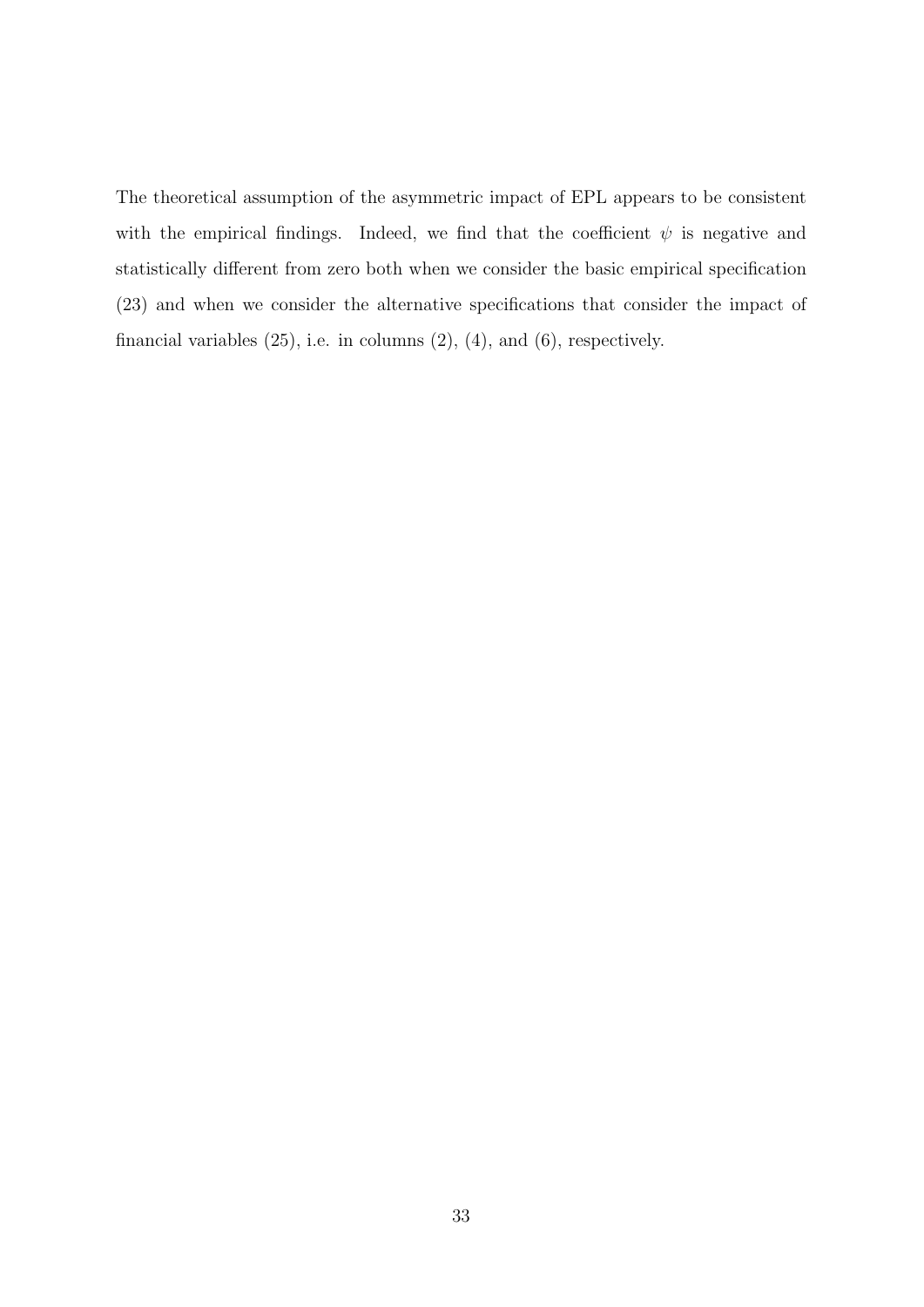|                                        | $\overline{(1)}$ | $\overline{(2)}$ | $\overline{(3)}$ | (4)          | $\overline{(5)}$ | $\overline{(6)}$ |
|----------------------------------------|------------------|------------------|------------------|--------------|------------------|------------------|
|                                        |                  |                  |                  |              |                  |                  |
| $(I/K)_{i,t-1}$                        | $0.413***$       | $0.436***$       | $0.615***$       | $0.643***$   | $0.517***$       | $0.512***$       |
|                                        | 0.157            | 0.150            | 0.173            | 0.165        | 0.143            | 0.134            |
| $p_{j,t}$                              | $-0.716**$       | $-0.061$         | $-0.688**$       | $-0.027$     | $-0.703**$       | $-0.034$         |
|                                        | 0.287            | 0.235            | 0.326            | 0.278        | 0.303            | 0.245            |
| $p_{j,t-1}$                            | $0.788***$       | $0.328**$        | $0.839***$       | $0.375*$     | $0.862***$       | $0.395*$         |
|                                        | 0.191            | 0.164            | 0.236            | 0.215        | 0.232            | 0.205            |
| $F_{K_{i,t}}$                          | 0.003            | 0.002            | 0.001            | 0.000        | 0.001            | 0.000            |
|                                        | 0.002            | 0.002            | 0.001            | 0.000        | 0.001            | 0.001            |
| $EPL_{j,t}$                            | $-0.241***$      | $-0.115**$       | $-0.257***$      | $-0.127**$   | $-0.203***$      | $-0.066$         |
|                                        | 0.057            | 0.048            | 0.065            | $0.058\,$    | 0.060            | 0.052            |
| $EPL_{j,t-1}$                          | $0.071**$        | $0.074**$        | $0.071*$         | $0.074**$    | $0.065*$         | $0.068**$        |
|                                        | $0.033\,$        | 0.029            | 0.037            | 0.033        | 0.035            | 0.030            |
| $(CF/K)_{i,t}$                         |                  |                  | $0.062***$       | $0.067***$   |                  |                  |
|                                        |                  |                  | 0.020            | 0.019        |                  |                  |
| $(CF/K)_{i,t}*EPL_{j,t}$               |                  |                  | $-0.020***$      | $-0.022***$  |                  |                  |
|                                        |                  |                  | 0.007            | 0.007        |                  |                  |
| $(LIQ/K)_{i,t}$                        |                  |                  |                  |              | $0.078***$       | $0.082***$       |
|                                        |                  |                  |                  |              | 0.014            | 0.012            |
| $(LIQ/K)_{i,t} * EPL_{j,t}$            |                  |                  |                  |              | $-0.026***$      | $-0.028***$      |
|                                        |                  |                  |                  |              | 0.005            | 0.004            |
| $dkneg_{i,t}*EPL_{j,t}$                |                  | $-0.146***$      |                  | $-0.150***$  |                  | $-0.148***$      |
|                                        |                  | 0.004            |                  | 0.005        |                  | 0.005            |
| dummies<br>time                        | $\checkmark$     | $\checkmark$     | ✓                | $\checkmark$ | $\checkmark$     | $\checkmark$     |
| dummies<br>country                     | $\checkmark$     | ✓                | ✓                | $\checkmark$ | $\checkmark$     | $\checkmark$     |
| constant                               | $\checkmark$     | $\checkmark$     | ✓                | $\checkmark$ | ✓                | $\checkmark$     |
| $\overline{\text{Hansen}}$ J (p-value) | 0.89             | 0.54             | 0.47             | 0.38         | 0.72             | $0.54\,$         |
| $AR(1)(p-value)$                       | 0.00             | 0.00             | 0.00             | 0.00         | 0.00             | 0.00             |
| $AR(2)(p-value)$                       | 0.80             | 0.59             | 0.50             | 0.39         | 0.38             | 0.22             |
| Cash Flow (p-value)                    |                  |                  | 0.00             | 0.00         |                  |                  |
| Liquidity (p-value)                    |                  |                  |                  |              | 0.00             | 0.00             |
| $EPL$ (p-value)                        | 0.00             | 0.00             | 0.00             | 0.00         | 0.00             | 0.00             |
| Observations                           | 8051             | 8051             | 8041             | 8041         | 8021             | 8021             |
| Firms                                  | 2623             | 2623             | 2623             | 2623         | 2623             | 2623             |

Table 5: Asymmetric Impact of EPL

NOTES: Robust standard errors are reported below coefficients.  $*p < 0.10; **p < 0.05; **p < 0.01$ significance levels respectively. Estimation by GMM-SYSTEM using STATA 8.2 SE package one-step results; full set of time dummy included; 'Hansen J' is test of the overidentified restrictions (p-value reported); AR(k) is the test statistic for the presence of k-th order serial correlation in the first-differenced residuals, distributed  $N(0,1)$  under the null; Cash Flow, Liquidity is a F Test of the joint significance of the liquidity terms; EPL is a test of the joint significance of EPL terms.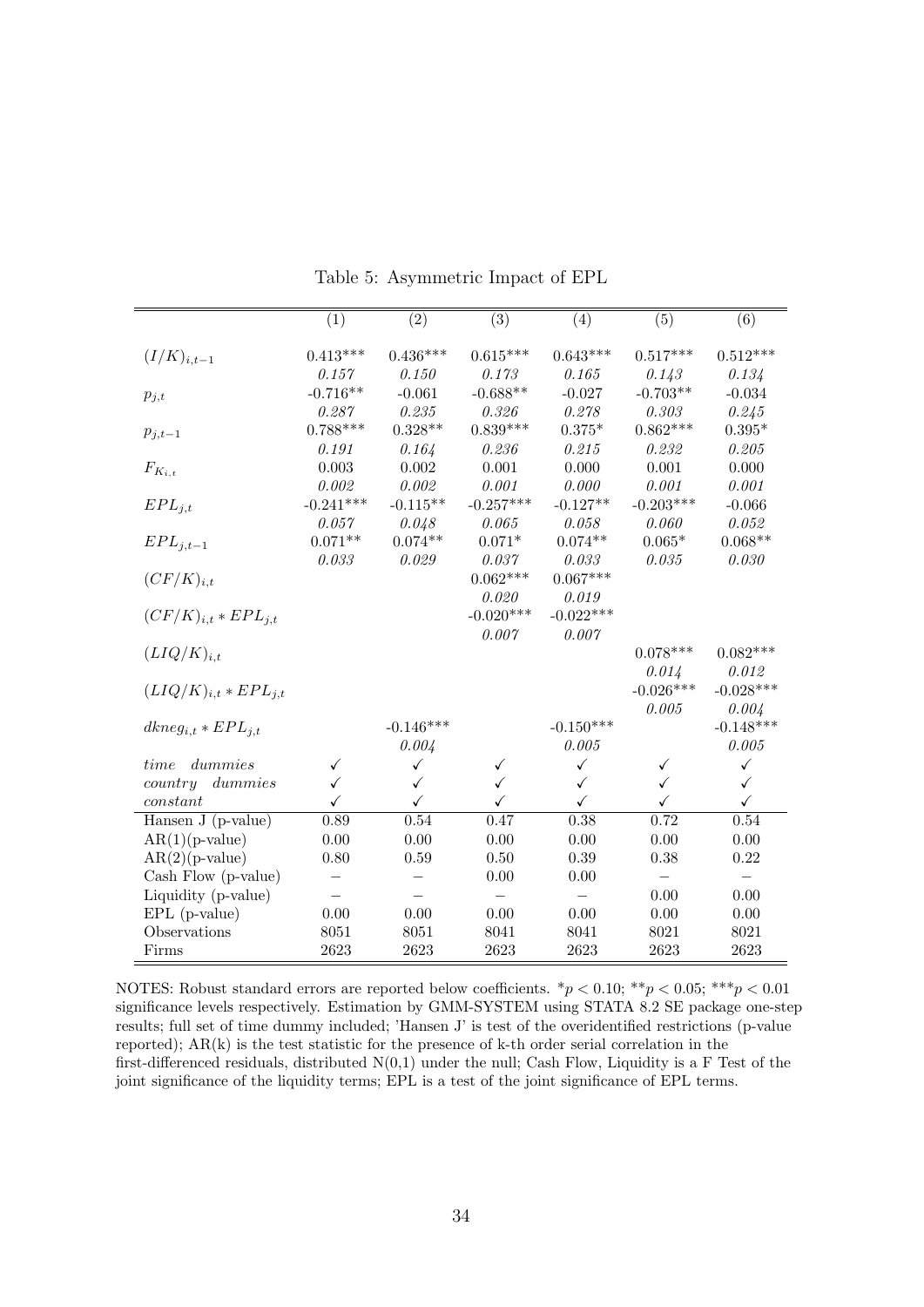### 4 Summary and Conclusions

The paper analyzes the link between investment, financing constraints and Employment Protection Legislation.

We propose a neoclassical model of investment, with financing constraints, in which EPL enters as a component of the investment adjustment costs function of the firm. The idea is that regulation can increase the cost the firm faces when expanding or reducing its productive capacity, and limits its capacity to respond to changes in fundamentals. Moreover, we assume that EPL has an asymmetric impact on investment, with a higher negative impact when firm disinvests.

By assuming that Employment Protection impacts not only on labour costs but also on investment adjustment costs, we find that current EPL has a negative impact on current investment, and the joint impact of EPL and financing constraints on investment is detrimental for investment.

In the empirical part of the work we estimate an empirical investment equation derived by the theoretical Euler equation of investment using GMM system techniques. Given that the Euler equation appears to be violated, we add regressors meant to capture the sensitivity of firms to internal funds.

We find that EPL had a negative and significant impact on investment, and that the joint impact of labour market rigidities and capital market imperfections is negative. The latter result shows that the two negative effects tend to exacerbate the negative impact on investment.

When we control for different measures of firm size, we find that EPL does not play a role in investment decisions of firms with a number of workers equal or less than 20. We believe that this result is consistent with the theoretical model proposed, given the fact that EPL usually does not apply to smaller firms.

Moreover, the empirical investigation confirms the hypothesis of asymmetric impact of EPL.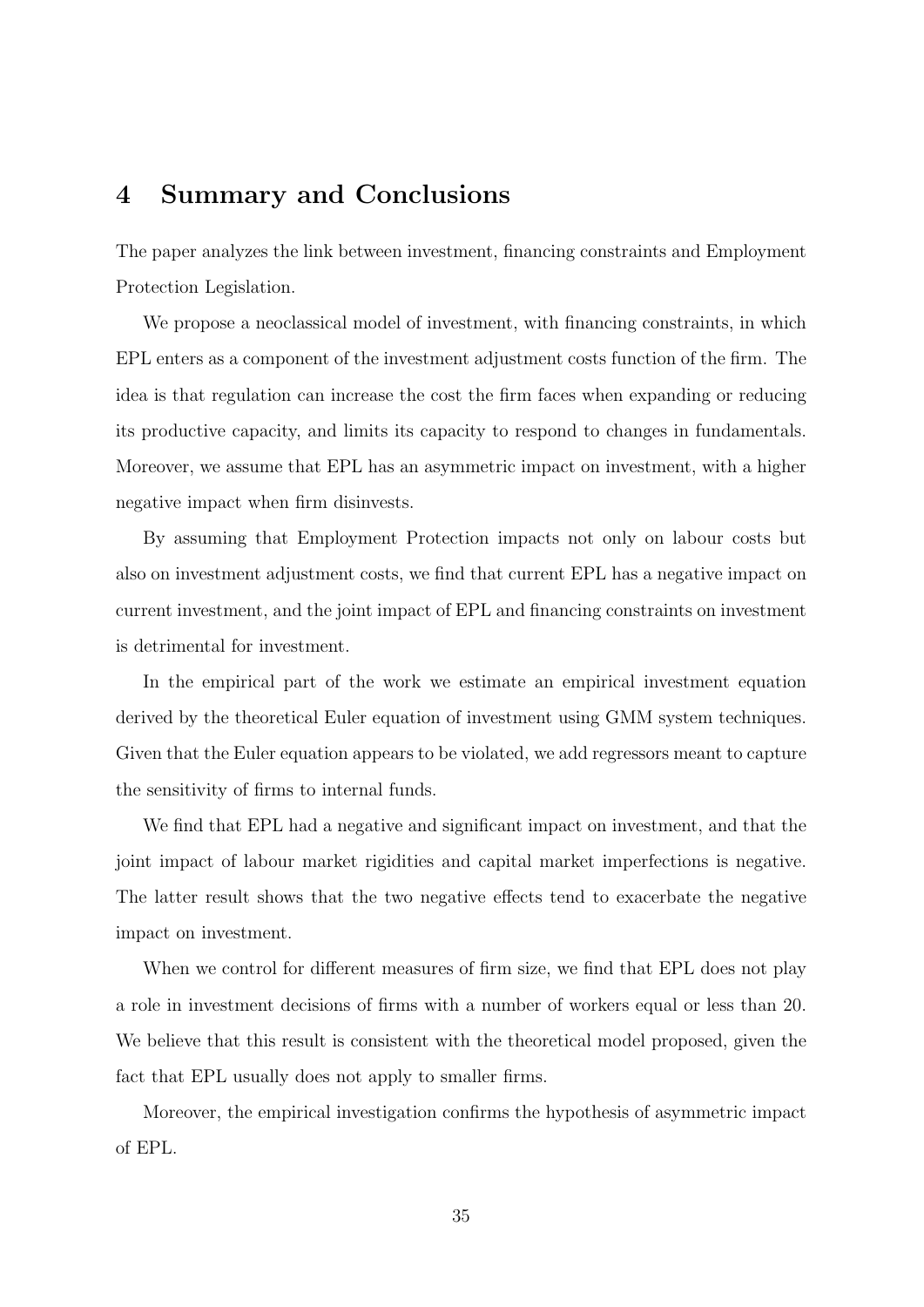We believe that this paper contributes to current research at least in two ways. First, we suggest a model able to formalize the impact of financing constraints and EPL on investment. Second we validate the theoretical implications with empirical findings.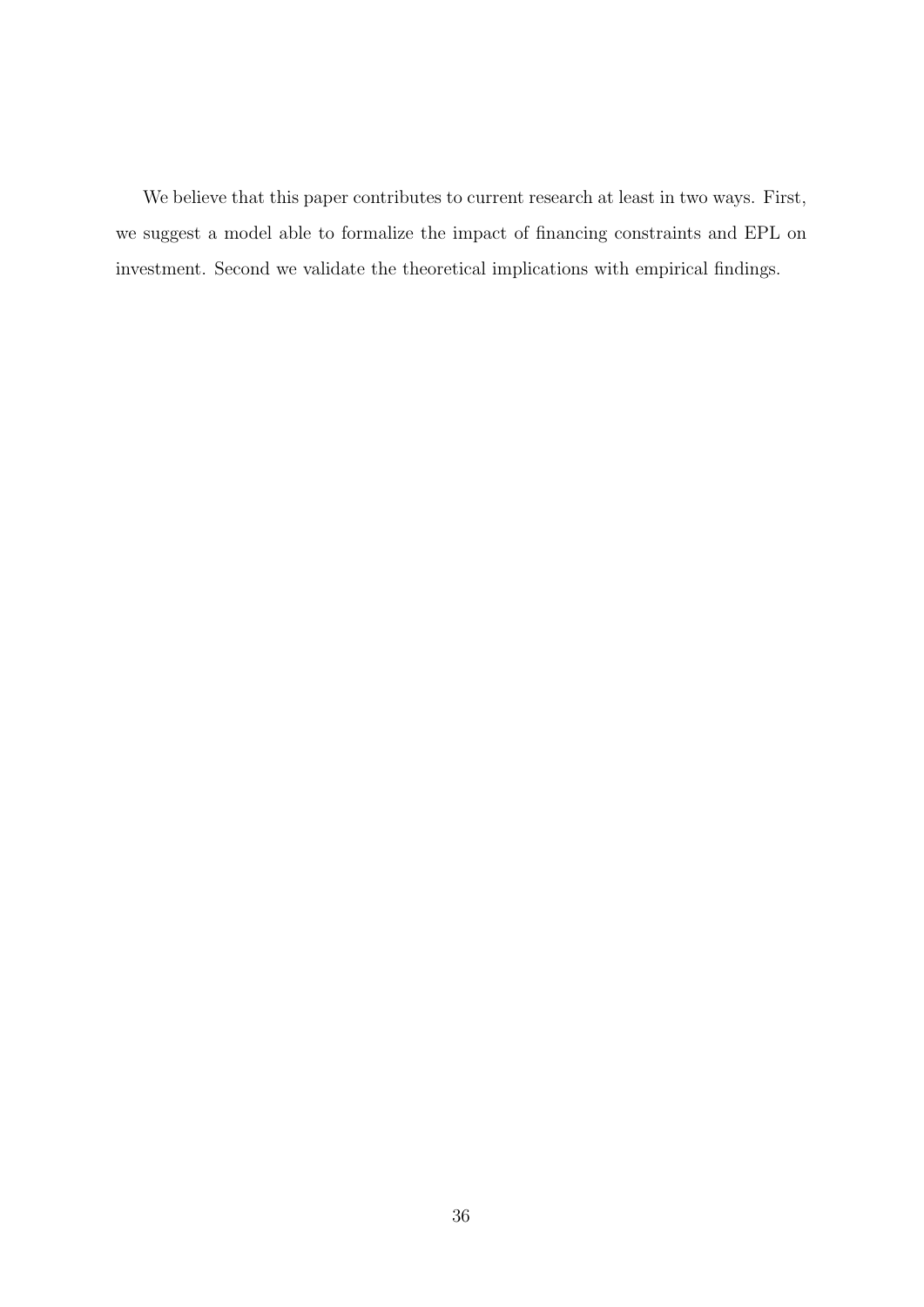### References

D. Acemoglu (2003) "Cross-Country Inequality Trends", Economic Journal, 113 (February): 121-149.

A. Alesina, S. Ardagna, G. Nicoletti, and F. Schiantarelli (2005) "Regulation and Investment", Journal of the European Economic Association, Vol.3, Issue 4, June: 791- 825.

O. P. Attanasio, H. Low (2004) "Estimating Euler Equations", Review of Economic Dynamics, 7: 406-435.

A. Belke, R. Fehn (2000), "Institutions and Structural Unemployment: Do Capital-Market Imperfections Matter?", CEPS Working Document, No. 158.

S. Bentolila, G. Bertola (1990) "Firing Costs and Labor Demand: How Bad is Eurosclerosis?", Review of Economic Studies, Vol. 57, No. 3: 381-402.

B. Bernanke, M. Gertler (1989) "Agency Costs, Net Worth, and Business Fluctuations", American Economic Review, No.79, March: 14-31.

G. Bertola (1999) "Microeconomic Perspectives on Aggregate Labor Markets"in O. Ashenfelter and D. Card (eds.), Handobook of Labor Economic, Vol 3: 2985-3028.

O. Blanchard (1997) "The Medium Run", Brookings Papers on Economic Activity, W. C. Brainard and G. L. Perry Editors, 2: 89-158.

O. Blanchard (2000) "The Economics of Unemployment", Lionel Rubbins Lectures, LSE, October.

O. Blanchard, J. Wolfers (2000) "The Role of Shocks and Institutions in the Rise of European Unemployment: The Aggregate Evidence", Economic Journal, Vol.110, No. 462: C1-33.

R. Blundell, S. Bond (1998) "Initial Conditions and Moment Restrictions in Dynamic Panel Data Models", Journal of Economterics, 87: 115-143.

R. Blundell, S. Bond, F. Windmeijer (2000) "Estimation in Dynamic Panel Data Models: Improving the Performance of the Standard GMM Estimators", Institute for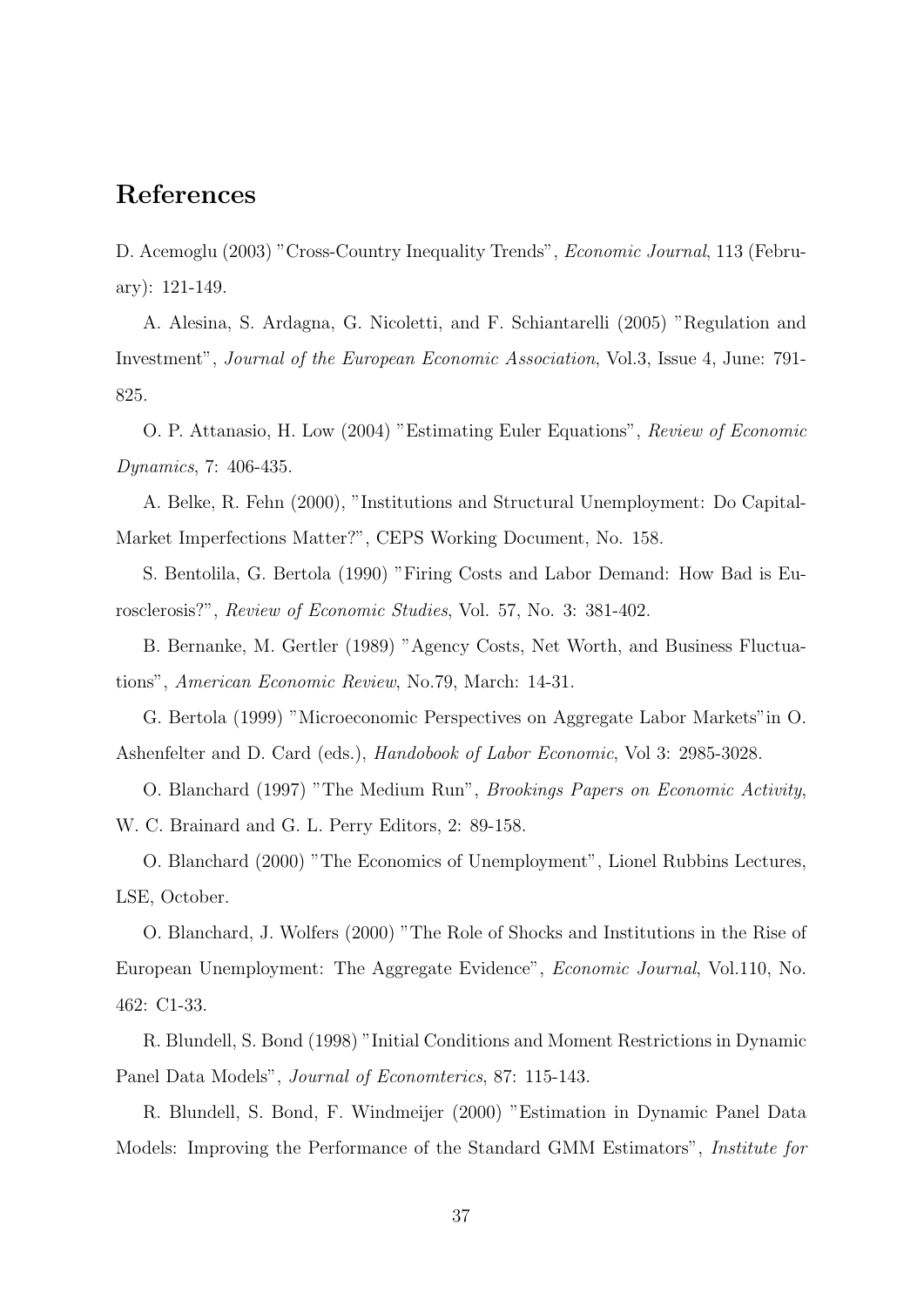Fiscal Studies, London, Working Paper 00/12.

S. Bond (2002) "Dynamic Panel Data Models: A guide to Micro Data Methods and Practice", Institute for Fiscal Studies, London, Cemmap Working Paper CWP09/02.

S. Bond, A. Klemm, R. Newton-Smith, M. Syed, G. Vlieghe (2004) "The Roles of Expected Profitability, Tobin'q and Cash Flow in Econometric Models of Company Investment", Institute for Fiscal Studies, London, Working Paper 04/12.

S. Bond, C. Meghir (1994) "Dynamic Investment Models and the Firm's Financial Policy", Review of Economic Studies, Vol. 61, No. 2, April: 197-222.

S. Bond, J. Van Reenen (2003) "Microeconometric Models of Investment and Employment", mimeo.

R. J. Caballero, M. L. Hammour (1998) "Jobless Growth: Appropriability, Factor Substitution and Unemployment", Carnegie-Rochester Conference Series on Pubblic Policy, North Holland, 48: 51-94.

G. Calcagnini, D. Iacobucci (2004) "Assetti Proprietari e Vincoli Finanziari all' Investimento: un'Analisi sui Dati di Bilancio delle Imprese Manifatturiere Italiane", in M. Bagella (ed.) Finanza e Crescita. Quali vincoli, quali rischi?, Bologna: il Mulino: 289-309.

G. Calcagnini, E. Saltari (2003) "Labour and Financial Market Determinants of Investment Decisions in Europe", University of Rome "La Sapienza", Department of Public Economics, Working Paper N. 56.

S. Cleary, P. Povel, M. Raith (2004) "The U-shaped Investment Curve: Theory and Evidence", CEPR Discussion Papers Series, No. 4206.

S. Fazzari, R.G. Hubbard, B.C. Petersen (2000) "Investment-Cash Flow Sensitivities are Useful: A Comment on Kaplan and Zingales", The Quarterly Journal Of Economics, Vol.115, N.2, May: 695-705.

S. Fazzari, R.G. Hubbard, B.C. Petersen (1988) "Financing Constraints and Corporate Investment", Brookings Papers on Economic Activity, No. 1: 141-206.

P. Garibaldi, L. Pacelli, A. Borgarello (2003) "Employment Protection Legislation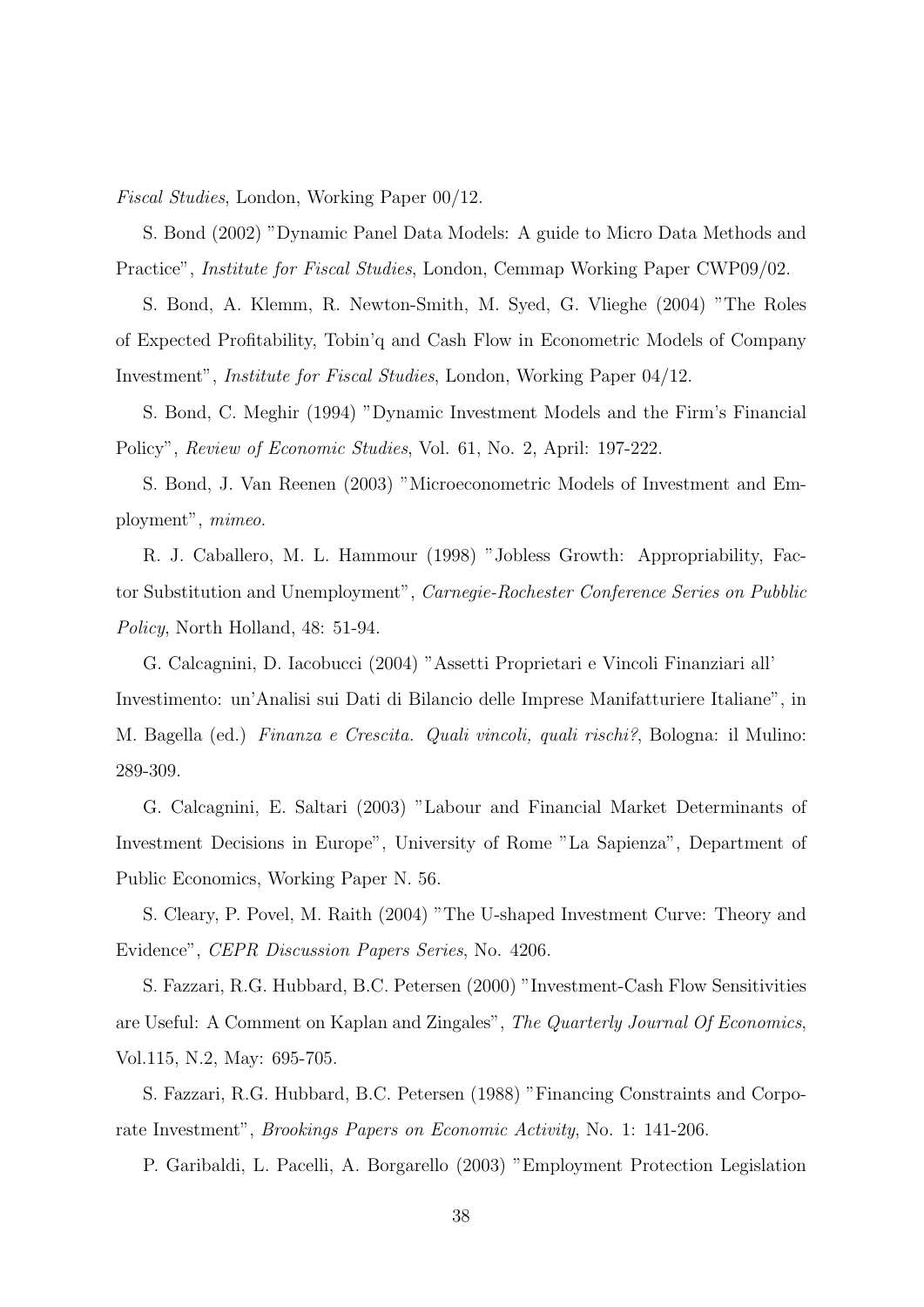and the Size of Firms", IZA Discussion Paper, No.787.

M. Gertler, S. Gilchrist (1994) "Monetary Policy, Business Cycles, and The Bahavior of Small Manufacturing Firms", Quarterly Journal of Economics, 109: 309-340.

S. Gilchrist, C. P. Himmelberg (1995)"Evidence on the Role of Cash Flow for Investment", Journal of Monetary Economics, 36: 541-572.

S. Gilchrist, C. P. Himmelberg (1998)"Investment, Fundamentals, and Finance", NBER Working Paper, No. 6652.

R. G. Hubbard (1998) "Capital-Market Imperfections and Investment", Journal of Economic Literature, 36: 193-225.

R. G. Hubbard, A. K. Kashyap, and T. M. Whited (1993) "Internal Finance and Firm Investment", NBER Working Paper, No. 4392.

S. Kaplan, L. Zingales (2000) "Investment-Cash Flow Sensitivities Are Not Valid Measures of Financing Constraints", Quarterly Journal of Economics, Vol.115 , No.2, May: 707-712.

S. Kaplan, L. Zingales (1997) "Do Investment-Cash Flow Sensitivities Provide Useful Measures of Financing Constraints?", Quarterly Journal of Economics, Vol. 112, No.1, February: 169-215.

R. Lensink, H. Bo, E. Sterken (2001) Investment, Capital Market Imperfections and Uncertainty. Theory and Empirical Results, Edward Elgar Publishing Limited, Cheltenham, UK; Northampton, MA, USA.

B. Lucke, C. Gaggermeier (1999) "Don't Estimate Euler Equations", Hamburg University, mimeo.

P. Mizen, P. Vermeulen (2005) "Corporate Investment and Cash Flow Sensitivity: What Drives the Relationship?", European Central Bank, Working Paper Series, No. 485.

F. Modigliani, M. H. Miller (1958) "The Cost of Capital, Corporation Finance and the Theory of Investment", American Economic Review, 48, June: 261-297.

F. Modigliani, M. H. Miller (1963) "Corporate Income Taxes and the Cost of Capital: